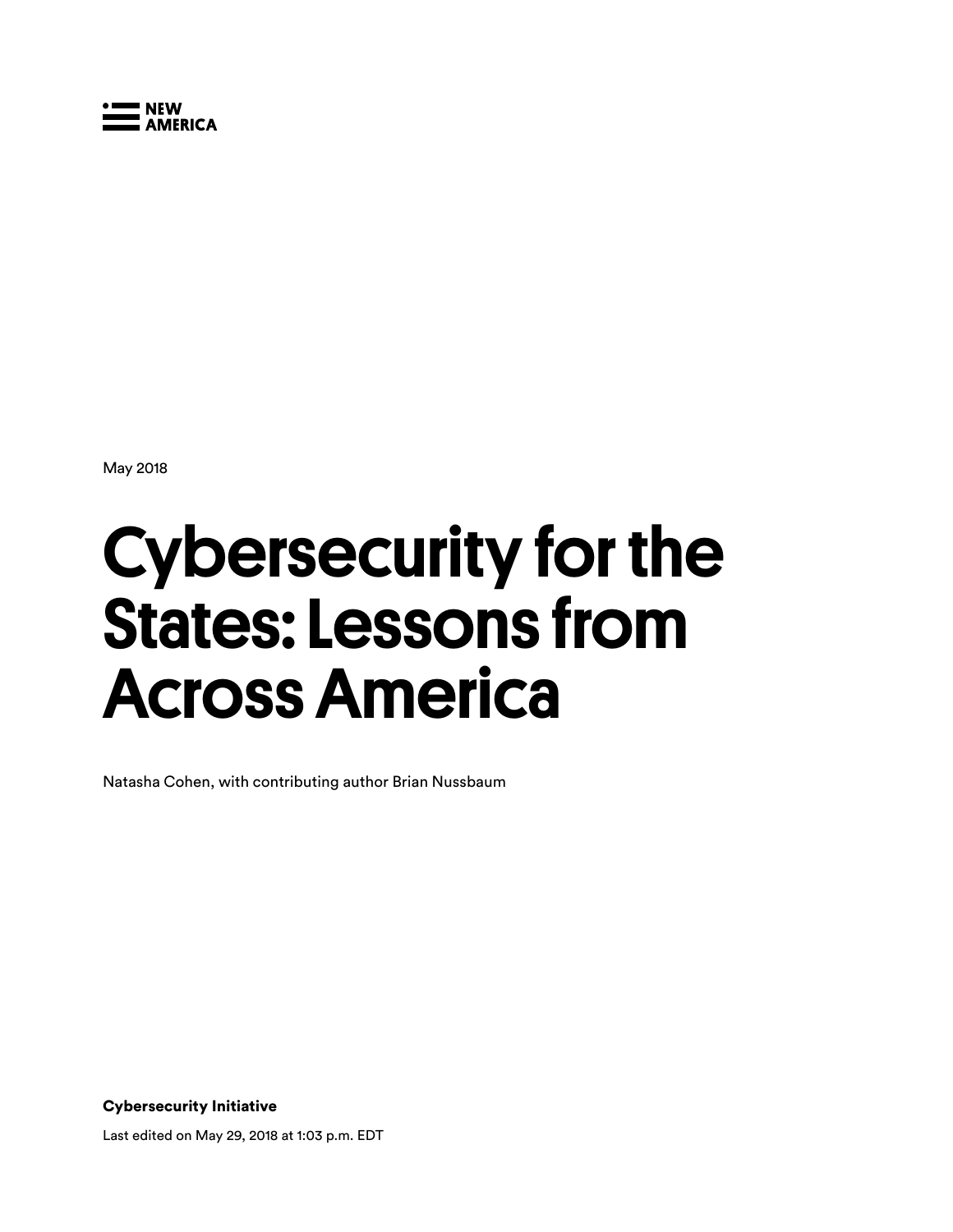# Acknowledgements

 The authors would like to thank Robert Morgus, Ian Wallace, and David Weinstein for their assistance with the formation and development of this project. We would also like to thank all the experts we interviewed for this project and the reviewers who provided us with feedback, who are too numerous to name.

 This paper was produced as part of the Florida International University - New America Cybersecurity Capacity Building Partnership (C2B Partnership). This innovative collaboration brings together two cutting edge institutions to address one of the biggest issues of our day: cybersecurity. Find out more at [newamerica.org/cybersecurity-initiative/c2b](http://newamerica.org/cybersecurity-initiative/c2b)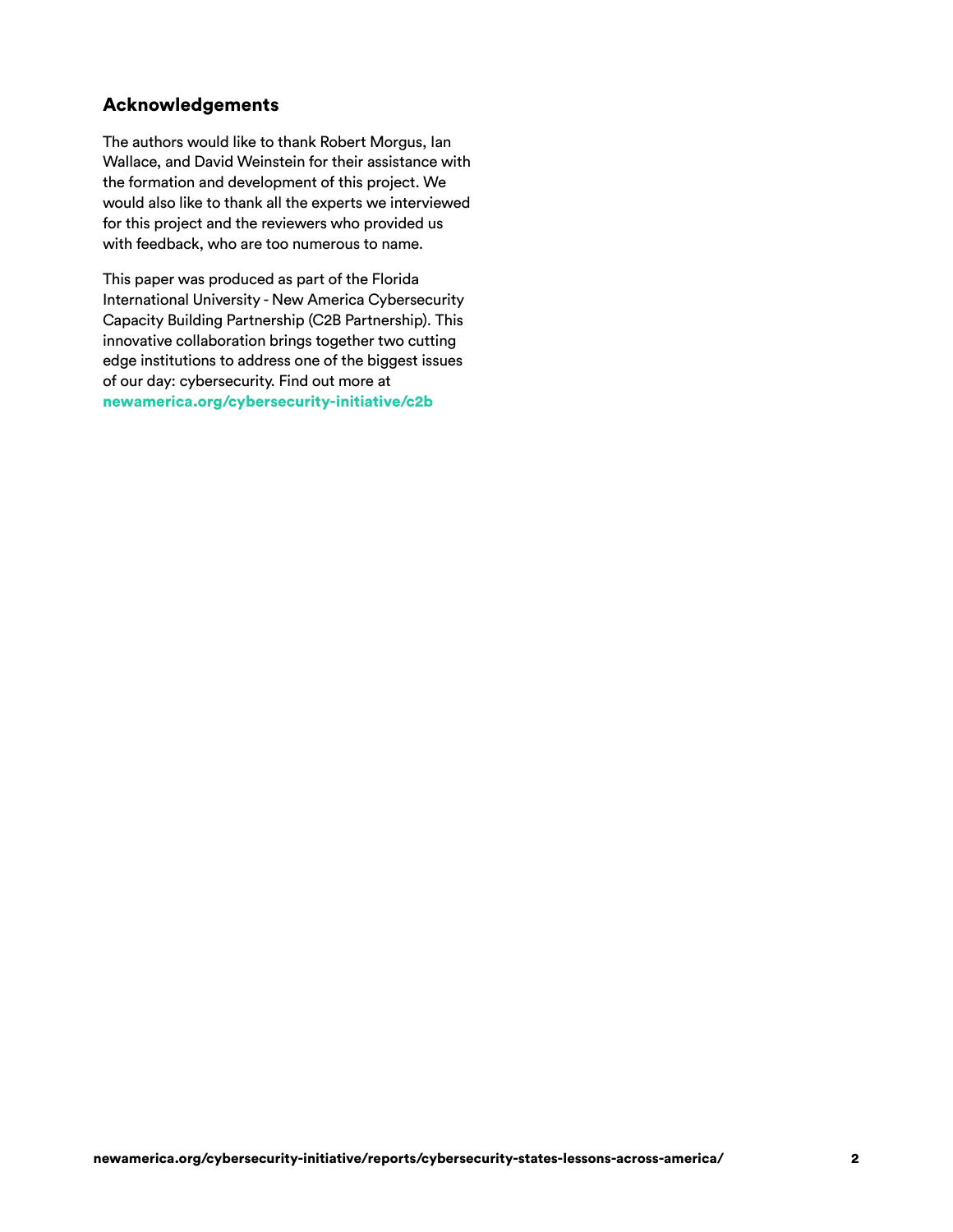# About the Author(s)

Natasha Cohen is a fellow in New America's Cybersecurity Initiative. She is also the Director for Compliance and Information Security Risk at BlueVoyant, where she directs BV's internal compliance and risk efforts and leads a team of cyber professionals to help clients to assess, address, and integrate cybersecurity across their business enterprise and risk management frameworks.

Brian Nussbaum is a fellow in New America's Cybersecurity Initiative. He is also an assistant professor in the College of Emergency Preparedness, Homeland Security, and Cybersecurity (CEHC) at the University at Albany, an affiliate scholar with Stanford's Center for Internet and Society (CIS), and a former intelligence analyst.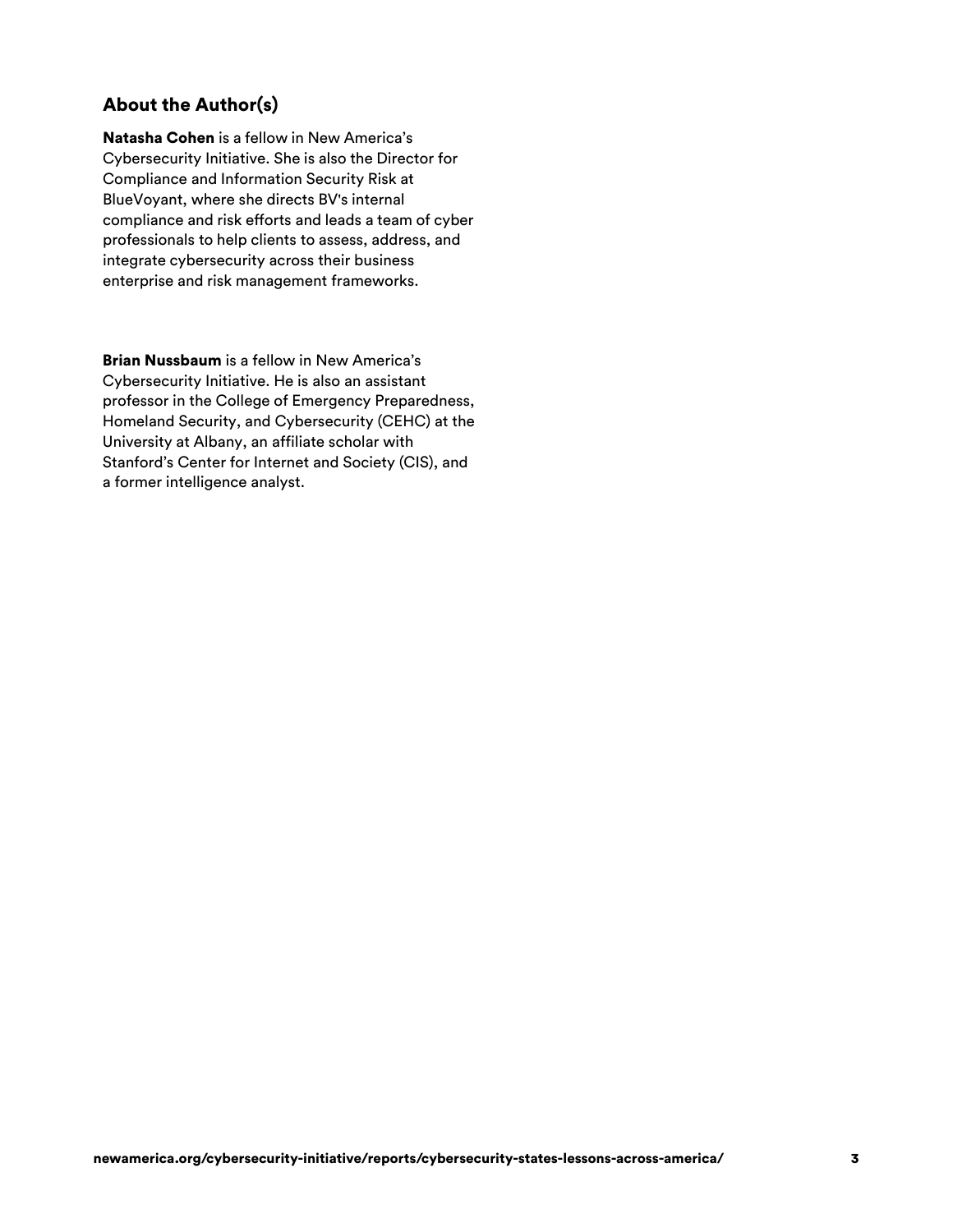# About New America

We are dedicated to renewing America by continuing the quest to realize our nation's highest ideals, honestly confronting the challenges caused by rapid technological and social change, and seizing the opportunities those changes create.

# About Cybersecurity Initiative

The goal of New America's Cybersecurity Initiative is to bring the key attributes of New America's ethos to the cybersecurity policy conversation. In doing so, the Initiative provides a look at issues from fresh perspectives, an emphasis on cross-disciplinary collaboration, a commitment to quality research and events, and dedication to diversity in all its guises. The Initiative seeks to address issues others can't or don't and create impact at scale.

# About FIU-New America C2B Partnership

The Cybersecurity Capacity Building (C2B) Partnership is a partnership between Florida International University and New America designed to develop knowledge and policies aimed at building the cybersecurity capacity in the workforce, at the state and local level, within the U.S. government and industry, and internationally.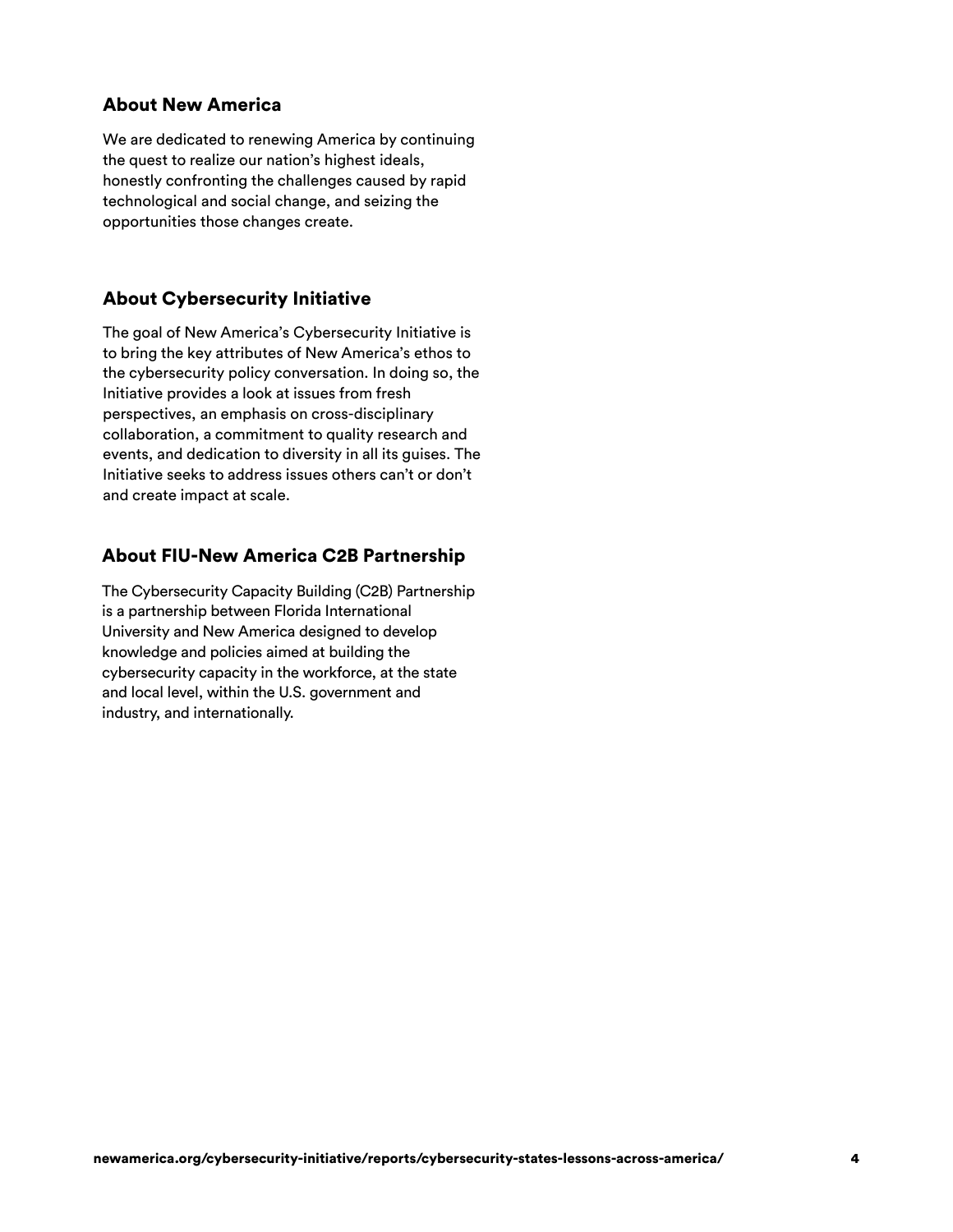# **Contents**

Executive Summary

Chapter 1: Introduction

Chapter 2: Three Approaches

I: The Community Approach (Arizona)

II: The Bureaucratic Superstructure Approach (New Jersey) Part I: The Community Approach (Arizona)<br>Part II: The Bureaucratic Superstructure Approach (New Jersey)<br>Part III: The Multidisciplinary Approach (Washington)<br>Chapter 3: Lessons for State Policymakers

III: The Multidisciplinary Approach (Washington)

Chapter 3: Lessons for State Policymakers

Lesson I: Proactive Leadership Matters

Lesson II. Institutionalization Aids in Sustainability

Lesson III. The Private Sector is a Vital Part of the Ecosystem

Lesson IV. Focusing on Local Priorities Can Fill a Void

 Lesson V. A Comprehensive Program is a Centralized Multistakeholder Approach

Chapter 4: Recommendations for the Federal Government

 Recommendation I: Dedicate Specific Funding Mechanisms for Cybersecurity Tied to Federal Priorities

Recommendation II: Synchronize Federal Responsibilities and Authorities

 Recommendation III: Prioritize the Expansion of Localized Assistance Programs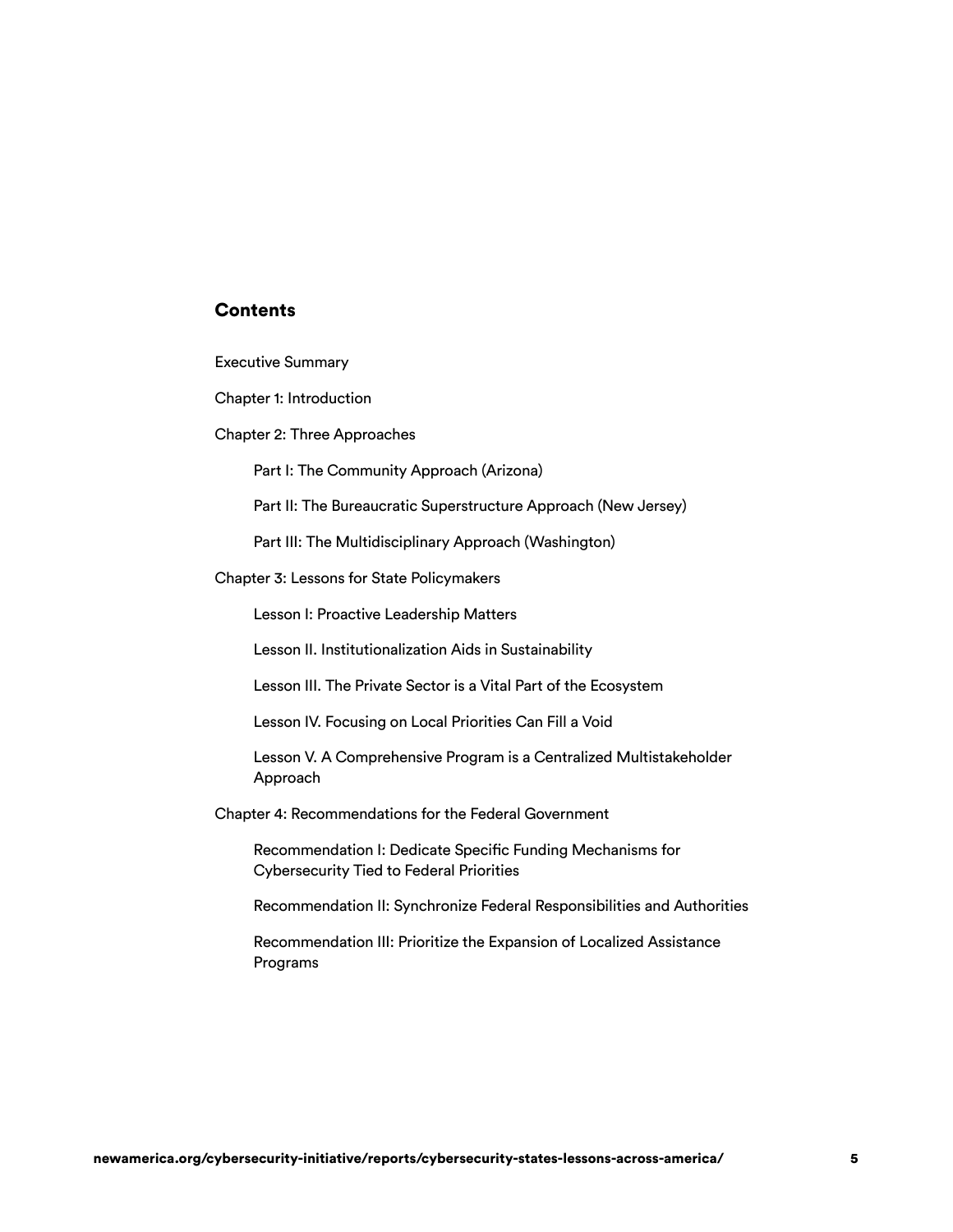# Contents Cont'd

I: Methodology

II: Arizona and the Arizona Cyber Threat Response Alliance (ACTRA): Appendix I: Methodology<br>Appendix II: Arizona and the Arizona Cyber Threat Response Alliance (ACTRA):<br>The Community Approach

**Overview** 

**Successes** 

**Challenges** 

**Dependencies** 

Appendix III: New Jersey & The New Jersey Cybersecurity & Communications Integration Cell (NJCCIC): The Bureaucratic Superstructure Approach

Overview

**Successes** 

Challenges

Dependencies

Successes<br>Challenges<br>Dependencies<br>Appendix IV: Washington State: The Multidisciplinary Approach

**Overview** 

Successes

**Challenges** 

**Dependencies** 

Appendix V: Full List of Interviews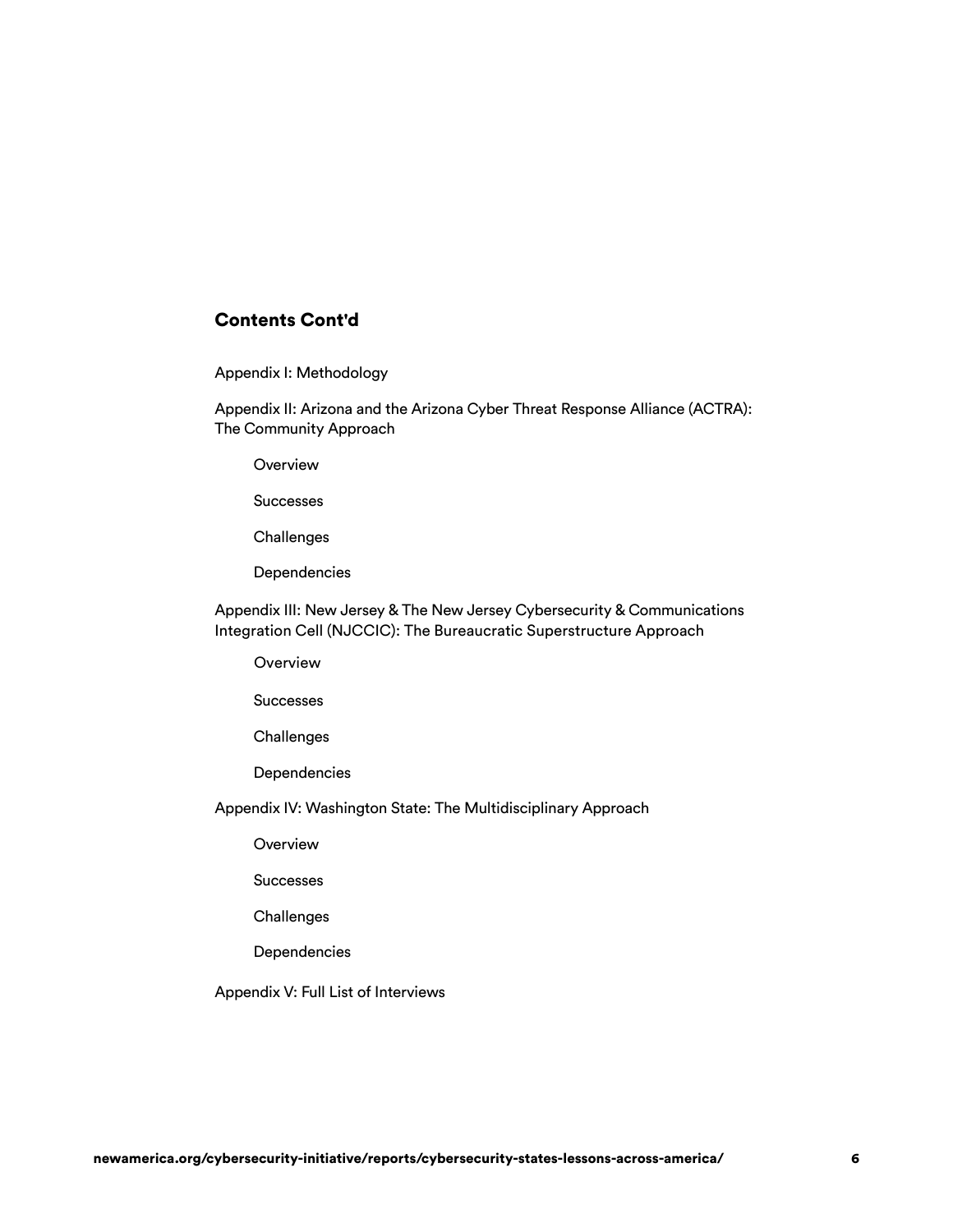# Executive Summary

This study examines states' efforts to advance cybersecurity efforts, enumerating lessons learned from an in-depth focus on three case studies of states that have seen demonstrable successes.

State programs are all unique and heavily dependent on the organization of local government, but across all structures, the key lesson is that effective and lasting programs institutionalize cybersecurity efforts in several areas:

- Formalization of a trust-based relationship with the private sector. Leadership, interest, and involvement from partners can enable timely and actionable information sharing and mitigate risk across the ecosystem.
- Codified roles, responsibilities, and authorities in law and/or executive order. Such action is a clear indication of leadership support for cybersecurity efforts and helps to reduce friction and confusion.
- Cross-bureaucratic agreements or structures. Cybersecurity is a topic that crosses the responsibilities of multiple existing institutions, which should all be involved as stakeholders. Bureaucratic superstructures or suprabureaucratic coordinators help to break down stovepiping and align all of state initiatives.

While this report focuses on state efforts, the federal government has a role to play in helping states develop their programs. Priority efforts should include:

- Designating specific cybersecurity funding that is linked to national priorities. Such funding mechanisms could provide guidance to state and local policymakers and help streamline the national ecosystem. While cybersecurity remains a line item in other funding mechanisms, it necessarily remains more generic and less supportive of current policy and strategic initiatives.
- Deconflicting and streamlining federal incident response, guidance, and assistance programs. Current stovepiped structures create conflicting guidelines in many areas such as incident reporting and regulatory requirements.
- Prioritizing and institutionalizing the expansion of formal localized assistance programs, particularly from DHS and DoD. State, Local, Tribal, and Territorial (SLTT) efforts rely heavily on personal connections, for which the existing programs are currently underresourced and/or immature nationally.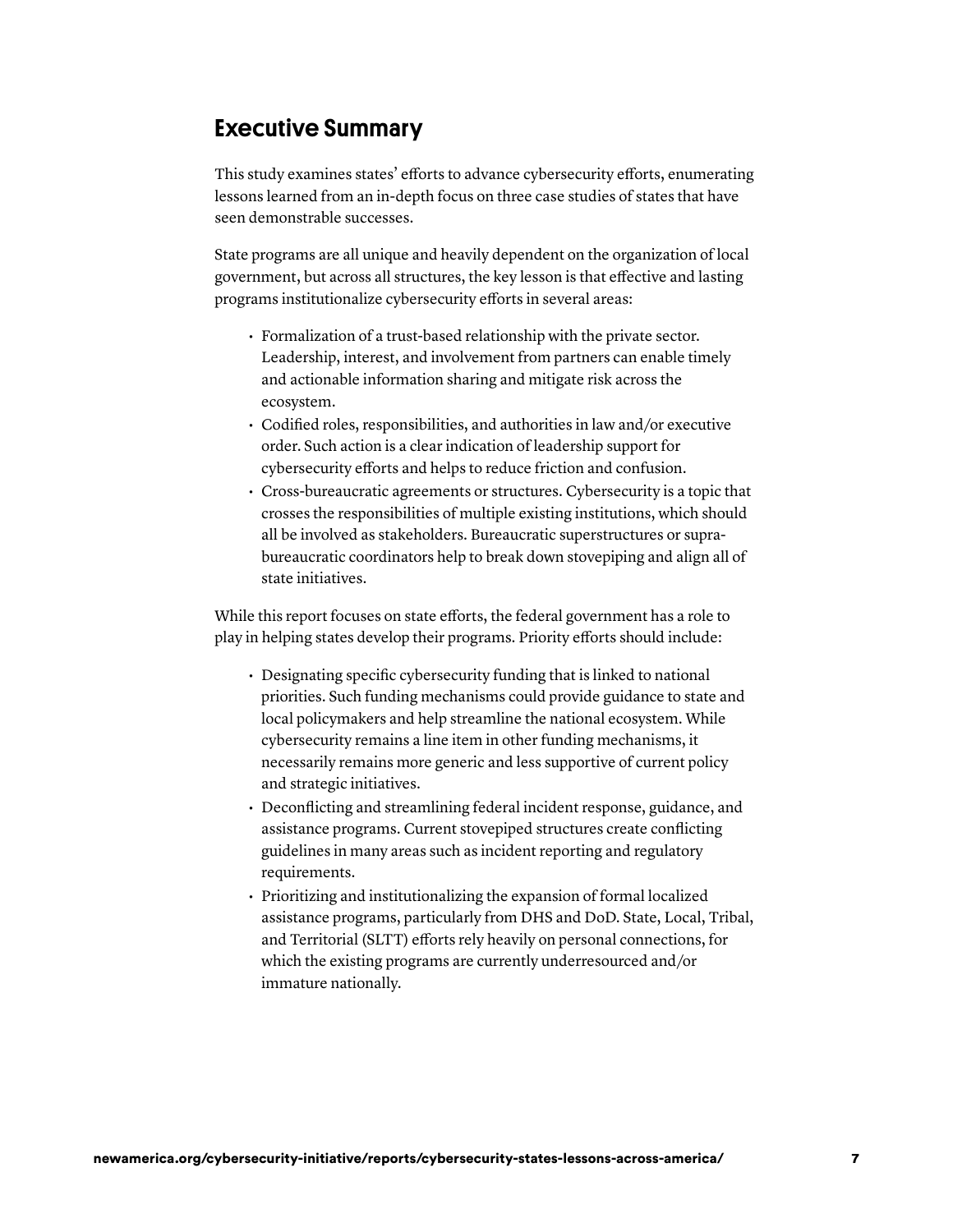# Chapter 1: Introduction

This report focuses on state-level cybersecurity because of its critical place in the cybersecurity ecosystem within the United States, particularly in three key areas: responding to cyber incidents, protecting critical infrastructure, and supporting the development of a cyber workforce.

Today's cyber threat environment features a proliferation of cybercrime and attacks from nation-state, nonstate, and nation-state-sponsored actors on both public and private sector systems, along with global "contagions" that can affect large swaths of digital infrastructure simultaneously.<sup>1</sup> To address these challenges to America's security, we need to have a national cybersecurity program that is effective at all levels: national, state, local, and across various private sector industries. The federal nature of our government, and the resultant division in its structure and authorities, demand that state governments take an active and proactive role in responding to threats to their citizens and the organizations located in their jurisdiction.

States maintain citizen databases and provide a range of services to their residents. Protecting the integrity and confidentiality of that data and ensuring the availability of those critical services is essential to offering efficient and effective government to the citizenry. Furthermore, state agencies are on the front lines of communication and response whenever there is an incident. While historically this role has sometimes expanded to federal agencies for cybersecurity, with the prevalence of threats and their widespread impact, this primary role shifts back towards state action in most cases. States also play a role that the federal government typically does not, (except in unique circumstances or when state resources are exhausted) which is supporting localities and municipalities as they deal with crises and manage the consequences of such events. In this sense, even when states are not on the front lines of cyber incidents, they often are expected to support other jurisdictions; all this despite the fact that many states are in nascent or flux states in terms of their own cybersecurity.

Mapping and defending critical infrastructure is highly connected to state governance, due to the close relationship between regulatory agencies and their geographic sectors, as well as areas of responsibility that are under the direction of state officials, such as election security. Sectors or industries that are often regulated at the state level—like electricity, water and wastewater, and telecommunications—are areas in which states have serious cyber equities, because they are expected to manage the consequences of failures or incidents. In a similar vein, educational institutions and curricula are also shaped or controlled at the state and local level. To address the shortage of a trained cybersecurity workforce in the United States, curricula needs to be laser-focused on information technology and cybersecurity. That change will only happen with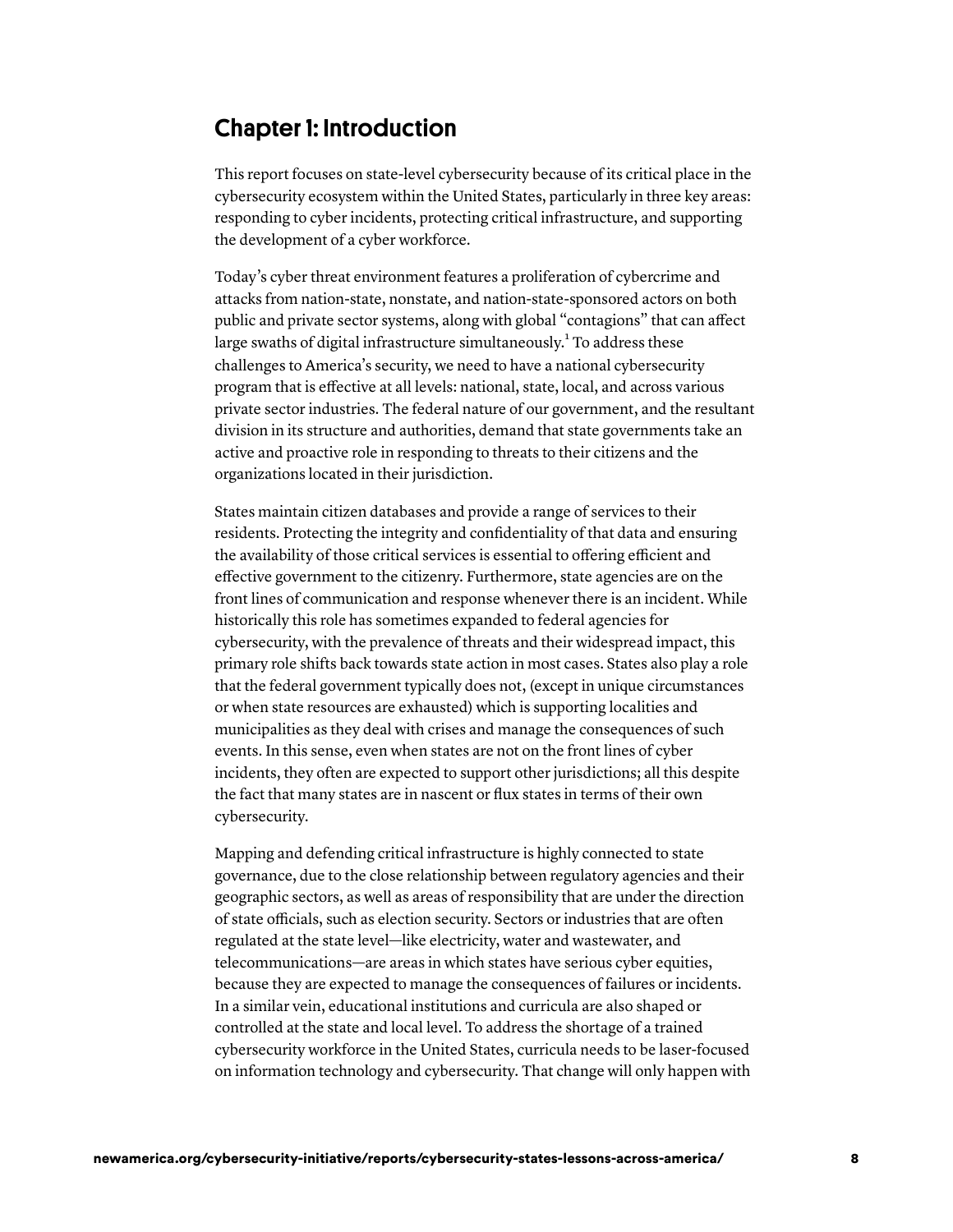concerted SLTT action. From elementary STEM education, to community colleges and vocational training, to universities and research institutions, to workforce development and retraining initiatives—these are programs and challenges that are overwhelmingly built and run by states and localities.

States also have the advantage of local relationships informing the provision of services effectively targeted and marketed toward their citizens. Public-private partnerships can flourish in these environments. For example, cyber ranges in Michigan and Arizona are run through partnerships between universities, the private sector, and the public sector. In Indiana, the state runs CritEx, an annual exercise exploring the ramifications and consequences of a cyber incident that affects one sector or one critical infrastructure organization.<sup>2</sup> Missouri's Office of Cybersecurity runs a program to identify "vulnerable internet-connected systems belonging to organizations from various industries. The program identifies high-risk systems that, if left insecure, could lead to disruptions within critical infrastructure or significant data loss, and contacts the owners of the impacted systems to mitigate risks."3 Programs like this that embrace and rely on constellations of local and regional partners are not likely to result from one-sizefits-all federal programs, but from the efforts of the states—what justice Louis Brandeis termed "the laboratory of democracy."<sup>4</sup>

The answers to technical questions about how to secure networks are largely public knowledge; the challenges we face in cybersecurity often result from questions of process and people. The difficulty, as described by policy advisors from the National Governors Association in their 2017 report *Beyond the Network: A Holistic Perspective on State Cybersecurity Governance*, 5 lies in organizational structure and governance. Our own report focuses on three case studies in which states have shown success in addressing these challenges, and from which we can form conclusions that can be beneficially applied across various state structures.

While the breadth, scope, and scale of state cyber efforts varies widely, several states have effective, mature cybersecurity programs. The most commented on include programs in California, Michigan, New Jersey, New York, Texas, Virginia, and the state of Washington, to name a few. For the purpose of demonstrating different stylistic and fundamental approaches toward achieving a common goal, this report will examine state cybersecurity programs with substantive success in specific key areas*.* No state has all the answers yet, but this report highlights three that have made particular progress: (1) Arizona, (2) New Jersey, and (3) Washington.

Each of these states has demonstrated certain capabilities or approaches that have the potential to inform other states' efforts. The lessons learned from this study form a guide for state and local policymakers, strengthening their ability to ensure that their own cybersecurity program is as comprehensive and effective as possible. It is important to note that the approaches of these states are not mutually exclusive. In fact, elements of each model have already been adopted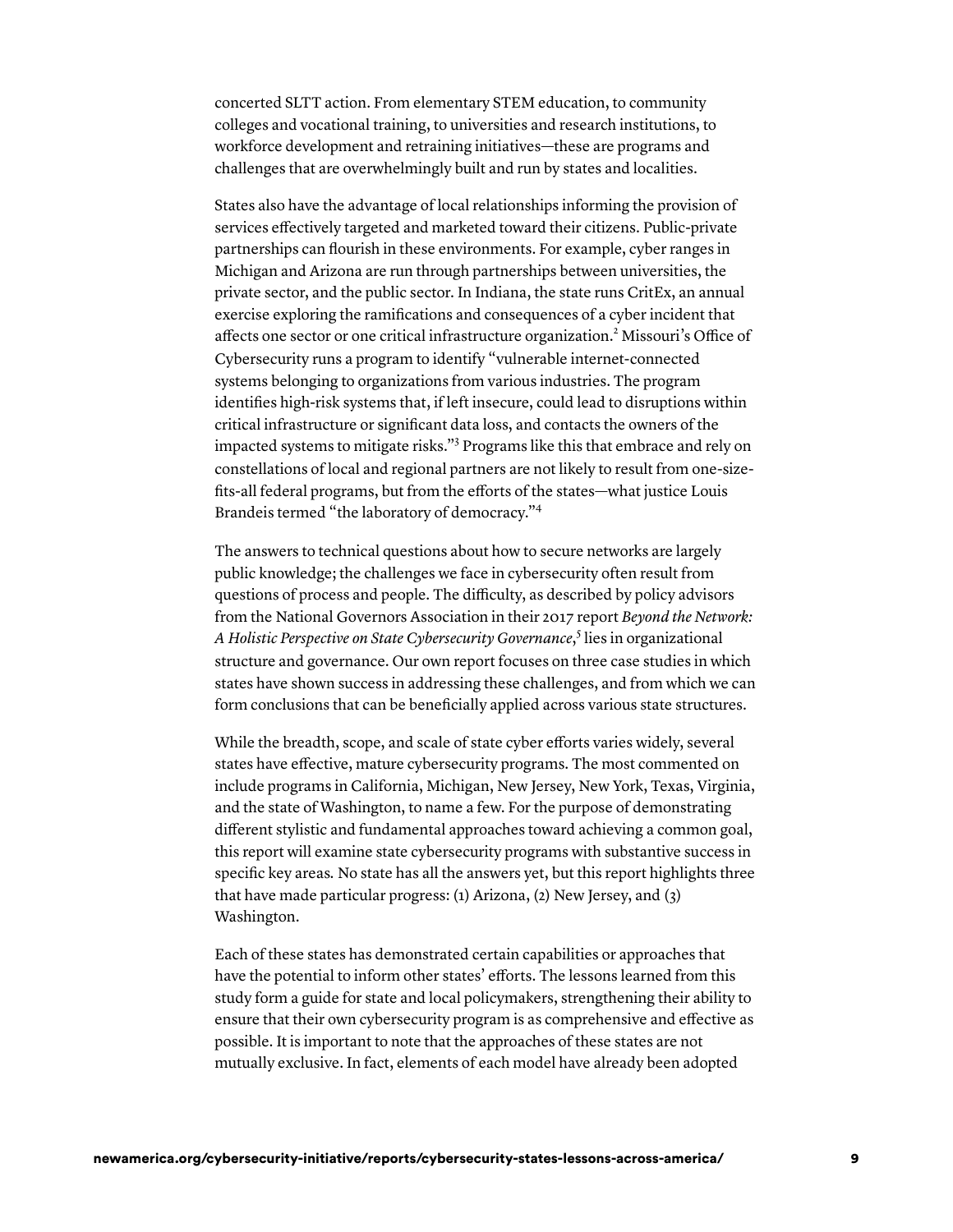by the other states highlighted in this report, and their programs are the better for it. Every state faces a unique set of challenges, draws on its own comparative advantages, and has its own political, organizational, or legacy IT environments that shape their cyber efforts. So while no model will be ideal in all contexts, individual successful programs and approaches can collectively constitute a menu of options from which states can pick and choose those methods and techniques that fit their needs.

Alongside the conclusions we might draw to help inform action for individual states, this report also offers several recommendations for the federal government. There is a similar level of urgency for the federal government to facilitate the development unifying structures, serve the needs of state governments and their constituents, and better utilize and coordinate resources from mature and effective state programs for national defense objectives. States have been clear that they are interested in federal support, not just in terms of financial resources, but in terms of expertise and organizational support.

- First, the federal government should designate specific cybersecurity funding that is linked to national priorities, namely making sure states have done baseline risk and capability assessments, the development of mature response capability for incidents across multiple sectors, and the development of an interdisciplinary approach.
- Second, federal incident response, guidance, and assistance programs should be deconflicted and streamlined to create a cross agency solution.
- Third, the Department of Homeland Security (DHS) and the Department of Defense (DoD) should prioritize the expansion and institutionalization of localized assistance programs.

#### $\rightarrow$  BOX 1

#### DHS' CSA Program

 DHS' Cybersecurity Advisors (CSA) program currently employs 11 professionals nationally with deep backgrounds in information security to cover the 10 FEMA regions. These advisors are tasked with the following:

 • Providing guidance and information to SLTT organizations by participating in cybersecurity councils/teams that report to the governor, assisting with state-level planning and information sharing initiatives;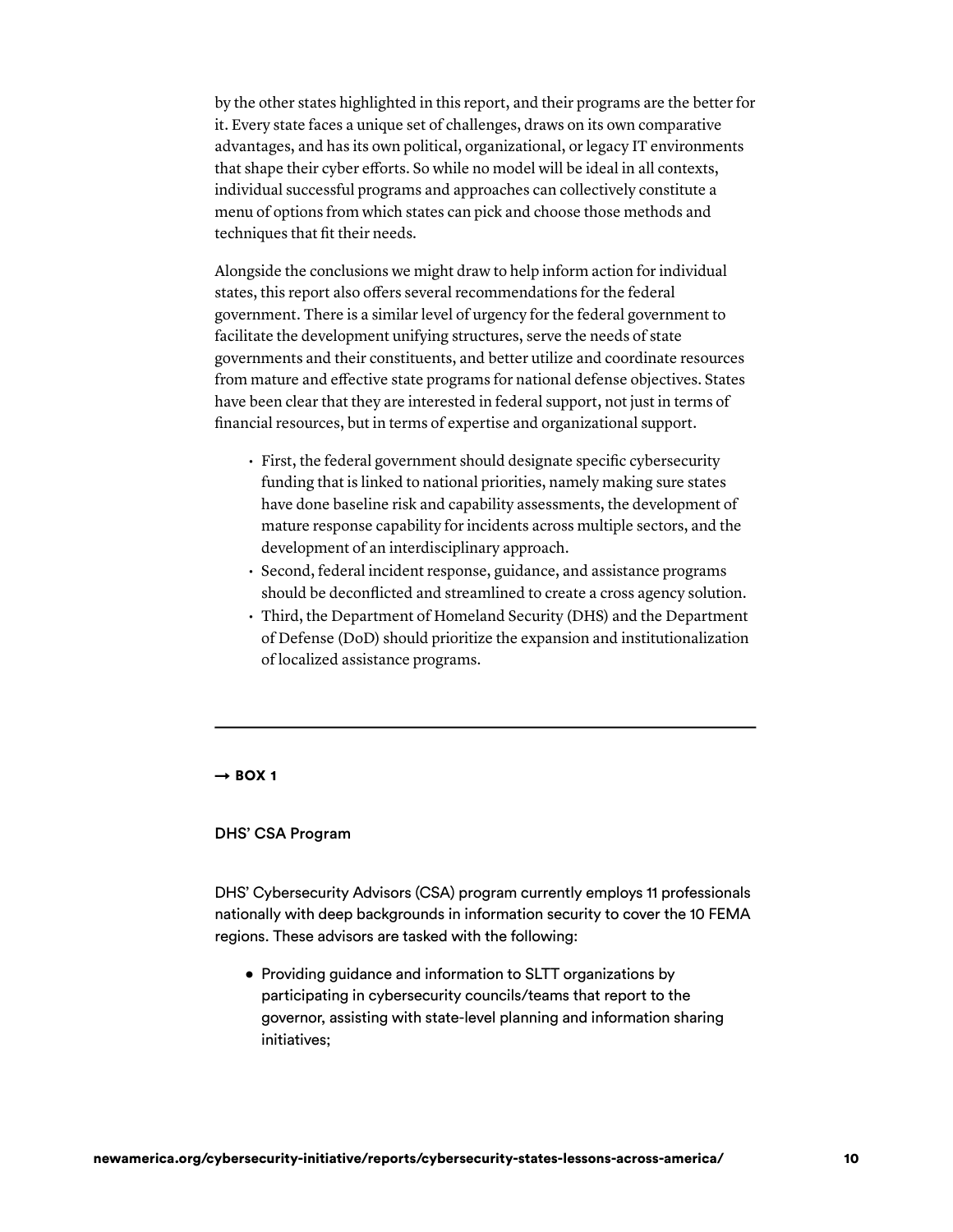- • Connecting SLTT organizations to federal resources at the MS-ISAC, NCCIC, and other parts of DHS, such as the teams that provide technical assessment services;
- • Increasing awareness of federal cybersecurity policy, executive orders, and information-sharing programs by conducting one-on-one or group meetings, providing briefings, and attending conferences and symposia; and
- • Conducting assessments of SLTT organizations' strategic and tactical cybersecurity risk exposures and capabilities.

 With only 11 CSAs deployed across America, these advisors can sometimes be challenged to connect with and provide services to all entities under their purview. While this team is still being rolled out, the Protective Security Advisors (PSAs) $^6$ , of which there is one designated for each state, can utilize their existing networks to do some of the initial groundwork, identifying points of contact for the CSAs and introducing SLTT organizations to the services provided by the new CSAs and their federal partners. The CSA program is expected to increase to 24 members by the end of 2018, and the existing roadmap has up to 93 advisors planned, with 44 currently approved in the upcoming proposed budget. $^7$ 

 Even if the program meets its ambitious target to triple by next year, it will still be limited in its capacity to reach the critical infrastructure and public sector entities it is designed to support across the country. Consistent contact and relationship-driven action is key; the current program simply does not have the resources to achieve its stated goals. Even then, its stated goals may not be sufficient. There are 50 states, numerous territories and tribal governments, dozens of major cities, and hundreds of localities in need of assistance. Many states will not be able to help their sub-jurisdictions until they've built much more substantial capacities of their own. The current effort, while valuable and appreciated by those who benefit from it, is not up to the scale of the challenge.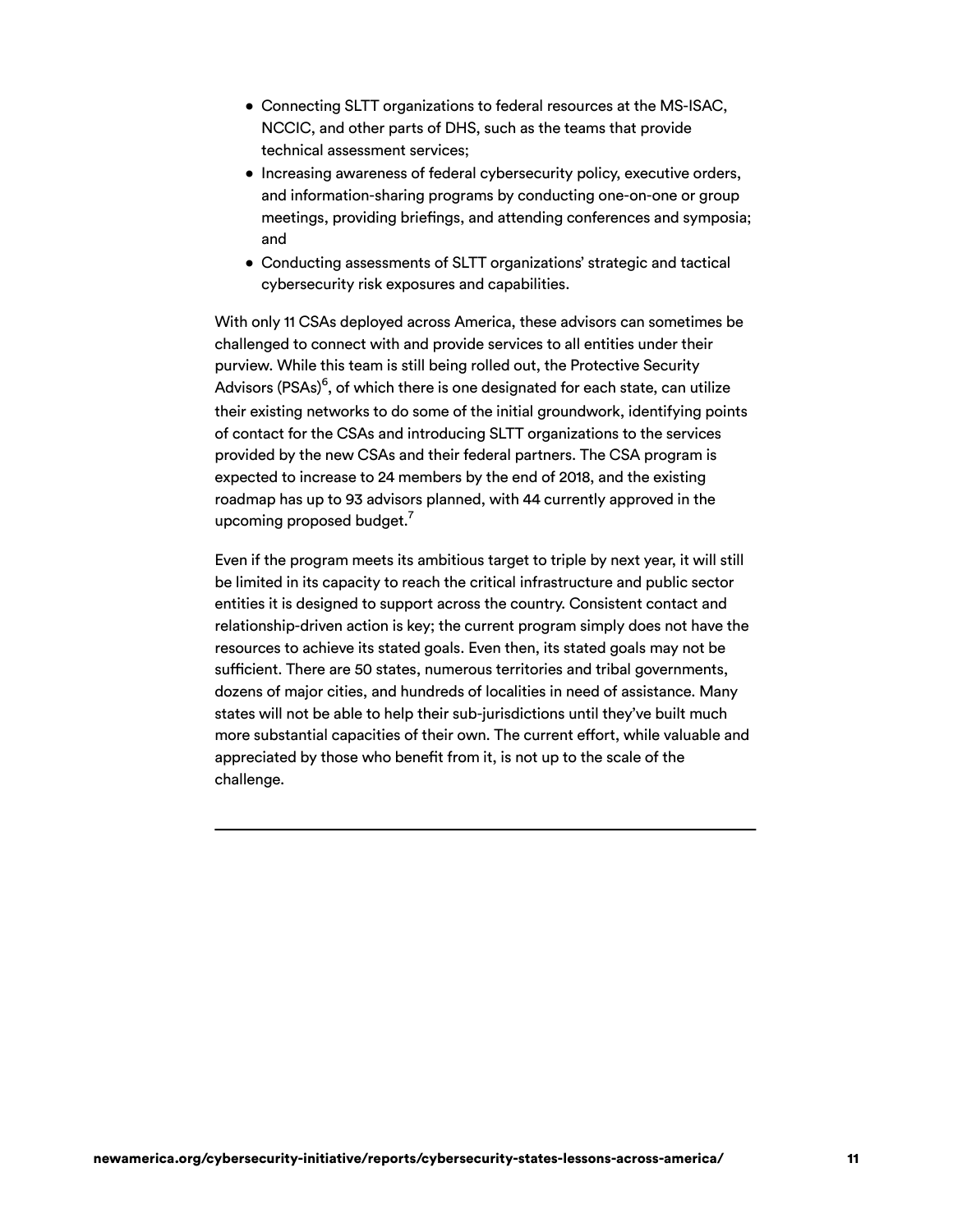# Chapter 2: Three Approaches

The following three approaches demonstrate how proper leadership, organization, governance, and prioritization can succeed in fostering information sharing, improving defensive efforts across the entire ecosystem, streamlining incident response processes, and supporting workforce development programs.

While these are not the only valid means of solving the problems and threats described above, it is worth delving deeply into the selected case studies to analyze the specific factors enabling their success. As we detangle the skeins of cross-sector solutions, we can thereby tease out the threads of lessons learned regarding the dependencies for that success, and form a greater understanding of the challenges faced by policymakers and operators using each model. This section provides a summary of each case study; a full analysis for each is provided in Appendices I-III.

# Part I: The Community Approach (Arizona)

Timely, actionable information sharing is a pervasive challenge throughout the cybersecurity community. The 24 Information Sharing and Analysis Centers (ISACs) and numerous Information Sharing and Analysis Organizations (ISAOs) provide information sharing capabilities and services to widely varying degrees of comprehensiveness, but few take a cross-sectoral approach and even fewer provide regularly valuable and dependable information to their members.

#### $\rightarrow$  BOX 2

#### ISACs and ISAOs

 Information Sharing and Analysis Centers (ISACs) were first introduced in 1999 pursuant to the Presidential Decision Directive-63 (PDD-63) signed in 1998. These sector-specific organizations, linked to each of the established Critical Infrastructure Key Resource (CI/KR) sectors, are established by the owners and operators of that sector to provide sector-based threat analysis and information sharing.<sup>8</sup>

 Executive Order (EO) 13691, signed in 2015, set forth the concept of the Information Sharing and Analysis Organizations (ISAOs) as communities for disseminating information across a specific region or in response to a specific threat. ISAOs often are cross-sector organizations and can expand beyond the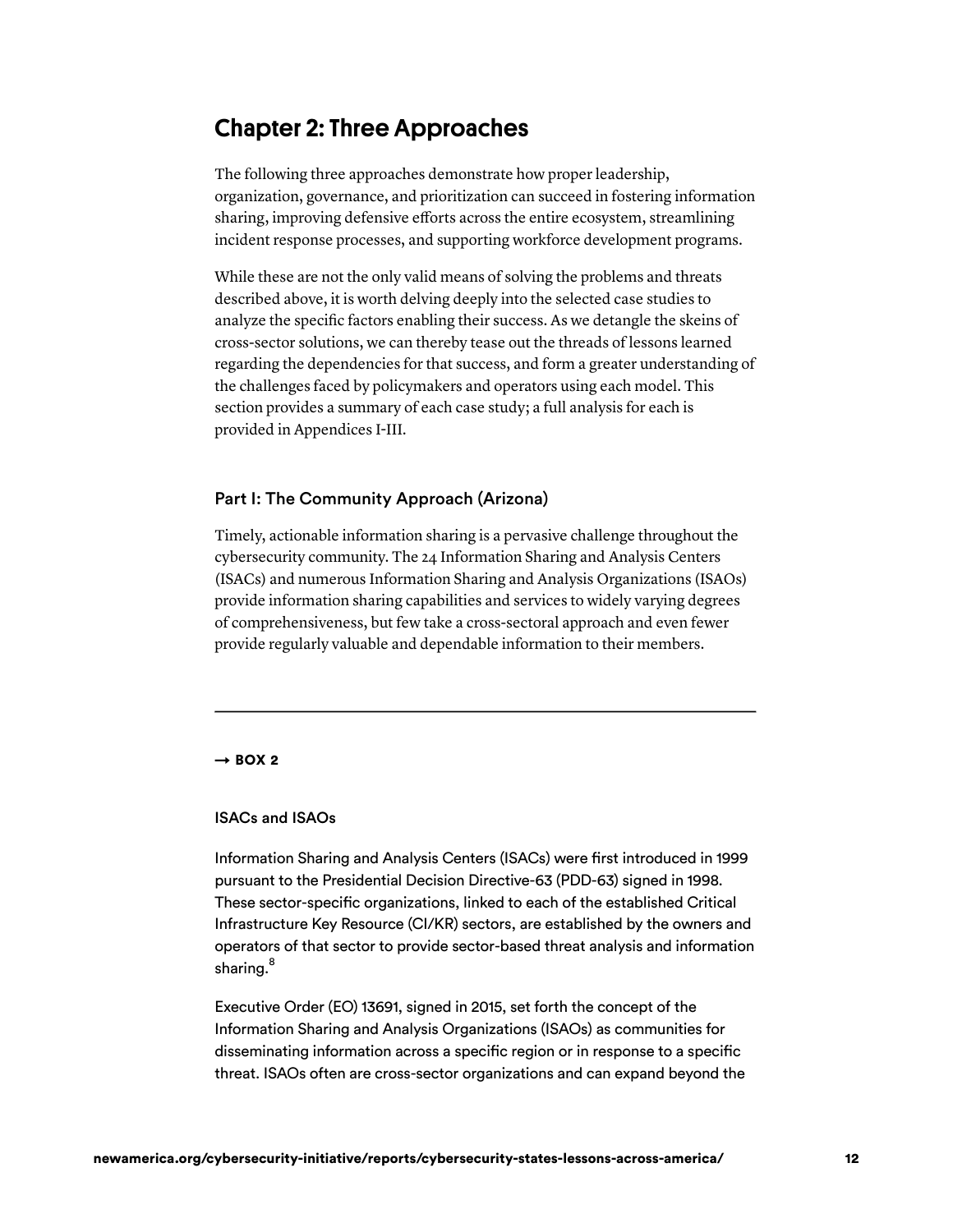critical infrastructure designated industries. Many are not-for-profits, but they do not need to be. ISAO structure is designed to be flexible to fit the tailored needs of each constituent group. $^9$ 

 Both ISACs and ISAOs can diverge in size and scope, with some organizations providing sophisticated services such as near real-time analysis and monitoring, training, or briefings, and others less capable of doing so.

The State of Arizona and the Arizona Cyber Threat Response Alliance (ACTRA) have formed a successful partnership that has achieved notable success in facilitating, supporting, and encouraging the sharing of real, actionable information on cyber threats and vulnerabilities. This relationship has been built over time and is based on a foundation of trust, essential for facilitating information sharing efforts. Additionally, ACTRA runs its own workforce development programs, underpinning such efforts across the state in cooperation with the Chamber of Commerce, and by pairing knowledge of need with capability of risk reduction and response, helping to provide critical resources to cybersecurity defensive efforts in both the public and private sectors.

There are challenges with using a private sector-driven and local approach: fostering a collaborative environment focused on the common good, adequately reaching and serving organizations outside of the core area, and overcoming members' resource limitations [funding] and self-interest. To create a mutually beneficial environment and encourage participation from across the private and public sectors, strong leadership from both sides is needed. Furthermore, members must trust that they have anonymity when desired, and also that their counterparts in other organizations and across the government are sharing back into the system just as they are. Such a scenario requires a reliable partnership with state entities, participation from the federal government, and the development of a cybersecurity community that reaches across sectors. ACTRA, which serves as an interface between its private sector members and its public sector partners, provides a buffer that engenders faith in the anonymity and effective dissemination of information.

# Part II: The Bureaucratic Superstructure Approach (New Jersey)

Legacy bureaucratic structure, based on long past legislative authorities or historical agency mission statements, which are often heavily sector-specific, segments responsibility for cybersecurity between multiple agencies and state officials. By standing up the New Jersey Cybersecurity & Communications Integration Cell (NJCCIC) and consolidating services through a shared model,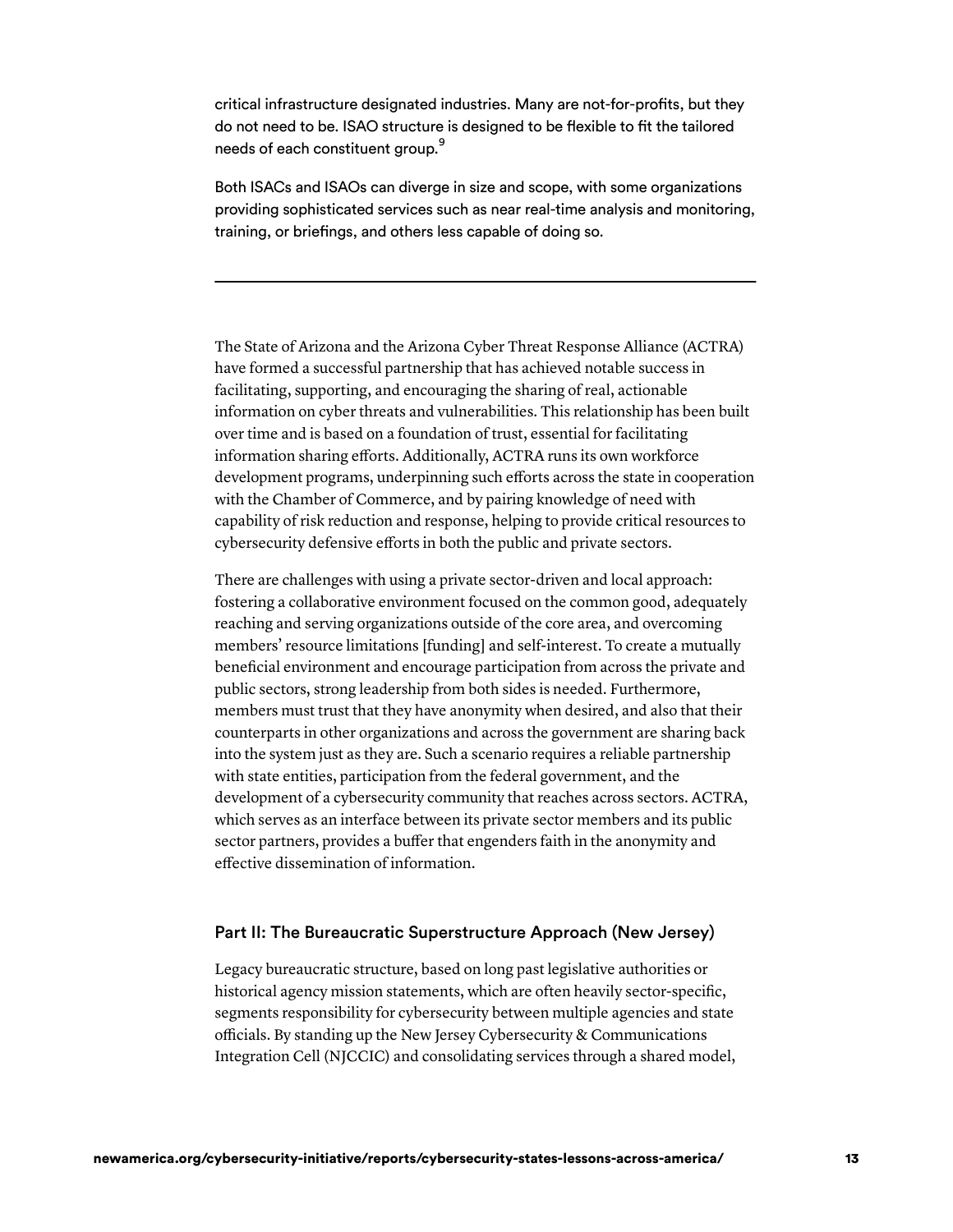New Jersey has been able to increase the breadth and quality of its monitoring services, expand its information sharing and educational initiatives to reach organizations and individuals across multiple sectors, and increase its efficiency across developing cybersecurity priorities. Especially important to this consolidation and coordination is offering state and external partners a single point of contact for cyber concerns.

The NJCCIC serves as the central coordinating, and in some cases, also the operational arm of cybersecurity within New Jersey. Its four branches provide monitoring and incident response services across the executive branch, cyber threat analysis and dissemination, risk and compliance assessments, and external services. The NJCCIC works with internal and external stakeholders already existing within the state, but also provides a new suite of services that operate across relevant agencies and sectors. One of the keys to the NJCCIC's success is its brand and recognition—it has become the locus for external stakeholders to report incidents and disseminate information to organizations within New Jersey and for entities seeking updated information.

However, operating such an organization is heavily resource dependent, and like many other states, New Jersey faces challenges with recruiting talent. Furthermore, this public-sector driven approach does not engender the kind of effusive two-way sharing that the ACTRA model does, although it provides a reliable system for dissemination to the private sector and improved coordinated defense to New Jersey's executive branch agencies. This tradeoff between centralized public sector coordination and control, and more diffuse cross-sector governance models highlights important concessions that come with any particular model of administrative structure.

Placing the CISO under the aegis of the Homeland Security Office in New Jersey sends a strong message that cybersecurity is not just an IT problem, and gives the state CISO a mandate to expand cybersecurity planning across state agencies. However, funding gaps and/or a mismatch in strategy from the state's information technology apparatus can challenge efforts to update legacy systems and implement new security tools.

Achieving cybersecurity goals by creating an extra-bureaucratic structure is dependent on executive support from the governor and cabinet across successive administrations, consistent funding sources, and a protracted willingness to collaborate with partners and customers across multiple sectors—factors that all introduce a certain risk of inconsistency over time.

# Part III: The Multidisciplinary Approach (Washington)

The state of Washington has taken the shared services model to its full maturity, with IT services centralized through the Office of the Chief Information Officer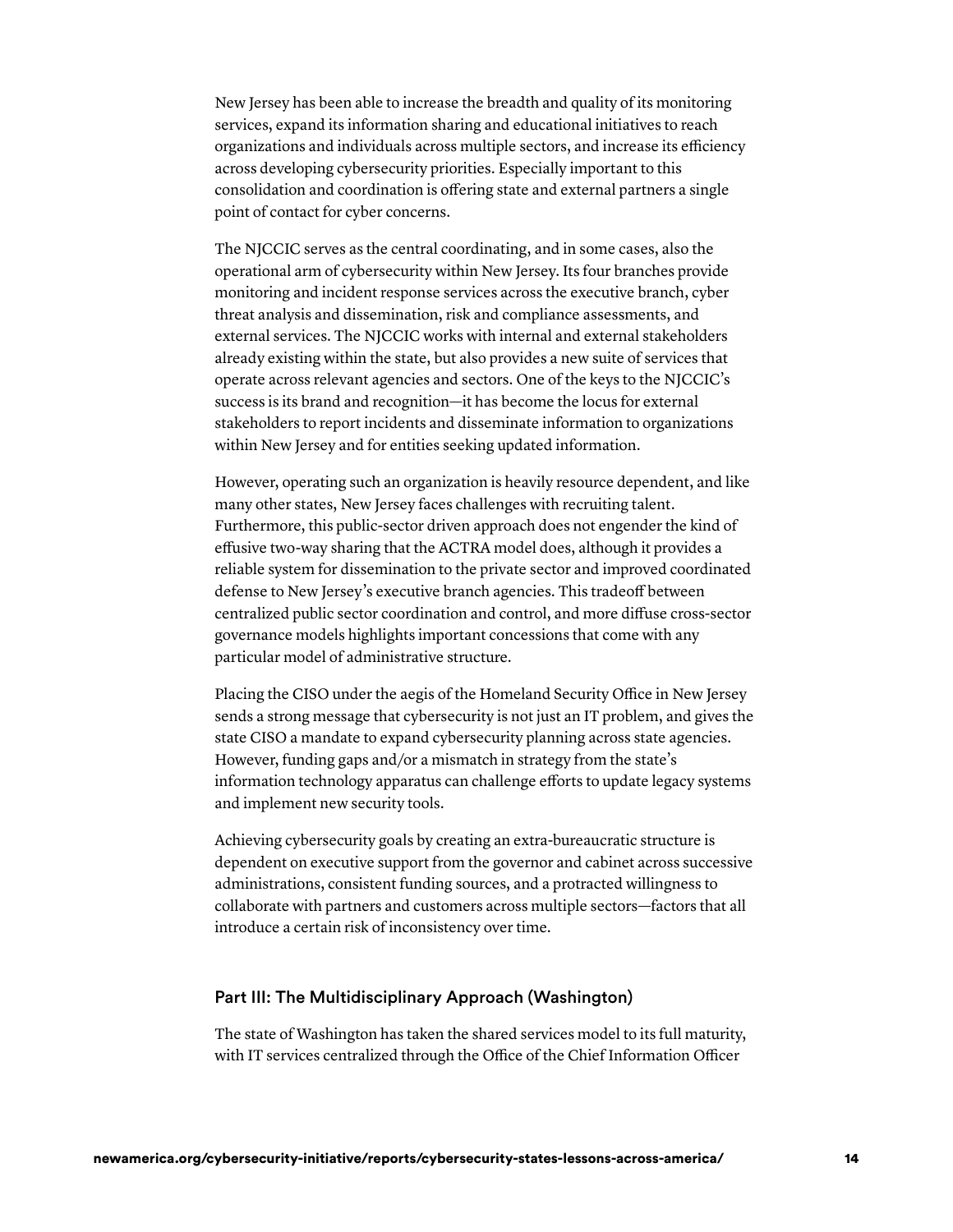(CIO) in the Washington Technology Solutions department (WaTech) and through the Office of the Chief Information Security Officer, who reports directly to the CIO. Washington is also notable for its multidisciplinary approach to cybersecurity, extending responsibility outside of the information technology community to the emergency management and military departments of the state bureaucracy.

Institutionalized mechanisms for cooperation between departments increase the longevity of a cybersecurity program and increase efficiency for multistakeholder operations. Such an approach in Washington has enabled a substantial cybersecurity exercise program that reaches across stakeholders, sectors, and partnerships, improving pre-incident planning and information sharing initiatives. Washington has taken the lead nationally in its use of the National Guard to increase the defensive posture of critical infrastructure partners across the state, provide Guard units a way to gain experience with live state and private sector systems, and create an avenue for communications prior to an incident. This kind of capacity building is valuable for developing competencies within these units, but also has the potential to offer benefits in the case of an incident response that requires these units to support the owners of these networks.

Washington's shared services model has improved compliance, security, and visibility across the executive branch of government. The bifurcation between the office of the CIO and the Departments of Emergency Management and Military Affairs, however, has created occasional friction resulting from conflicting priorities and authorities. Related to this challenge, the lack of a single voice on cybersecurity has created challenges for the State in disseminating and gathering information.

Still, the achievements of this model are substantial, and have been supported by strong state leadership and legislative efforts to canonize the new organizations and authorities. Washington has thereby created an ingrained structure and platform from which to engage with stakeholders across public and private sectors and take advantage of available talent and partnerships.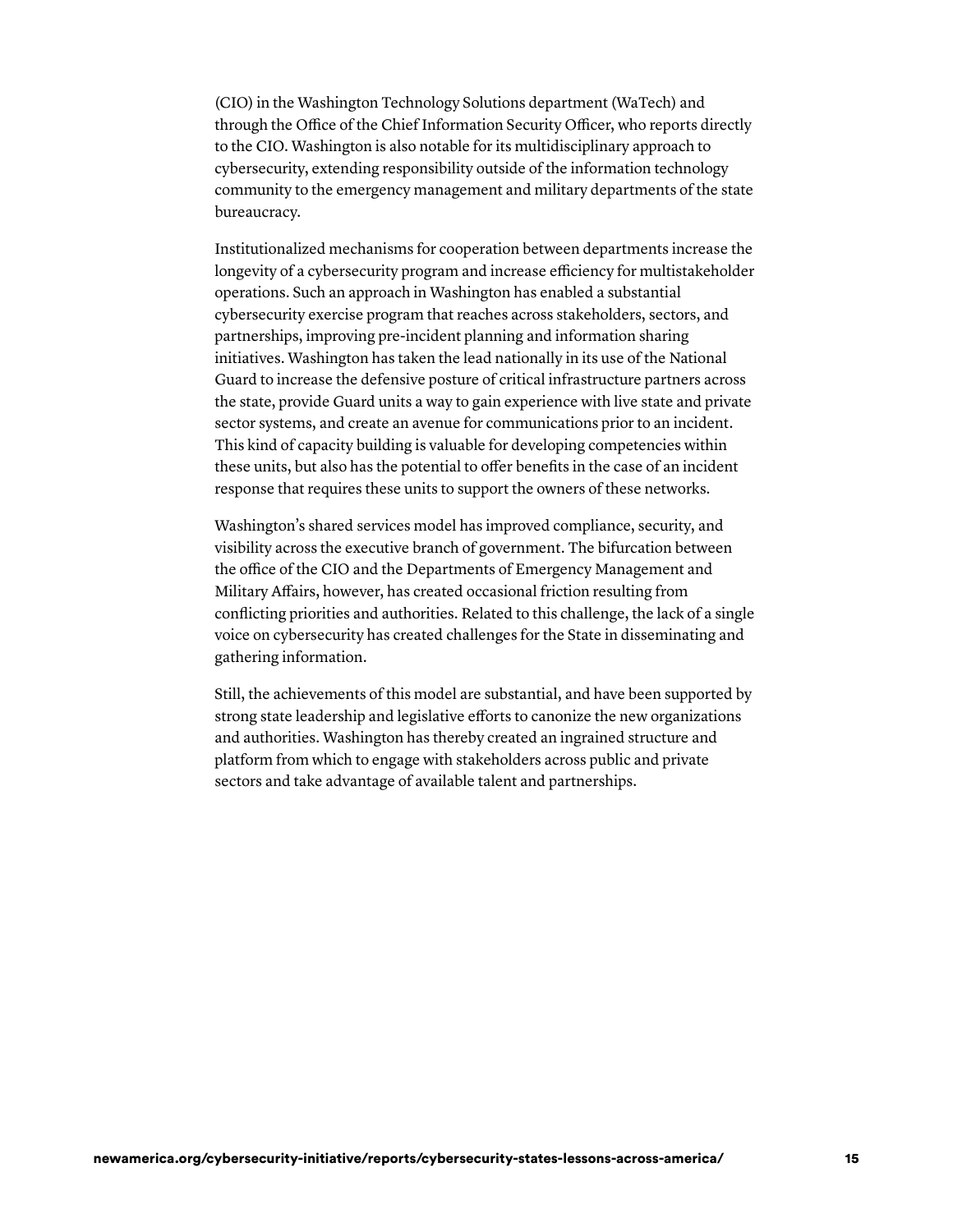# Chapter 3: Lessons for State Policymakers

Every state and territory is different, and the unique laws, structures, and priorities that each state's policymakers inherit tend to impact their decisionmaking on cybersecurity efforts. That being said, there are some common lessons that policymakers can keep in mind as they design and move their programs forward.

#### Lesson I: Proactive Leadership Matters

Each of the actions described in this report require strong leadership from the top. Cybersecurity is, and should be, an executive-level issue. Gubernatorial support lends legitimacy to the efforts of the operational-level employees executing on the plans, and helps tie together disparate elements of state bureaucracy.

Effective cybersecurity programs will necessarily have to extend beyond a single term, however, and will likely cross parties and administrations. Current governors should strive to form long-term strategies that will come to fruition beyond their administration, developing enduring models and effective means of implementation. This process should include pushing programs down to the staff level so that they can survive political transitions and institutionalizing programs through legislation.

#### $\rightarrow$  BOX 3

## The Texas Cybersecurity Act

 The Texas Cybersecurity Act (House Bill 8), signed into law in 2017, is one of the most comprehensive pieces of legislation regarding cybersecurity at the state level. Among other things, the bill establishes requirements for agencies to follow related to cybersecurity and a 48-hour breach notification requirement, prioritizes narrowing the workforce gap, and sets clear direction for the state's Cybersecurity council.

 It also requires the Department of Information Resources (DIR) to support the creation of an ISAO to be run under the state's cybersecurity coordinator. This organization will be focused on solving the workforce problem and helping to spread cybersecurity expertise to the various political subdivisions (local governments) in the state through several regional centers of excellence. $^{\rm 10}$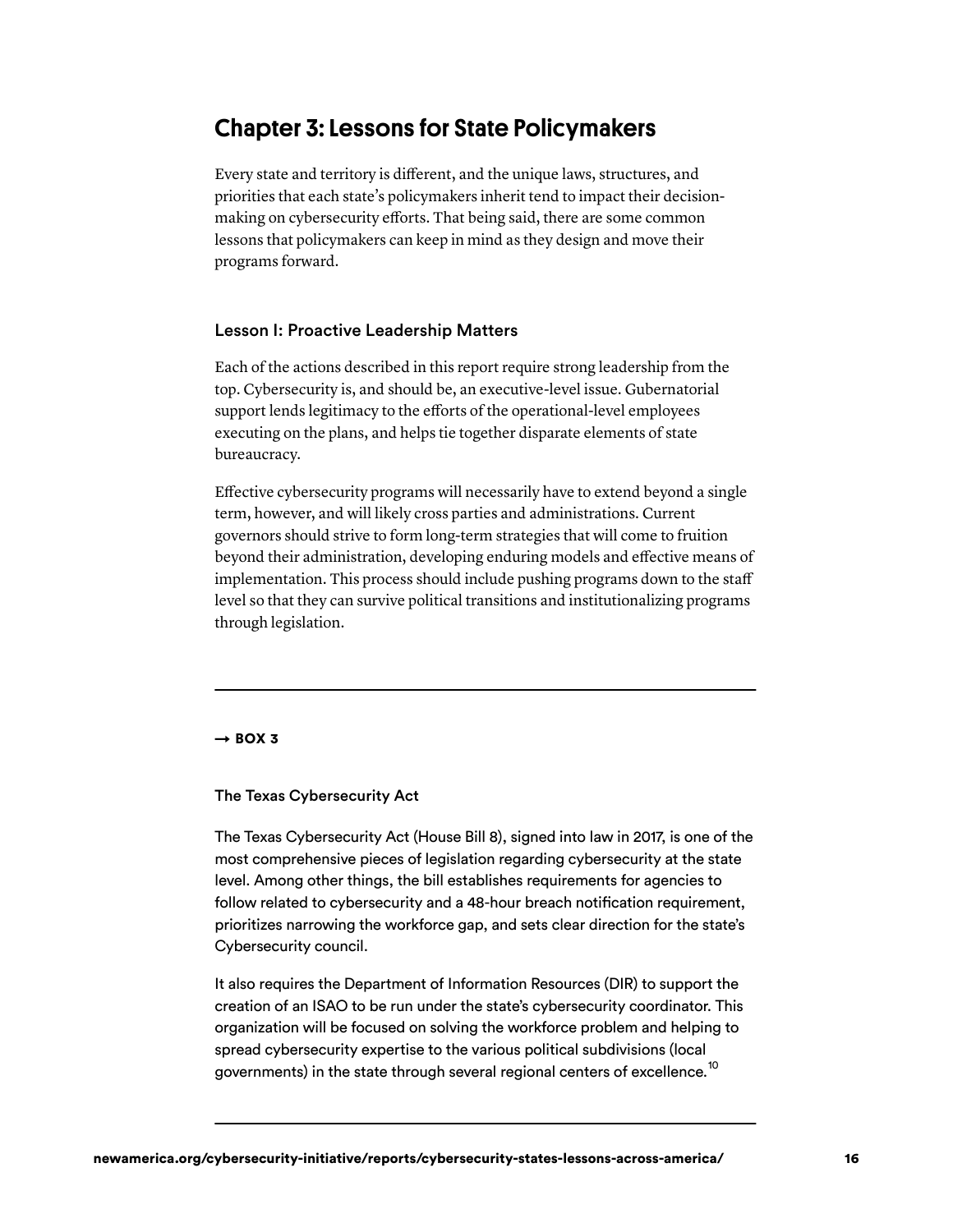#### Lesson II. Institutionalization Aids in Sustainability

The institutional approach should span across the various different agencies and branches of state government. Engaging the various stakeholders in the planning and operation of a cybersecurity program helps to institutionalize the initiatives and bridge leadership transitions between CIOs, CISOs, and state administrations. Cybersecurity is a whole of government problem; involving parts of government outside of the IT department creates buy-in from across the state enterprise. In addition to institutionalization of positions and agencies, secure and consistent funding sources or human resources structures (civil service job titles or training programs) are also enablers of successful and sustainable programs.

## Lesson III. The Private Sector is a Vital Part of the Ecosystem

Likewise, engaging private sector leadership and independent researchers is an integral component in fostering a cybersecurity ecosystem within the state, and can add vital expertise and perspectives to planning, defense, and response efforts. Enabling the private sector to play a significant role also makes them a stakeholder in the states' program and aids sustainability efforts. As these relationships mature, they support the development of trust, which is essential for effective information sharing. Additionally, the technology industry and educational institutions of a state can play an important role in shaping a vibrant and successful cybersecurity talent pool, which can have a catalytic enabling effect on state and local cyber efforts.

On the flip side, the private sector should also actively reach out to state governments to start and/or increase these efforts. Just as the private sector needs an open and supportive state government, state officials need an engaged and open community to work with.

## Lesson IV. Focusing on Local Priorities Can Fill a Void

By focusing on the local environment, states can also ensure that they better serve their own communities. National-level exercises are, as they should be, geared towards situations that would have a whole-of-country impact. States can be more granular, focusing on specific scenarios that are likely to affect their citizens, and forming the relationships needed to respond to those kinds of events. State-municipality relationships are sometimes as fractured as—or more so than—federal-state ones. The challenges of federalism extend all the way through the U.S. system; states need to focus downward as much as they do upward. In this regard, the sorry state of municipal financing and budgets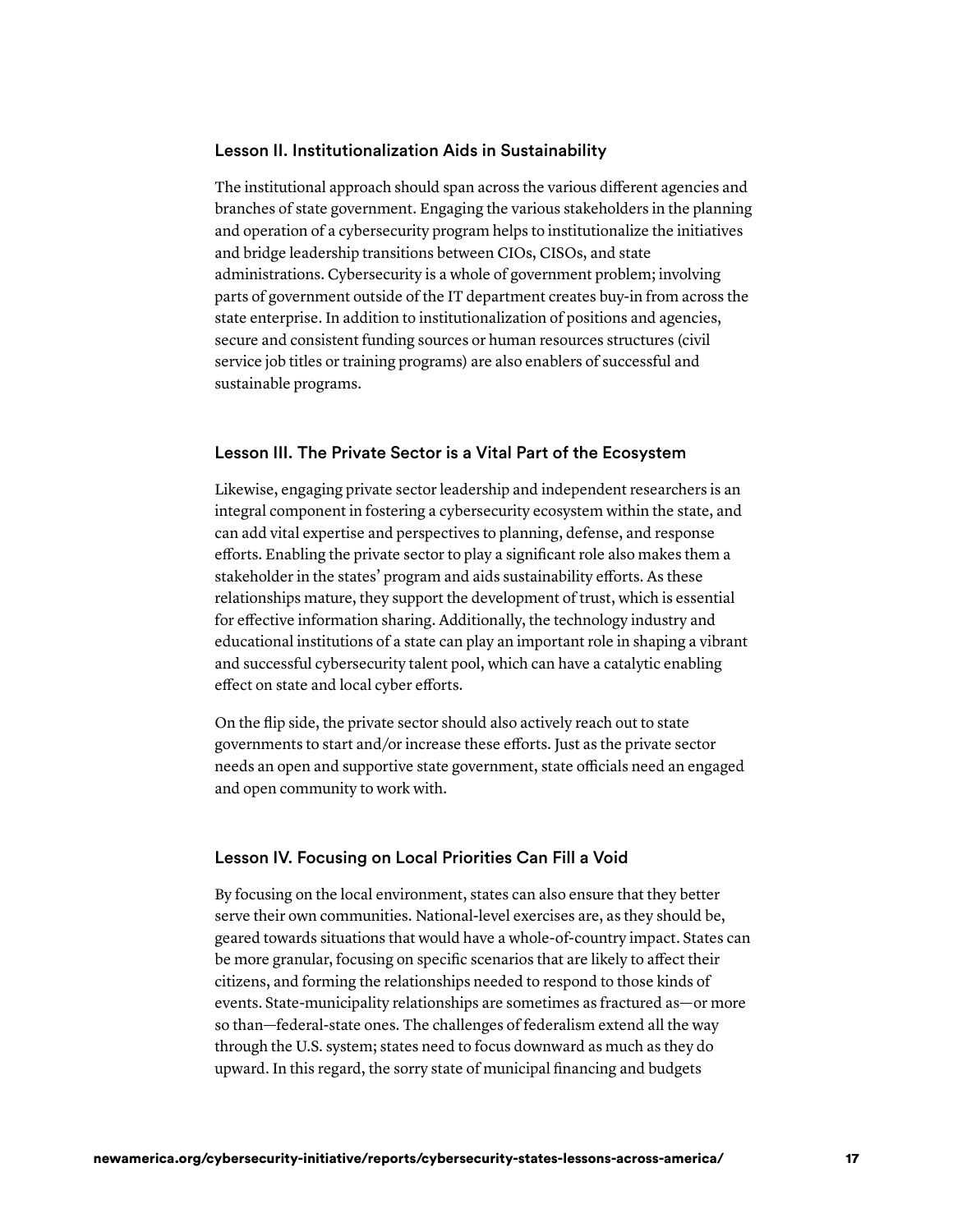nationwide mean that, much as states often have fewer resources and specialized personnel than their federal counterparts, many localities have weaker capabilities or less specialized workforces than their state counterparts. Thus, the need for states to offer support to these jurisdictions is often much higher than the states have capacity for.

# Lesson V. A Comprehensive Program is a Centralized Multistakeholder Approach

To create a comprehensive program, there needs to be significant engagement in cybersecurity programs from multiple parts of government, not only IT. As described above, external involvement helps to increase buy-in. But separating cybersecurity from IT can be critical to strategic planning and prioritization. Security and technology have similar components while harboring distinct goals and challenges with regard to growth and risk; having a CISO who reports to the CIO can, in some cases, create a conflict of interest. It can also impede efforts to integrate cybersecurity into the rest of the security and response processes in a state. If separating the CISO from the CIO isn't possible, having significant parts of the program led by other departments can help to achieve those aims. It is clear, however, that segmenting responsibilities for cybersecurity among various government entities presents its own set of bureaucratic challenges.

A cybersecurity superstructure or a cybersecurity coordinator or advisor that sits on top of existing agencies to set priorities and coordinate and/or run cybersecurity efforts throughout the state can be a solution to this problem. It is unlikely that a state would choose to countermand the legal authorities of specific agencies that manage key parts of the cybersecurity eco-system, but having a single voice and strategy on cybersecurity is essential for efficiency and effectiveness. These super-bureaucratic entities also help to bring a strategic element to the cybersecurity effort by running across the various elements of state government. Such an organization and its leadership should help develop a state-level cybersecurity strategy, align economic priorities with the security needs of the state, and facilitate public-private cooperation.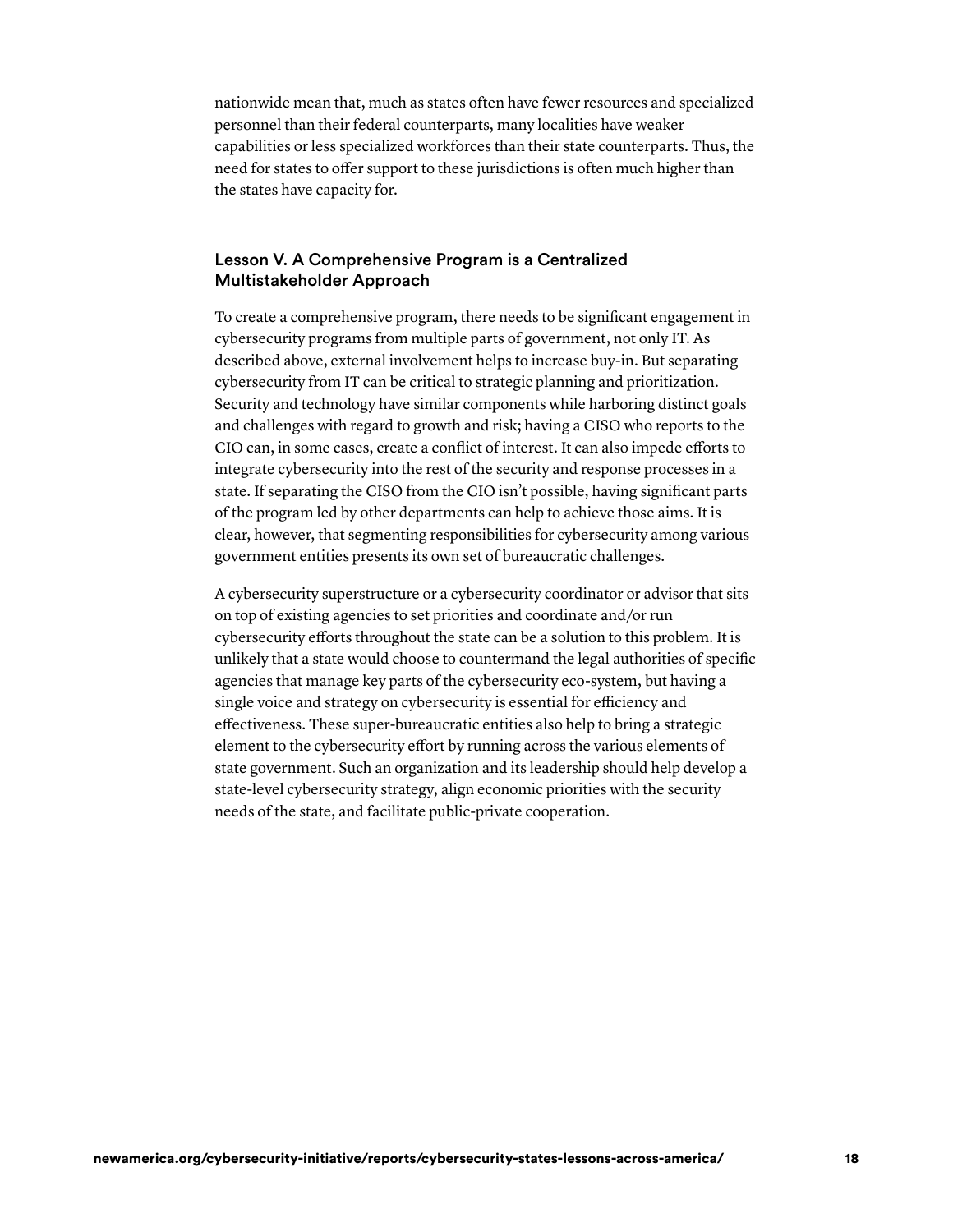# Chapter 4: Recommendations for the Federal Government

# Recommendation I: Dedicate Specific Funding Mechanisms for Cybersecurity Tied to Federal Priorities

There is a widespread and acknowledged requirement for increased cybersecurity-related funding for states and cities. Existing federal funding mechanisms, such as those designated for emergency services and counterterrorism, allow funding to be spent for cybersecurity, but are not specifically designed to fund those efforts. Typically the grant recipients are in disciplines like law enforcement and emergency management, and as a result little of the eligible money has in fact flowed to cybersecurity-related projects or agencies.

Creating cybersecurity-specific funding mechanisms tied to national priorities could provide guidance to state and local policymakers and help to align SLTT programs with federal objectives and other SLTT programs to help streamline the ecosystem. When cybersecurity remains a line item in other funding mechanisms, it necessarily remains more generic and less supportive of current policy and strategic initiatives. 11

# Recommendation II: Synchronize Federal Responsibilities and **Authorities**

To make incident response more efficient and effective, whether for large or small incidents, the United States should prioritize deconflicting efforts, authorities, and responsibilities across the various agencies. The existing incident reporting guidance lists several points of contact that depend on the nature of the incident, which may or may not be known until well after the event. <sup>12</sup> Furthermore, in many cases, verbal guidance provided to SLTT representatives from various federal agencies on how to report an incident has been conflicting.

Local representatives from relevant federal agencies can address these concerns from a regional perspective, but a national approach driven from the policy level is needed. To adequately mark and resolve conflicting issues, there may need to be a single point of contact for the federal government, perhaps located at each FEMA region, to coordinate federal government response. There are additional studies forthcoming that examine the challenges of deconflicting in greater detail.<sup>13</sup> This issue clearly requires more study and prioritization from the agencies involved, and should be taken into account by policymakers in the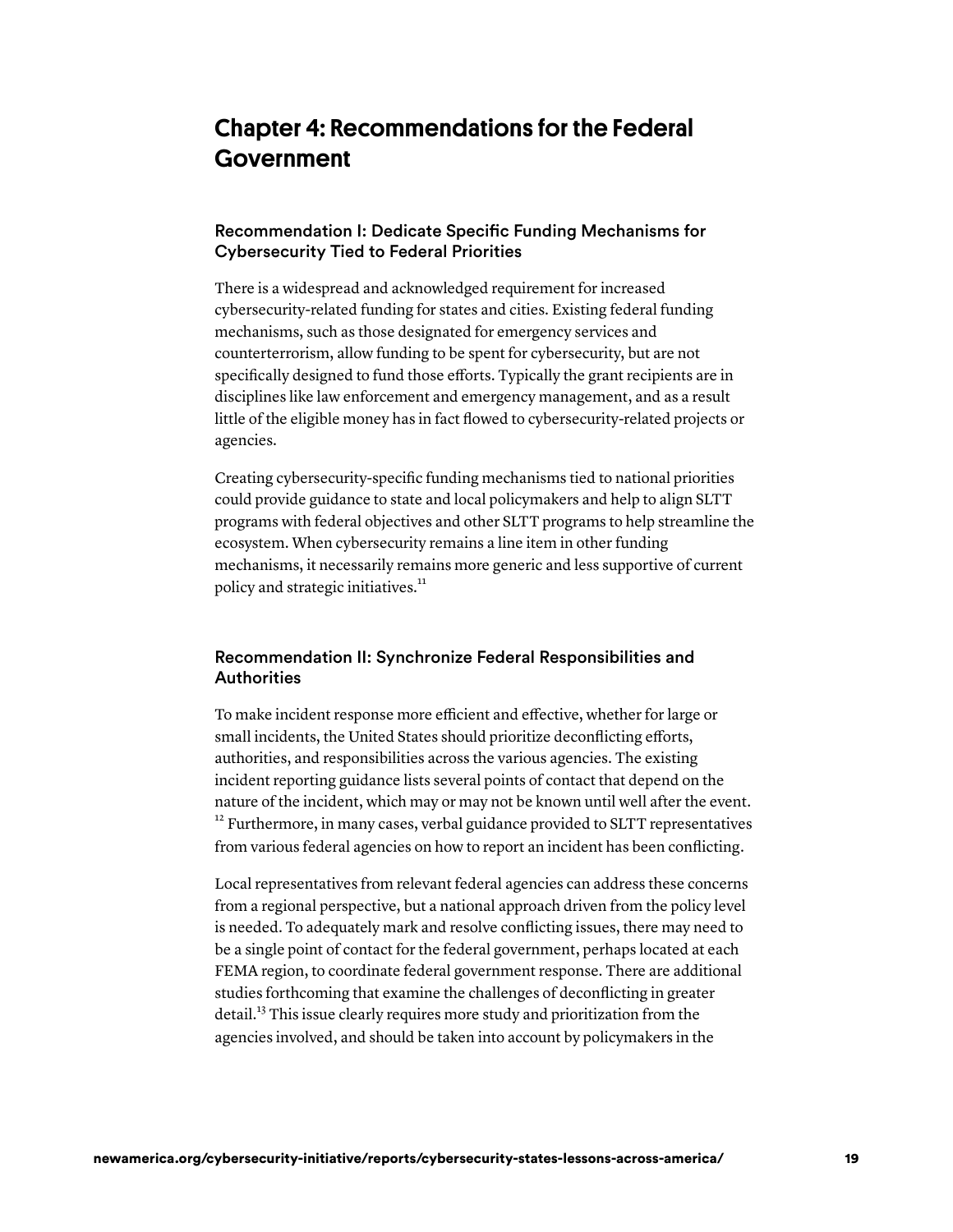legislative branch, where there are several pending bills concerning cybersecurity efforts at the federal level.

Within DHS itself there is additional work to be done to streamline the process for working with SLTT actors. Voices from various parts of the department or affiliated entities (SECIR, FEMA, NCCIC, MS-ISAC, CERT, CSAs, PSAs, etc.) have their own outreach programs that suffer from a lack of central coordination. While each organization may be doing great work, such success can be tempered by competing communications. There should be department-wide priorities for SLTT efforts that are tied to specific, deconflicted initiatives across different departments and functionalities. Because states have fewer specialized and focused cyber workforces than federal partners, a small number of cyber "generalists" at the state level are often expected to consistently interact with a half-dozen or more federal agencies or partners, often leaving these state agencies or organizations confused or overwhelmed.

# Recommendation III: Prioritize the Expansion of Localized Assistance Programs

To better coordinate its SLTT efforts, the Department of Homeland Security (DHS) should further expand its localized assistance programs. The Cybersecurity Advisor (CSA) Program, designed to provide direct coordination, outreach, and regional support to private industry and SLTT governments has only 11 active advisors, who are roughly aligned with the 10 FEMA regions. Even if DHS reaches its targets for ramping up the CSA roster, which is by no means assured, it will still be limited in its capacity to reach the numerous critical infrastructure and public sector entities it is designed to support. Consistent contact and relationship-driven action is essential to the development of SLTTlevel engagement, both with public and private entities. The current program simply does not have sufficient resources to achieve its stated goals; and arguably its current stated goals are insufficient given the scale and scope of the cybersecurity challenges facing SLTT partners.

There is additional work to be done to establish requirements and work through the authorization of DoD elements aiding the domestic mission. Such forces could come from U.S. Cyber Command through a domestic/homeland defense Mission Essential Task List as part of the Title 10 wartime mission or through the National Guard under Title 10 or Title 32 to defend critical infrastructure deemed essential for conducting or supporting military operations. So far each state has been left largely alone to develop the legal authority for activating the National Guard in the case of an emergency; guidance and additional authorizations from Congress and the NGB would help to streamline these efforts and help states build effective programs, like those in Washington State and North Carolina<sup>14</sup>, among others. DoD and DHS might also consider habitual relationship with an underlying set of principles and a memorandum of understanding (MOU) by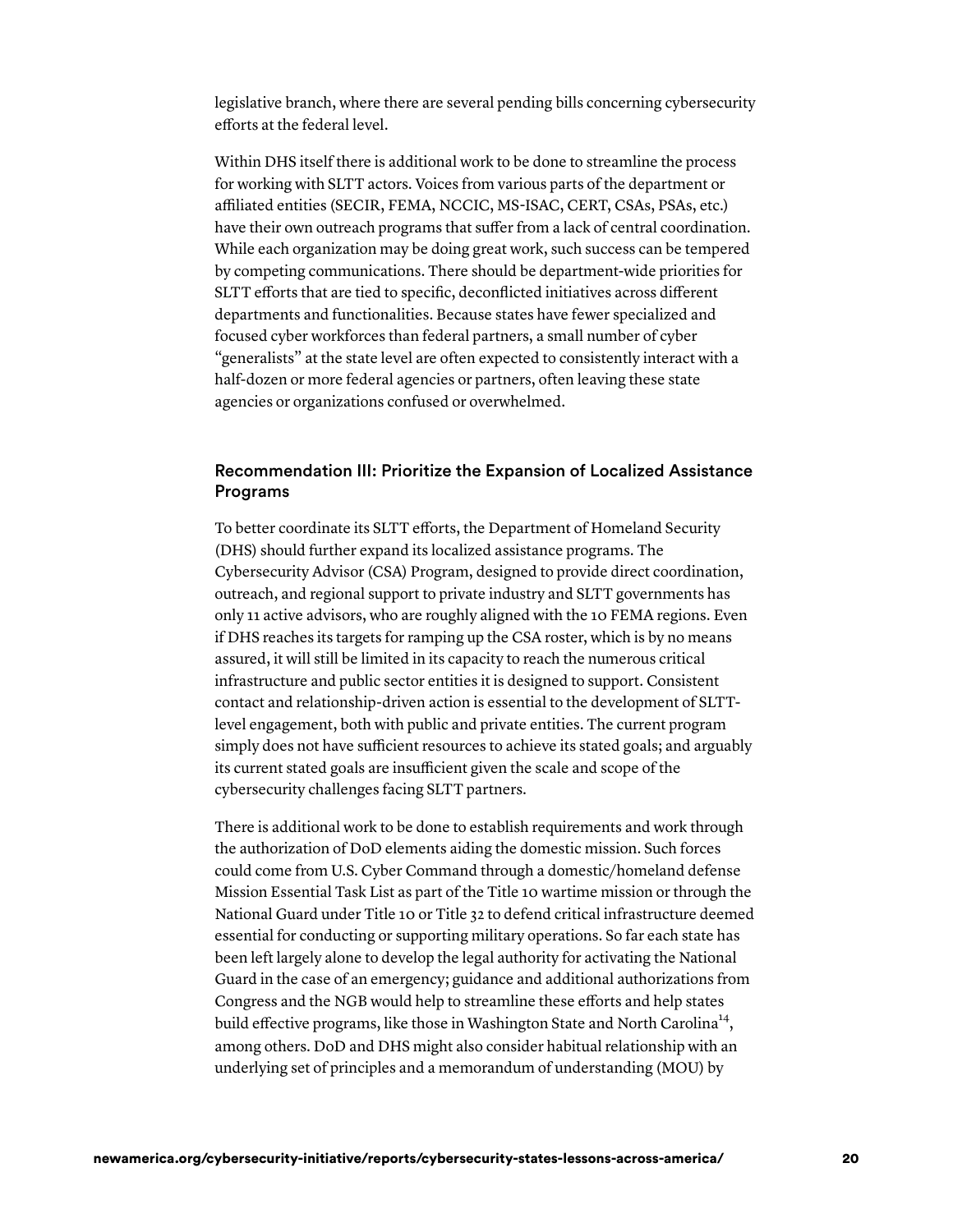which the National Guard cyber teams are trained and funded to conduct domestic operations in support of DHS, in an agreement similar to that between the DoD and the National Science Foundation (NSF) for the NSF's Polar Program.<sup>15</sup>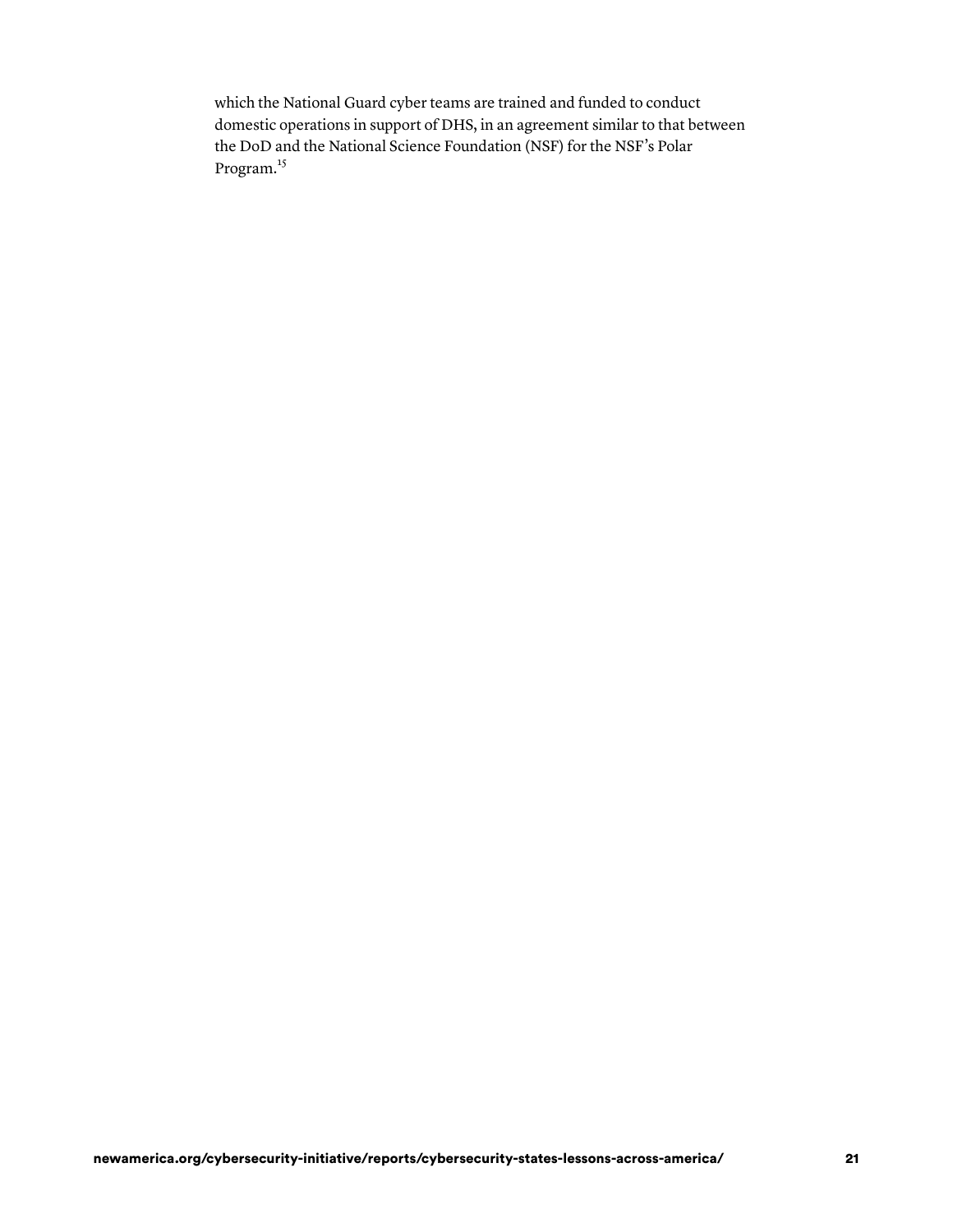# Appendix I: Methodology

This report seeks to answer three questions:

- What has been achieved in managing cybersecurity needs at the state level?
- What are the challenges states face in doing so?
- What are the dependencies that have supported those successes?

In order to examine each case in detail and gain a deep understanding of the specific needs and environments affecting each set of choices, the authors have focused on three states: Arizona, New Jersey, and Washington. These states were chosen for their diversity of approach, maturity (demonstrated success over time), and scalability (capacity for duplication in other states seeking to improve or begin cybersecurity program(s).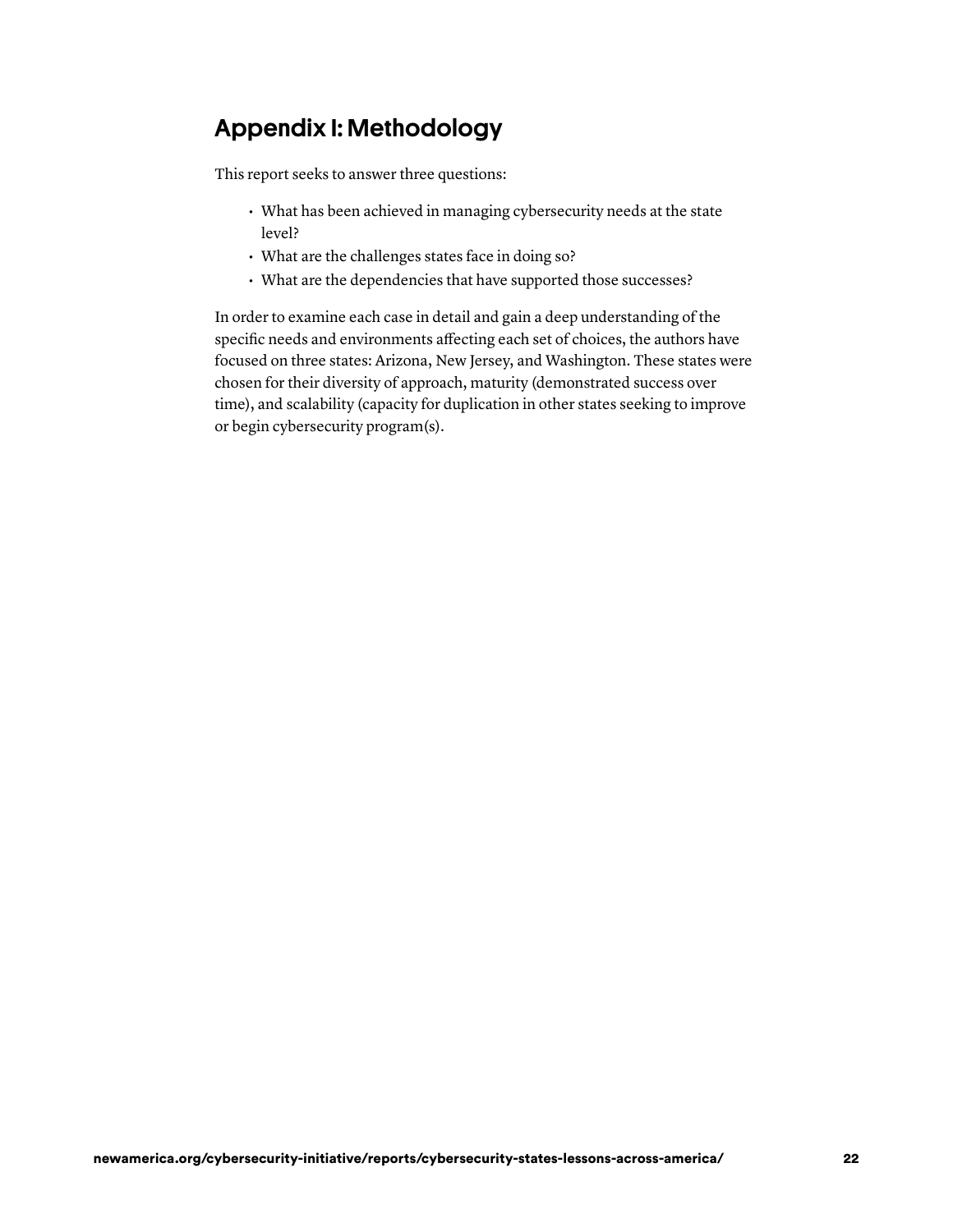# Appendix II: Arizona and the Arizona Cyber Threat Response Alliance (ACTRA): The Community Approach

#### **Overview**

To tackle the cybersecurity challenges facing the state, Arizona has created a "team of teams."<sup>16</sup> One of these teams, the Arizona Cyber Threat Response Alliance (ACTRA), is an Information Sharing and Analysis Organization (ISAO) formed in 2013. Its stated mission is to serve as the "hub for collaborative cyber information sharing in a neutral environment of trust where partners from industry, academia, law enforcement and intelligence come together, leveraging cross-sector resources to more effectively analyze critical, real time intelligence and respond to emerging cyber threats to Arizona's Critical Infrastructure and Key Resources."<sup>17</sup>

ACTRA has its roots in the Arizona InfraGard<sup>18</sup> and remains wholly independent of, but closely aligned to that organization as its "operational cyber arm" by agreement. In 2012, the AZ InfraGard initiated a planning effort, led by current ACTRA CEO Frank Grimmelmann, to understand and respond to barriers to effective bi-directional communication and information sharing between private and public sector organizations. Although this effort was led by members of the private sector, there was active involvement from the local Federal Bureau of Investigation (FBI) and U.S. Department of Homeland Security (DHS) offices and the Arizona Counter Terrorism Information Center (ACTIC). The study found a need for a separate but affiliated non-profit entity that could serve as the "selfgoverned private sector controlled hub for cyber information exchange and response."<sup>19</sup>

This arrangement allows ACTRA to focus only on cybersecurity information sharing and communication needs, and creates an effective, independent conduit (or buffer) between its private sector and public sector Member Organizations, and the agencies nationally. This separation engenders trust in the anonymization of data shared with government agencies, and helps to coordinate the efficient flow of communication. Rather than place the burden on public sector agencies to choose which private sector entities to inform and involve in specific cybersecurity efforts, ACTRA serves as the point of contact for its private and public sector Members, engaging the various members as needed. Its affiliation with InfraGard—all direct member touchpoints of ACTRA must also be InfraGard members—allows ACTRA to pre-vet its members without additional expenditure of resources.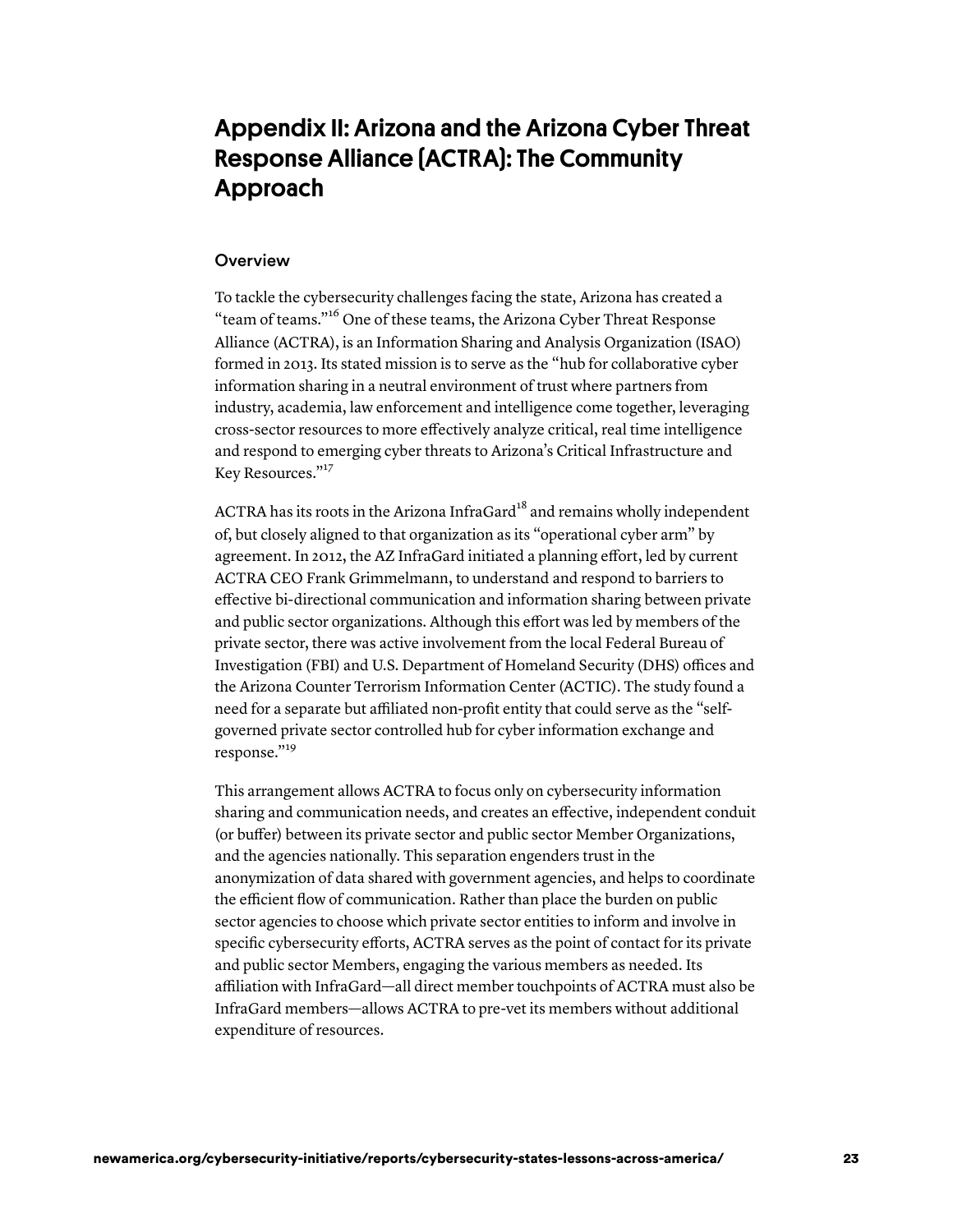Representatives from ACTRA sit in the ACTIC, Arizona's "all-hazards" Fusion Center that serves as Arizona's analytic and dissemination organization statewide. ACTRA's president also sits on the ACTIC's executive board representing private sector, as a bridge to law enforcement and intelligence. The Fusion Center processes various threat and information feeds and communicates critical information to state/local/tribal entities, critical infrastructure operators, and nontraditional organizations. Structurally, the ACTIC sits within Arizona's Department of Homeland Security, although the chief information security officer for the state reports directly to the Arizona CIO, who resides in the Arizona Department of Administration.

Arizona also runs several other initiatives, some of which are run in concert with or are supported by ACTRA. These include various exercises that span across the private and public sectors, including federal and state partners, including regional cybersecurity workshops that reached over 750 people in the latter half of 2017, mostly in underserved areas. The State CISO and the ACTRA's CEO, Frank Grimmelmann, co-chair the new Arizona Cybersecurity Team (ACT), an executive level initiative launched in 2018 by Governor Doug Ducey to coordinate the various groups around Arizona working on cyber issues. The ACT includes representatives from federal, state (legislative and executive branches), and local government, the private sector, and higher education.<sup>20</sup> These members represent the various groups with a stake in cybersecurity in the state; given Arizona's established strategy of working through a team of teams, this organization will help to formalize this structure.

The following section describes the successes and challenges of having strong private sector leadership and widespread involvement in a state's cybersecurity program, and the factors that have enabled this model to flourish in Arizona.

#### Successes

#### Information Sharing

Fusing Member Organization policymakers, legal representatives and technical professionals, ACTRA's information sharing initiatives are diverse and highly dependent on the culture of trust established throughout the organization and its members. This sense of assurance is established first at the personal level, and subsequently empowers organizational dealings at every level. All ACTRA members sign an NDA, which prevents them from discussing any details about ACTRA or its member companies without explicit permission to do so. "Chatham House Rules" are also mandated for every ACTRA event. Because the information shared and the platform on which data is shared are owned by the member organizations themselves, members don't feel as though they are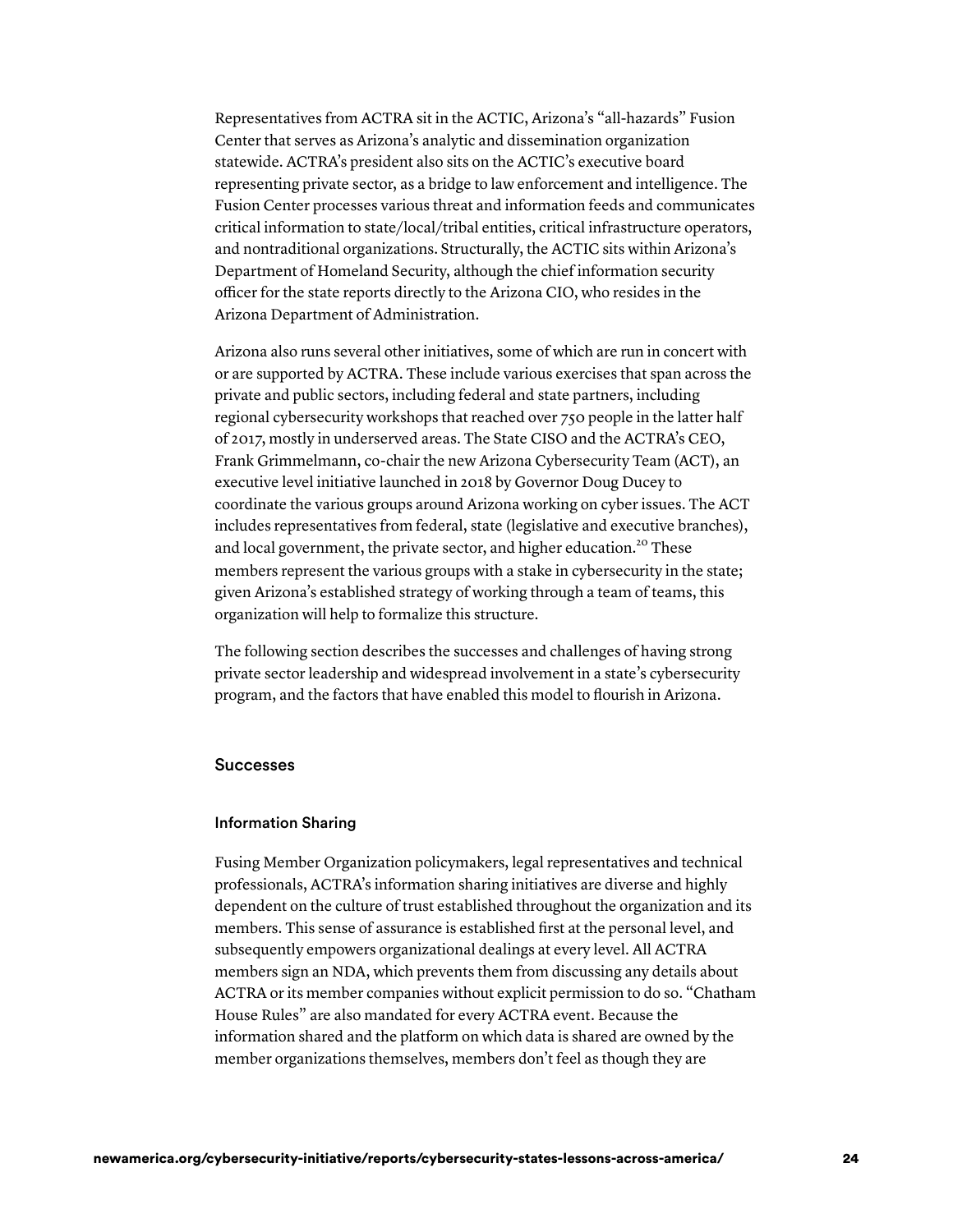communicating directly with a U.S. government agency, and have greater confidence in the anonymization of the information sharing.<sup>21</sup> If the government needs or desires to identify the originator of the intelligence, they can route the request through ACTRA.<sup>22</sup>

The need to share and deliver accurate information is manifested in efforts to align the self-interest of all key stakeholders, and drives ACTRA's National Security/Risk Management Value Proposition. ACTRA's goal is to "deliver a timely, cost effective, actionable individual and/or collective response to protect individual critical sector corporate assets, and improve our national security through adopting a unique collaborative structure."<sup>23</sup> In order to do so, ACTRA and its members place a heavy emphasis on the quality and value of the intelligence it shares. For its direct or manual information sharing mechanisms, ACTRA strongly suggests that intelligence shared be limited to *new* or unusual tactics, techniques, and procedures (TTPs), and/or vulnerabilities. 24

Specific information sharing initiatives include email alerts sent directly by members to other vetted member touchpoints, specialized sharing per industry (e.g. supplier threats to an industry), disseminating information via a shared threat intelligence system that includes STIX/TAXII feeds and a plug-in for most SIEM platforms, and both unclassified and classified ACTRA FBI Tear Sheet Exchanges held at the Arizona Fusion Center, that include FBI and other agency briefs. The latter briefings, facilitated by the FBI and DHS agencies, are held monthly (classified briefings being held quarterly,) and are open to all members and key agency stakeholders under Chatham House Rules and legal protection. The briefings are essential to developing a working relationship and interreliance between private and public-sector individuals and cyber professionals, and agency stakeholders within the state of Arizona. If the government stakeholders share real actionable information, private institutions are more likely to share information back. The discussions that stem from these briefings are also useful both for the private sector representatives in attendance and for the government briefers, as they often go further into detail and impact than a one-directional briefing could achieve.<sup>25</sup> Regular C-Level roundtables coordinated by Arizona's CISO Mike Lettman also aid in this ongoing effort.

 $\rightarrow$  BOX 4

#### The Threat Unit Fellow (TUF) Program

 ACTRA's information sharing efforts are facilitated by the Threat Unit Fellow (TUF) Program. The ACTRA Cybersecurity Academy (ACA) runs a 300-hour apprenticeship/training program with a robust cyber threat analysis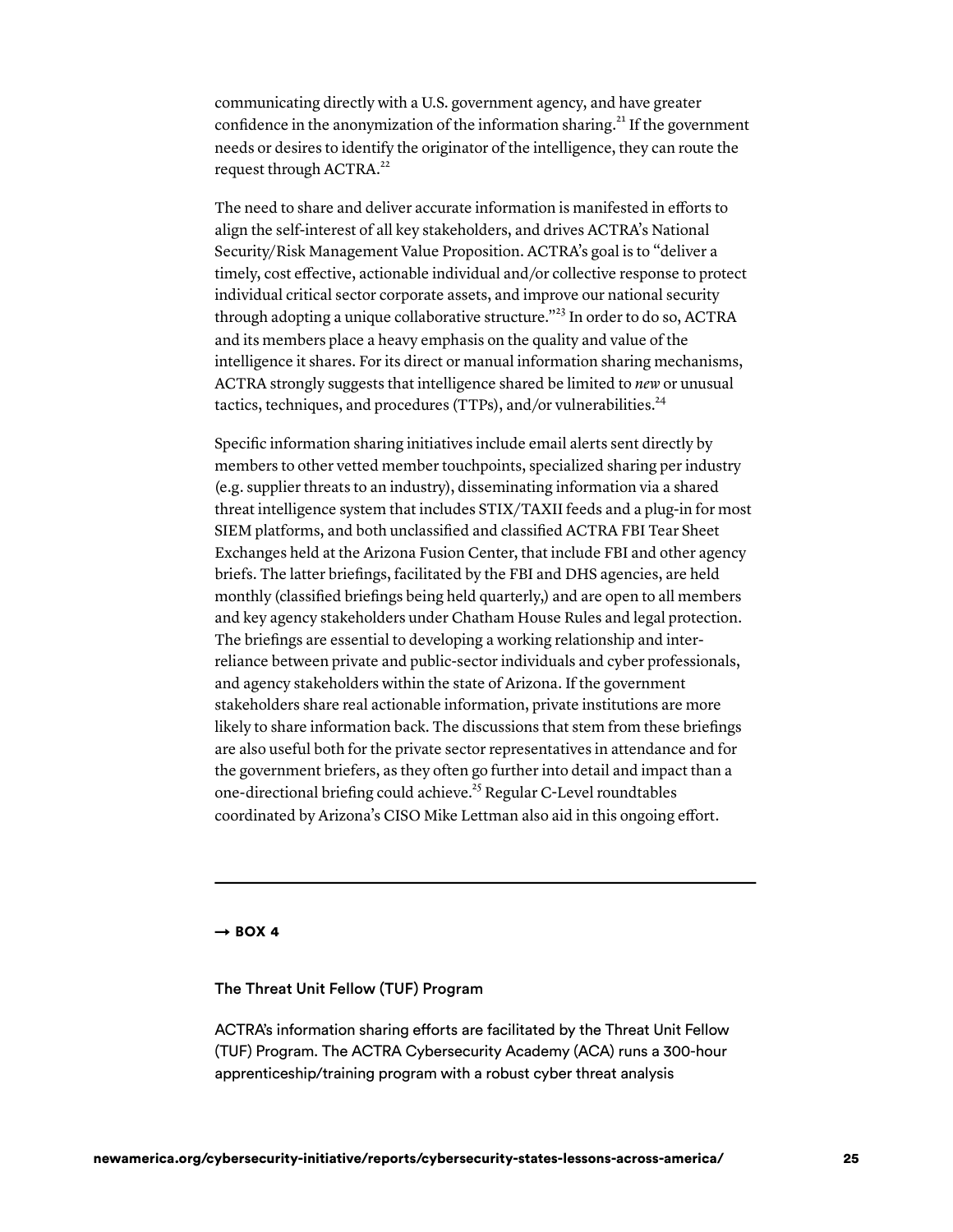curriculum, and real-world experience across all ACTRA organizations. Upon graduation from this program, TUF members become a part of the ACTRA Virtual SME $^{26}$  Response TUFTeam (VSRT) and serve as analysts in ACTRA and at their own organizations, where they can feed information to the Threat Intelligence Platform and provide a virtual watch center service. This is further complemented by a physical Watch Center that triages incidents among VSRT TUFTeam members. These physical ACTRA trained TUFTeam VSRT members are employed by a MSP stakeholder, and have dedicated hours and bifurcated systems so that they can monitor the ACTRA systems and their own client systems simultaneously. However, ACTRA information is fed only back to those customers who are members of ACTRA.<sup>27</sup> Additionally, ACTRA distributes formal non-attributed advisories as requests for information (RFI) across the InfraGard and ACTIC networks. By exception approved by a Member Organizations, these can be shared with attribution with these external networks or a subset of them under the control of the member.

 The TUFTeam Training is available to ACTRA Member professionals across the private and public sector and serves to build relationships between individual organizations and across sectors. Thus far, private sector, state, federal and local analysts have gone through the training; law enforcement officials and National Guard service members are scheduled to attend a session in the second quarter of 2018, while keeping the lanes in the road separate to align diverse stakeholder's self-interests.

#### Workforce Development

In addition to the TUFTeam/VSRT programs, ACTRA has several collaborative volunteer-driven Cyber Warfare Ranges "in the wild" for community leveraging community outreach and workforce development. One range is physically located at Grand Canyon University (but not a university resource), and the second range is located in the City of Mesa's Arizona Labs also operating independently through an identical structure. These ranges "enable penalty-free offensive and defensive exercises, and real-world operations that provide knowledge and forensic insight into how to better defend infrastructure by getting into the head of the adversary."<sup>28</sup> They also enable security professionals to test defensive infrastructure without risking actual organizational data.<sup>29</sup>

These collaborative endeavors also serve as a training ground for any individuals who may want to gain practical expertise in the field. A headhunter volunteers at the range to help place individuals who have gained experience on the range with companies needing security professionals.<sup>30</sup> Volunteers at the ranges are working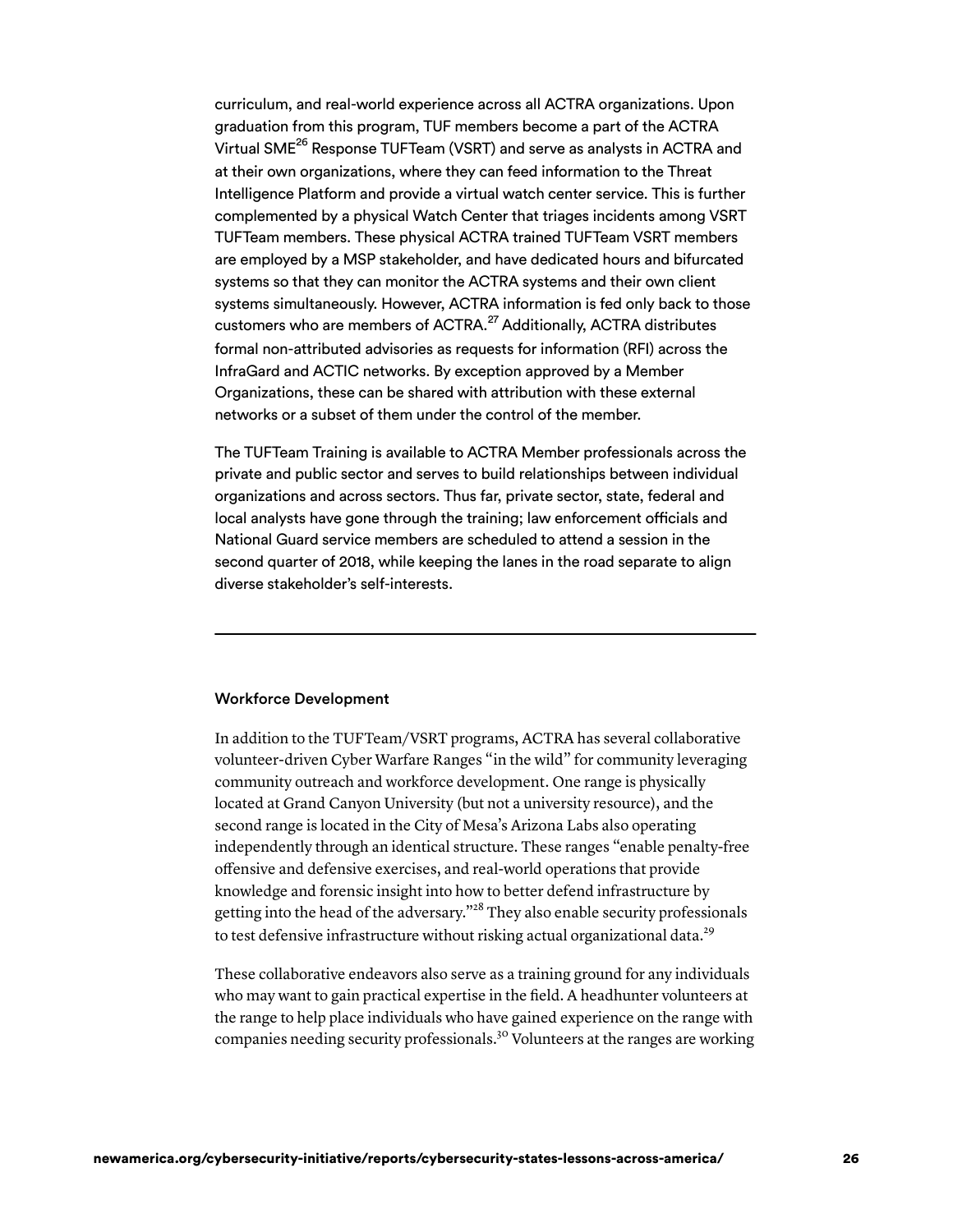on curriculum sets that would institutionalize some of the training elements and make it more aligned with prospective employers.

ACTRA and its members also work with the Phoenix Chamber of Commerce, which has a cyber workforce collaborative initiative directed by Jennifer Mellor. One initiative, which utilizes the SkillBridge<sup>31</sup> and Career Skills Program (CSP),<sup>32</sup> both offered by the U.S. Department of Defense, provides government sponsored six-month apprenticeships in public and private organizations for service members leaving the military. Once that period is completed, companies who take part in the program providing internships can then hire the trained individual at their own discretion. This program was discovered by an ACTRA member company as part of their relationship with southern Arizona military facilities and has now expanded as a pilot to other members and to other military installations in Arizona.<sup>33</sup> In turn, ACTRA just announced that the program will be rolled out across all of Arizona shortly through a rapid deployment methodology developed during the ACTRA pilot in cooperation with the ACTRA Member Organization serving as the Team Lead.

#### Cyber Defense

ACTRA is written directly into the Cyber Annex to Arizona's emergency response plan.34 Per this plan, in the case of an incident, ACTRA is tasked along with bidirectional communications to:

- provide resources to the Arizona Department of Administration and all Arizona state government agencies upon request;
- assist the FBI with managing and facilitate the state's role in critical infrastructure protection; and
- communicate and report information on observed cyber security incidents.

Since its inception, ACTRA has yet to be called upon for such a coordinated incident response, but after news broke about Russian targeting of the Arizona election system in 2016<sup>35</sup>, state officials received offers for aid from several members of ACTRA.36 ACTIC and ACTRA have also held multiple exercises to coordinate efforts in the case of an incident.37 Additionally, ACTRA VSRT Members have been stood up alongside agencies in the Multi-Agency Coordination Center (MACC) during a major event and expect to during other major Arizona events in the future.

ACTRA also facilitates participation in regional and national table top and live exercises run by DHS, DoD, and other organizations.<sup>38</sup> Representatives from public and private member organizations regularly participate in these exercises, which further increases the personal ties in the cyber ecosystem and provides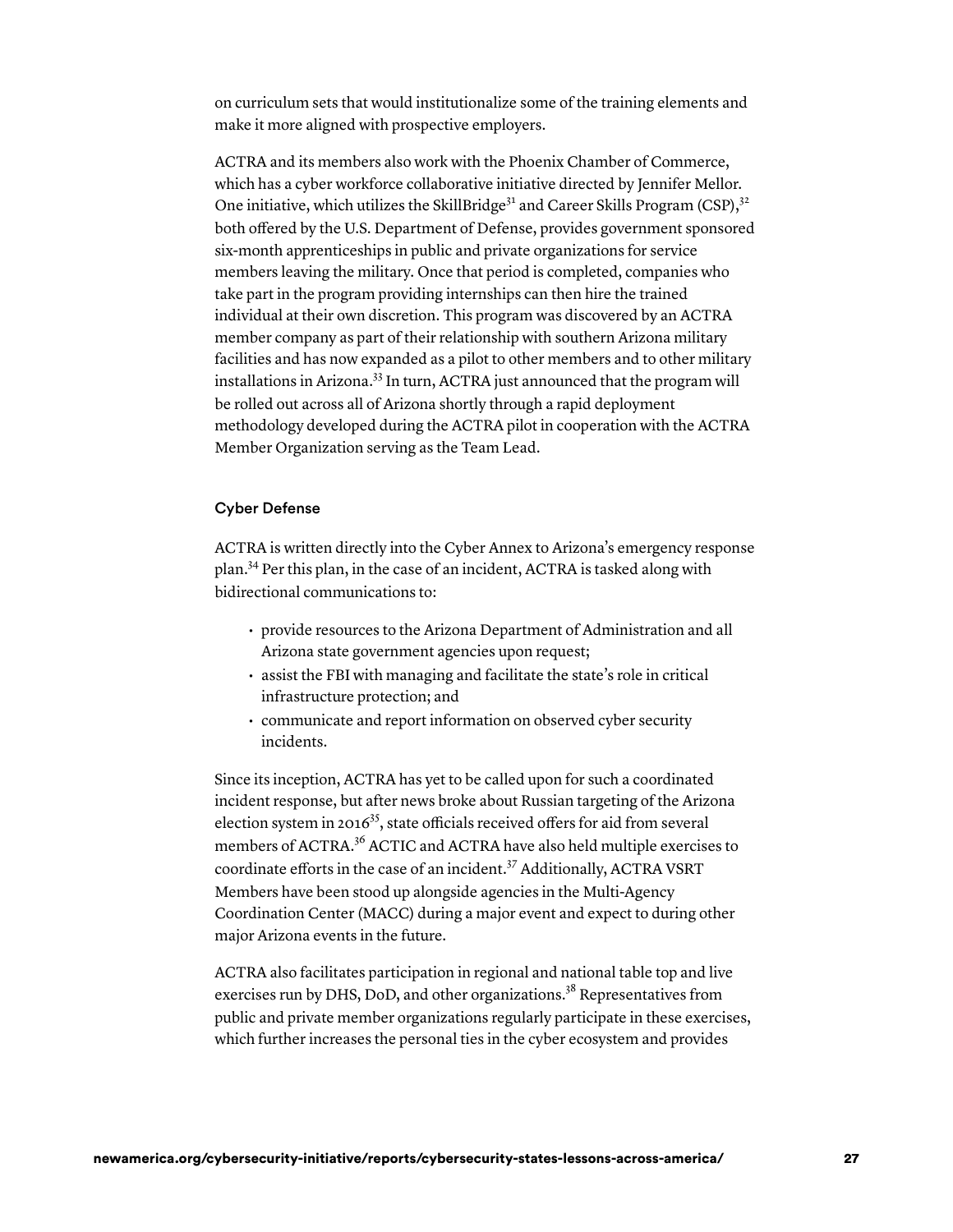exposure to national efforts and related activities performed in other areas of the country. 39

ACTRA has three additional programs designed to increase the capabilities of cyber defense within its purview. The first such program is the ACTRA Think Tank, an invitation-only brain trust of experts who can translate the challenges experienced by members and threats observed on the ranges to solutions for the market. The think tanks drill down into particular issues and sometimes uses a member organization's infrastructure (with member approval) to test solutions. The ACTRA Special Operations Group then operationalizes those findings. These two teams have made progress in efforts to increase reliable automation by connecting various SIEM platforms with ACTRA's Threat Intelligence system, and to leverage resources in the development of additional solutions available across ACTRA.

The third program is channeled through a local university and enables students to perform open source cyber intelligence collection. In large part because of ACTRA's imprimatur (or engagement), the Phoenix FBI, DHS and other agency stakeholders supports the program, and agency stakeholders provide briefings to the students on how to remain legal in their activities.<sup>40</sup> With its deep network, ACTRA also serves as a point of contact for technology transfer programs within universities and chosen vendor stakeholders, when they might be looking for potential pilot sites or feedback on new cyber technologies. 41

# **Challenges**

#### Locality

The ACTRA model depends heavily on the relationships built within its community. At its core, ACTRA is a grass roots organization conceived and constructed by its constituency for its members, both organizational and individual/professional. For entities outside of the Phoenix area, attending regular and frequently scheduled meetings is an onerous investment of time and travel, especially given the demands on the types of senior executives that should be participating.<sup>42</sup> Although some members have advocated for virtual meetings, which now occur monthly and quarterly, the experience is not as rich as participating personally; there are also significant roadblocks to conducting the classified briefings remotely through secure video telecommunications. ACTRA is also expanding its efforts using out of state Member Organizations as the catalyst for collaborative but individual grass roots initiatives in other areas of the country, driven by the local leadership to reflect the unique aspects of the community but have the ACTRA model as a foundation for building capacity.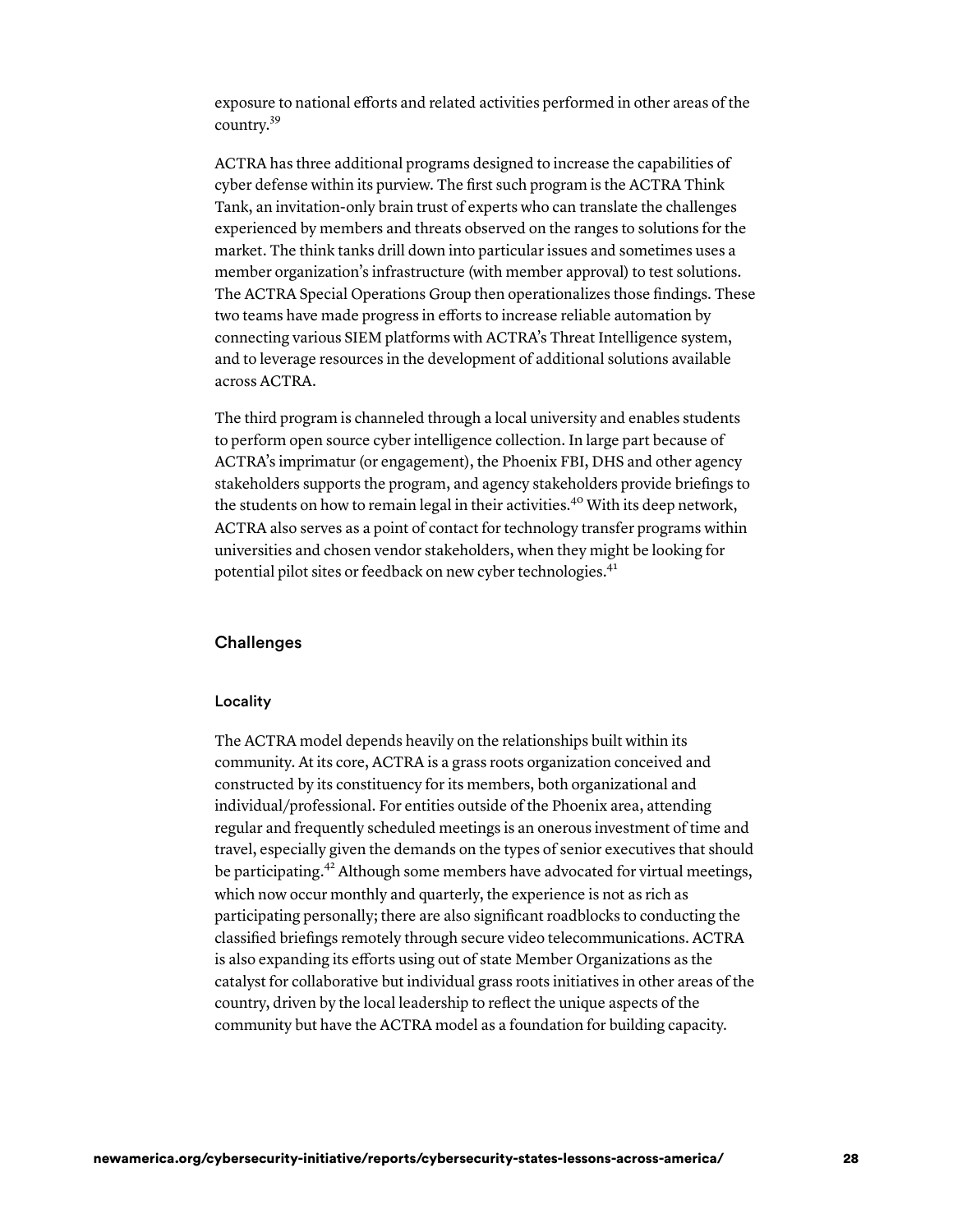Local engagement creates further challenges for member firms with professionals in multiple areas. ACTRA training is only available at its designated facilities; if an organization has its security staff employed in a distant location, they must front the cost for travel and accommodation for portions of the training. Finally, some ACTRA information may be duplicative with that received by employees from other areas, adding a step of deconfliction with already reported or differing intelligence. 43

#### Member Limitations

Although ACTRA's fees for service and participation in the organization and its programs are a fraction of the cost of membership for most Information Sharing and Analysis Centers (ISACs), there is some barrier to entry created by such dues and charges. Non-members do not receive direct benefits beyond the formal RFI advisories, although they further profit from the improvements to the ecosystem. Smaller companies may also not have the in-house expertise to be properly analyze and act on the information they receive.<sup>44</sup> This is proactively addressed through the availability of automation where possible and in the future, and special MSP relationships.

Larger ACTRA members and outside stakeholders voluntarily donate additional funds, thereby keeping the general membership costs low, and chosen stakeholders offer discounts for services provided to members.<sup>45</sup> Even beyond the cost factor, other limitations present ongoing obstacles to full private sector market penetration. Procuring buy-in from corporate executive and legal teams has proven to not be an impediment given ACTRA's formula, including the information sharing initiatives. That said, both policymakers and lawyers need to be educated at times, particularly around information sharing. ACTRA's board includes senior legal representatives from fortune 50 member companies, facilitating informed stakeholders proactively supporting the mission.<sup>46</sup>

#### Information Sharing

Although some machine-to-machine interface progress has been achieved toward automating the information sharing process, much of ACTRA's dissemination process remains manual as a result of the ubiquity of certain existing tools and norms. If an organization does not have a compatible SIEM platform, or if the internal security structure does not allow such a connection, all information sharing and receiving methods must be manual and can be relegated to e-mail and other communication platforms, resulting in delays in delivery. Uniform display of information beyond the Threat Intelligence Platform dashboarding—is also a work in progress. 47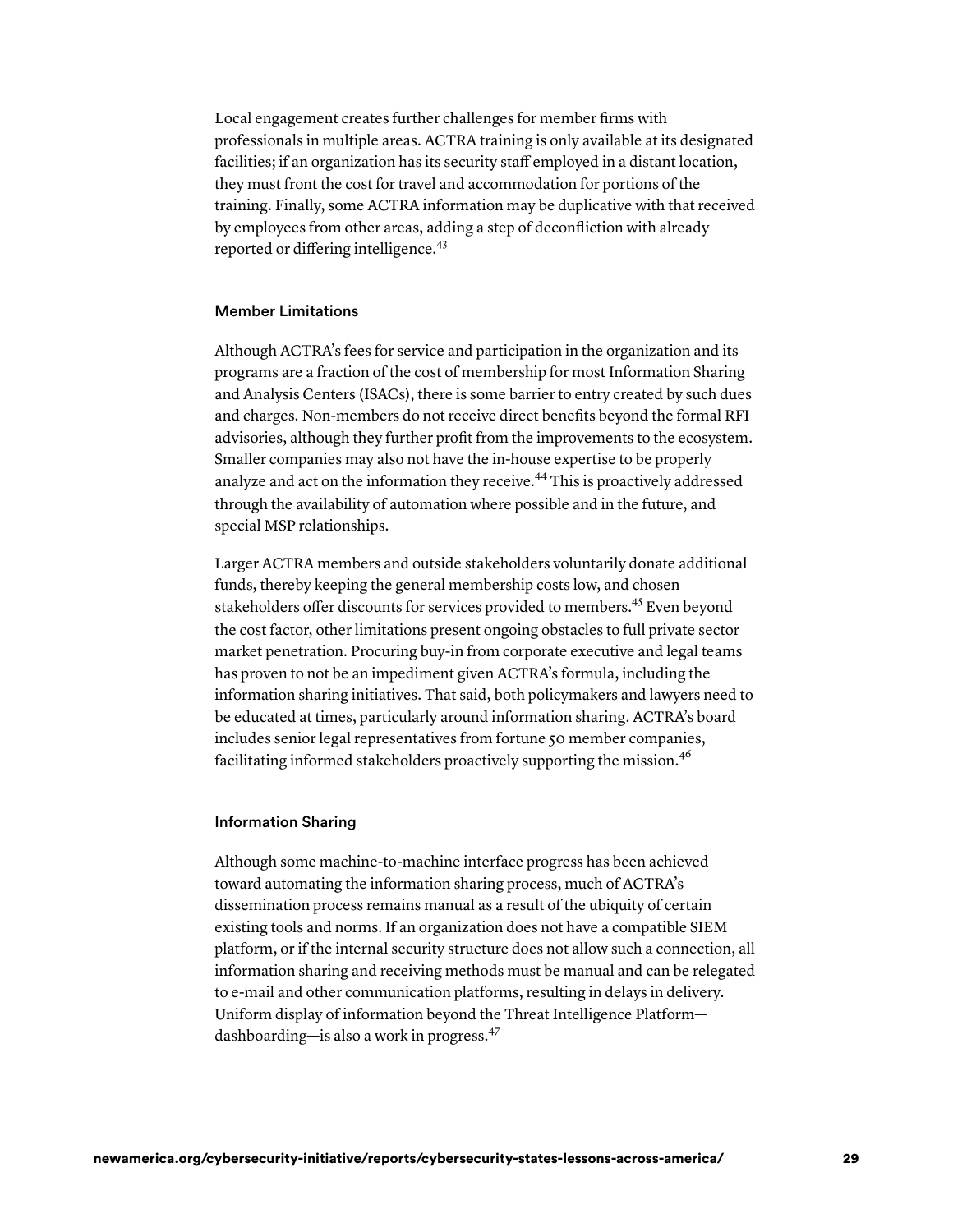Facilitating detailed information release back to U.S. government agencies in a non-anonymized manner involves information requests being manually routed back to the company of origin for clearance unless the authorize the sharing on submission. This process can take a prolonged period of time, resulting in deferred delivery and supplementary resources required to complete the task.<sup>48</sup> That said, the consensus of those interviewed is that ACTRA's information sharing occurs exceptionally quickly due to the flat responsive network, compared to other solutions.

## Dependencies

#### Leadership

Founder Frank Grimmelmann has been the face of ACTRA since its inception. His relationships with cyber professionals, business and government agencies around the state, the region, and the country have brought in new members, encouraged others to participate, and opened a multitude of doors. Frank provides the vision and is the face of the organization, both internally and to those outside ACTRA, a critical element that continues to align the various interests of the individuals and organizations involved.

In the various interviews conducted for this study, multiple stakeholders drew attention to the strength of Frank's leadership and his role in keeping a consistent voice as an advocate for strengthening the ecosystem. The member organizations also trust Frank and the operational systems/processes in place to be their anonymizing proxy, enabling the efficient and effective involvement of the private sector in state and federal cybersecurity initiatives in Arizona.

However essential Frank has been to ACTRA, the concept has proven to extend beyond Arizona and Frank's direct involvement. WICTRA, the Wisconsin Cyber Threat Response Alliance, led by Jerry Eastman, is well on its way to demonstrating that localized versions of the ACTRA model are replicable and scalable.

#### Trust

This trust now extends beyond Frank to and among the members of the organization itself. Because ACTRA is operated independently and outside the government agencies with which it is involved (receiving no federal funding or grants), and as it continues to be built on a framework of personal and professional relationships, member organizations are more likely to share information back through ACTRA. Its proven system of anonymity instills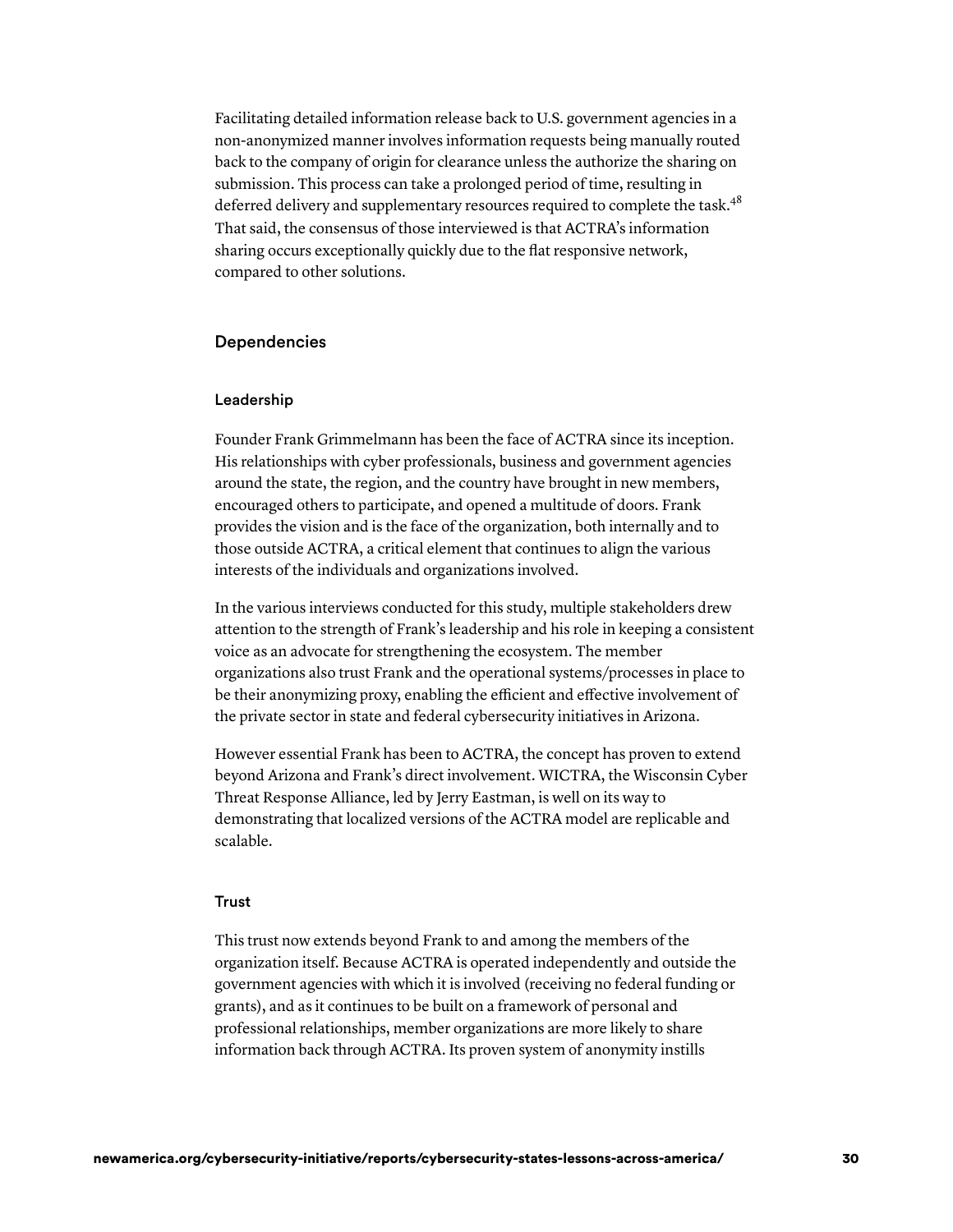confidence, and its focus on the value proposition encourages strong participation.

#### $\rightarrow$  BOX 5

#### **WICTRA**

 The Wisconsin Cyber Threat Response Alliance (WICTRA) is an organization built on the ACTRA model and adapted for the needs, challenges, and realities for member organizations in Wisconsin. While WICTRA is maturing, members receive dual membership in both WICTRA and ACTRA so that they can take advantage of the information and training available to ACTRA members while participating in the local meetings in Wisconsin. Eventually, each organization will be "independent," yet maintain a very close collaborative, peer-to-peer relationship.<sup>49</sup>

 Jerry Eastman, the CEO of WICTRA, envisions services very similar to those offered to ACTRA members, but likely more virtualized given the wide geographical spread of members. WICTRA also faces some additional challenges in working with the State of Wisconsin government, which unlike Arizona has individual CIOs and CISOs for each of the 30+ executive agencies. Although there is a state CIO and CISO, each of the agency officers play a large role. Wisconsin is a "Home Rule" state, thus each county government reports unto itself, thus the 72 counties, cities, villages, and tribal entities typically have their own IT structure, such as CIOs and CISOs. IT (especially for cyber) Resources (personnel and funding) are scarce at the local level of government. Like Arizona, Wisconsin has a State Fusion Center, the WI Statewide Intelligence Center (WSIC). WICTRA members are already serving in shifts in the center multiple days a week to help connect WSIC with the private sector and provide intelligence and context when possible. $^{\rm 50}$ 

#### USG Participation

The willingness to share by U.S. government entities in the area (FBI, DHS, TSA, and others) fosters greater participation, as members feel that they are getting a return on their investment of time, funding, information and resources.<sup>51</sup> These public sector institutions have strong relationships in other areas, such as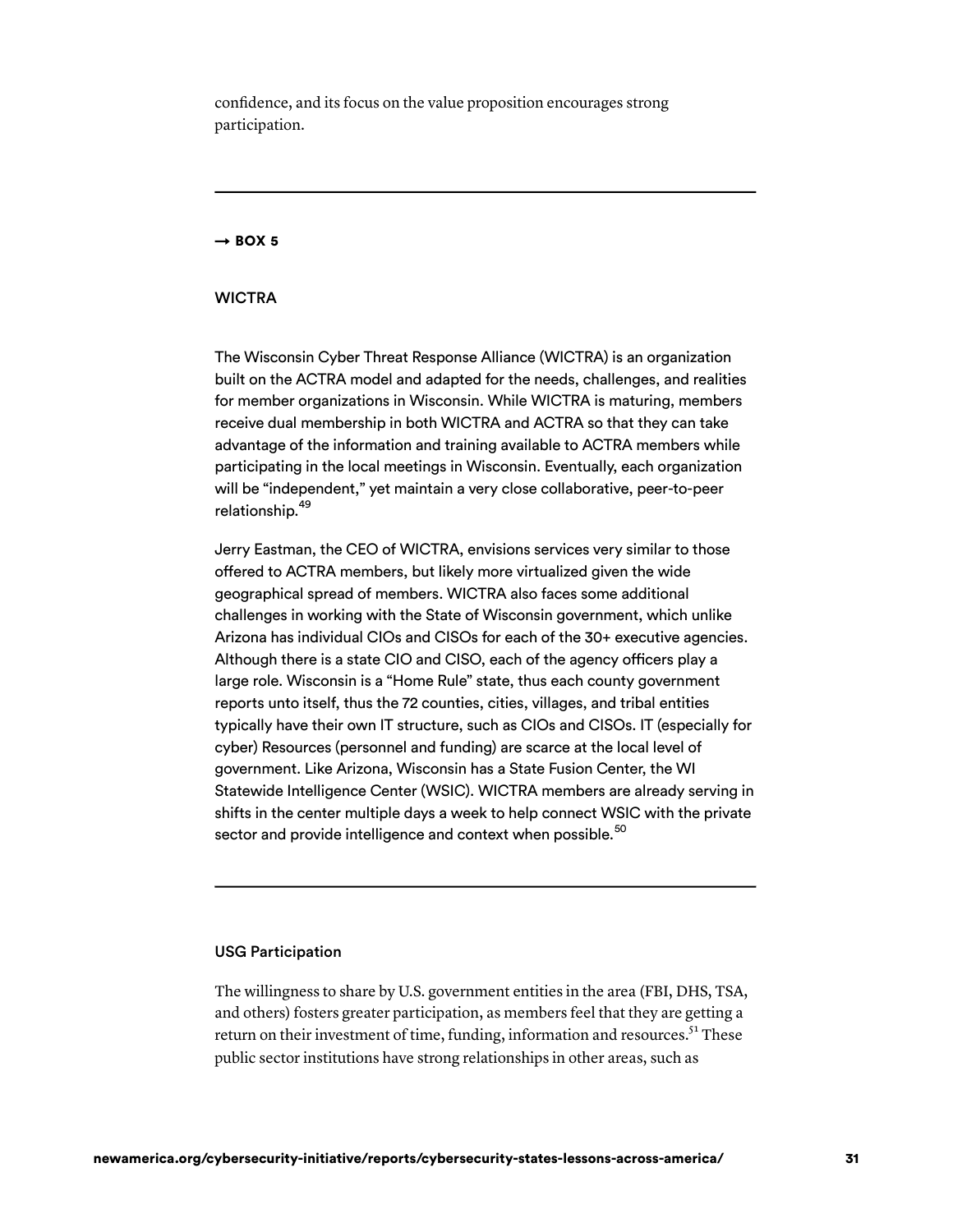physical security, that have helped bring in new members.<sup>52</sup> This convergence of the physical and cyber worlds is being further leveraged through the FBI InfraGard program and relationships.

#### State Leadership

Having strong leadership at the state level, particularly by the CISO (who is an ACTRA Board Member, with the State of Arizona as a member organization) and the Arizona Department of Homeland Security, has dramatically increased the effectiveness of ACTRA's programs. The state and its representatives conduct multiple exercises that include ACTRA member organizations, hold networking and information sharing events, and exhibit a willingness to participate in ACTRA's programs.53 Efforts such as state-offered training and contract negotiation (available to public entities only), which has enabled local governments to take advantage of state pricing opportunities in this sector, have further enriched the cyber ecosystem as a whole.

#### **Community**

The local community of information security professionals in Phoenix is a particularly active and collaborative one, built on working relationship and trust engendered over time. There are multiple sporting venues, which attract population densities for events and create a need for frequent and regular exercises, preparation, workforce and economic development collaboration, and information sharing between a range of public and private sector entities. Arizona is also large enough to have institutes of higher education fostering a large talent pool, and a vibrant and growing roster of companies across a broad range of industry; the region, however, is home to few Fortune 500 companies, which could dominate any conversation and present significant proprietary barriers to entry and participation, however in practice this has not proven to be the case even among fortune 50 companies. This combination of local interest and engagement has created a more collaborative community and one that is increasingly informed and enthusiastic about the ACTRA mission. 54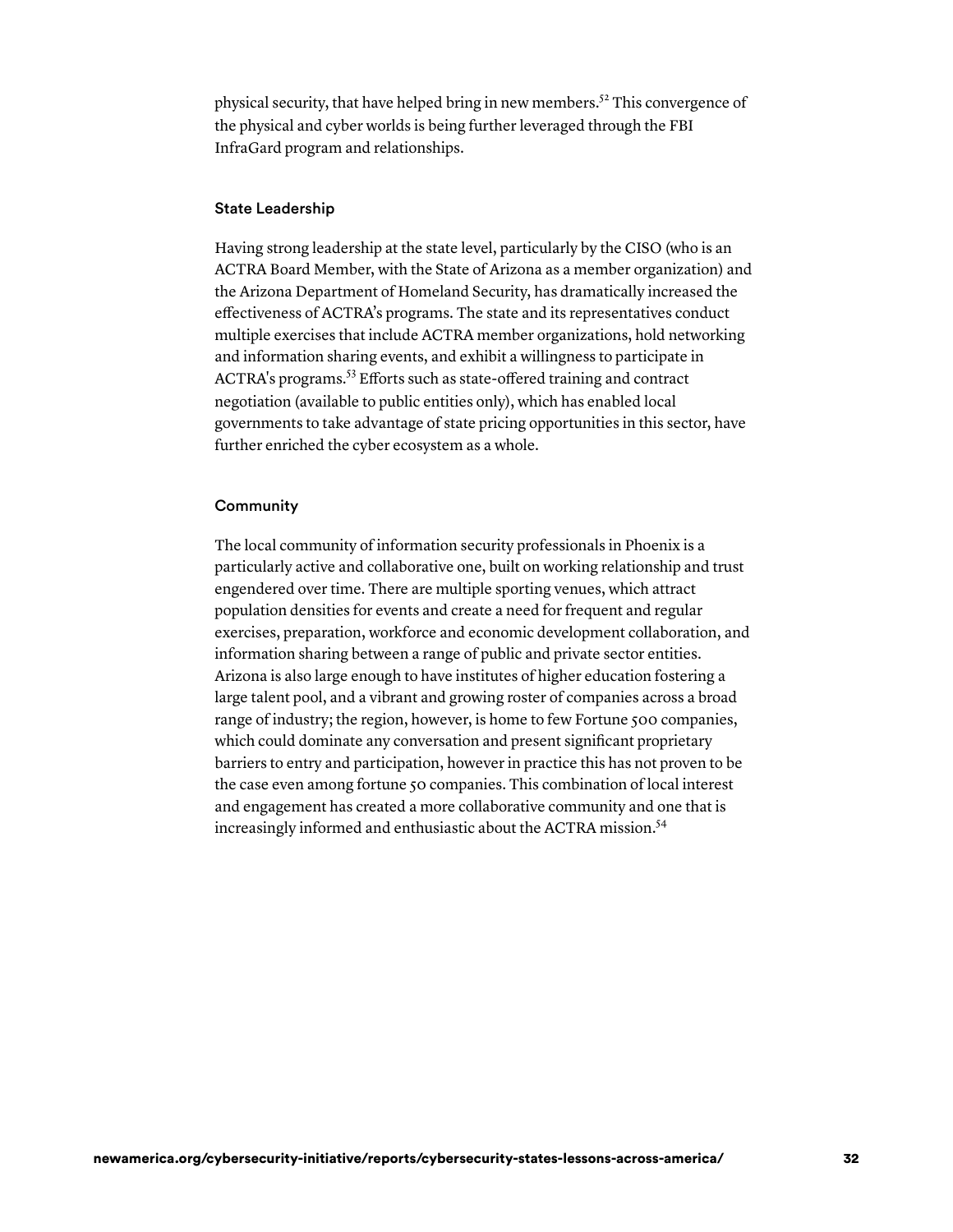# Appendix III: New Jersey & The New Jersey Cybersecurity & Communications Integration Cell (NJCCIC): The Bureaucratic Superstructure Approach

## **Overview**

In 2016, the responsibility for cybersecurity strategy and oversight for the executive branch of NJ State Government was transitioned from the NJ Office of Information Technology (OIT) to the NJ Office of Homeland Security and Preparedness. The Division of Cybersecurity is responsible for the strategic development and implementation of an enterprise information security program to ensure the confidentiality, integrity, and availability of the State of New Jersey Executive Branch's information resources, systems, and services while promoting and protecting privacy. It focuses on identifying threats to state systems and assisting departments and agencies in managing risk to acceptable levels.

A component organization within the Division of Cybersecurity is the NJ Cybersecurity and Communications Integration Cell (NJCCIC), the first of its kind, state-level information sharing and analysis organization in the United States. Established by Executive Order #178 (Christie – May 2015) the NJCCIC acts as the state's one-stop shop for coordinating cybersecurity information sharing and incident reporting, performing cybersecurity threat analysis, and promoting shared and real‐time situational awareness between and among the public and private sectors.

The NJCCIC was founded as an effort to integrate cybersecurity into the New Jersey State Fusion Center. It has expanded into a multifunction organization serving as an enterprise monitoring apparatus for the executive branch (Security Engineering and Cyber Operations Branch – SECOPS), a threat analysis organization (Cyber Threat & Analysis Branch – CTIA), center for risk management (Governance, Risk, and Compliance Bureau – GRC), and vehicle for outreach and services (Partnerships Branch). The Partnerships Branch also hosts the Incident Response Team, which provides services to some executive agencies, but mostly does triage on events to refer the affected to a private entity, the MS-ISAC, or law enforcement for response.

New Jersey operates on a shared services model, for information technology infrastructure. The state chief technology officer (CTO) leads the state Office of Information Technology (OIT), which is responsible for providing and maintaining the information technology infrastructure of the executive branch of Sstate gGovernment, including all ancillary departments and agencies. The CTO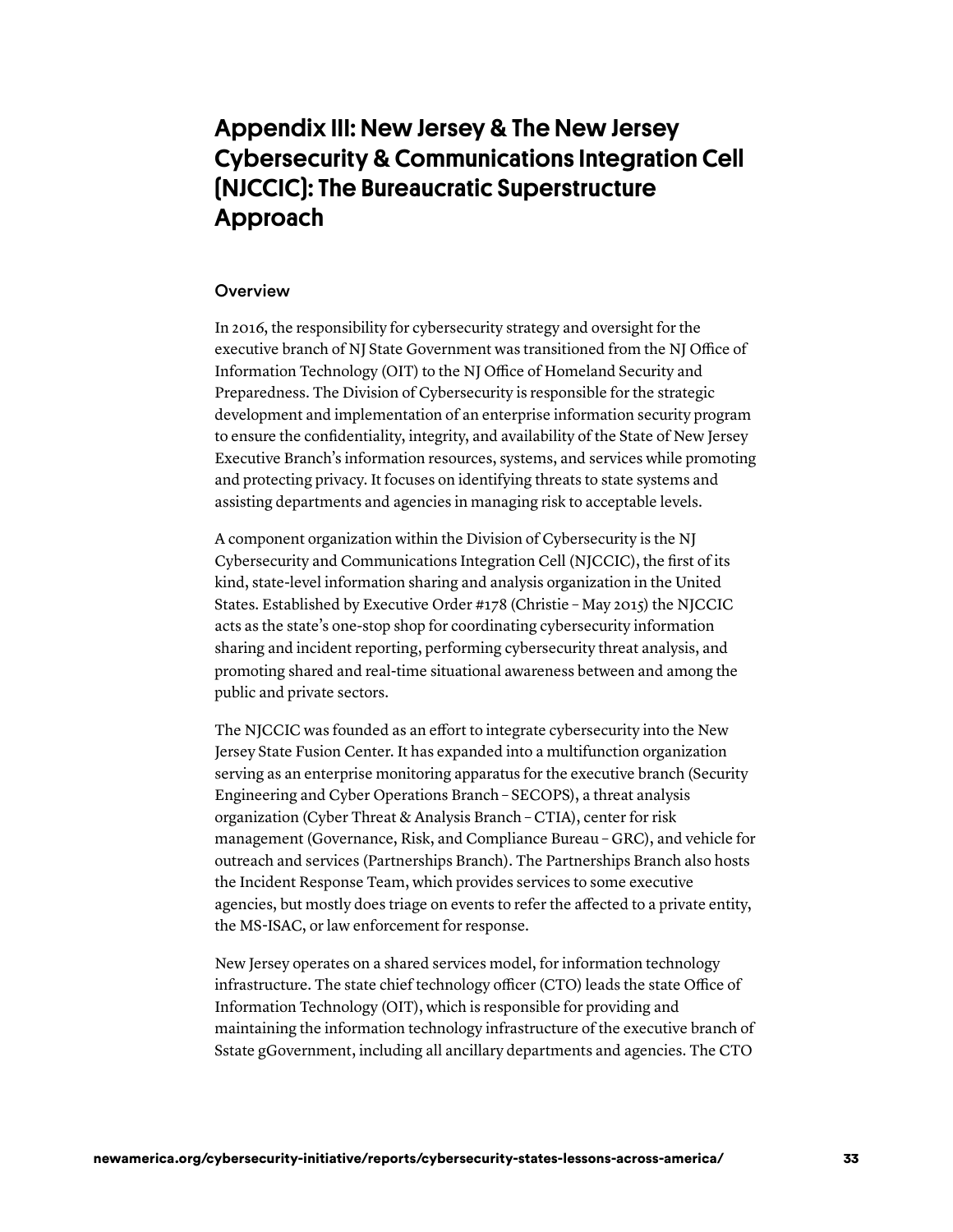provides vision and leadership for OIT and is responsible for coordinating and conducting all executive branch technology operations. The CTO directs the planning, implementation, and governance of enterprise Information Technology systems in support of the executive branch of state government's business objectives and operations, to improve cost-effectiveness, service quality, and mission development.

#### $\rightarrow$  BOX 6

#### The MS-ISAC

 The Multi-State Information Sharing and Analysis Center (MS-ISAC) was formed in 2003 and in 2010, joined the Center for Internet Security (CIS), a nonprofit entity working to "harness the power of a global IT community to safeguard private and public organizations against cyber threat."<sup>55</sup> The MS- ISAC has a cooperative agreement with DHS to coordinate cybersecurity activities among SLTT governments. Originally, the MS-ISAC worked through the state CISO or other designated point of contact for all SLTT efforts, but in 2010 opened membership to local and tribal governments and began interacting with them directly in 2011. Since that time, the MS-ISAC has grown to over 2,000 members, with representation from all states and territories, 78 of 79 state fusion centers, tribal and local governments, mass transit authorities, airports, public universities, K-12 institutions, election directors, and more.<sup>56</sup>

 The MS-ISAC provides monitoring and incident response services, runs information sharing programs and platforms, and performs scans on SLTT infrastructure. A graphic showing the various initiatives currently offered to SLTT organizations is shown in Figure 1. In addition to services performed for its members, the MS-ISAC also passes information back and forth with DHS through the NCCIC, the ISACs and ISAOs, and the national and international CERTs (to get information to international partners).  $^{57}$ 

 Key to the MS-ISAC's success has been its focus on feedback and engagement. The center conducts annual surveys of its members, performs an annual self- assessment, and sends out post-incident surveys. As with any survey program, feedback is spotty, but augmented by the MS-ISACs outreach program, the center's staff has been able to make concrete improvements based on this feedback.<sup>58</sup>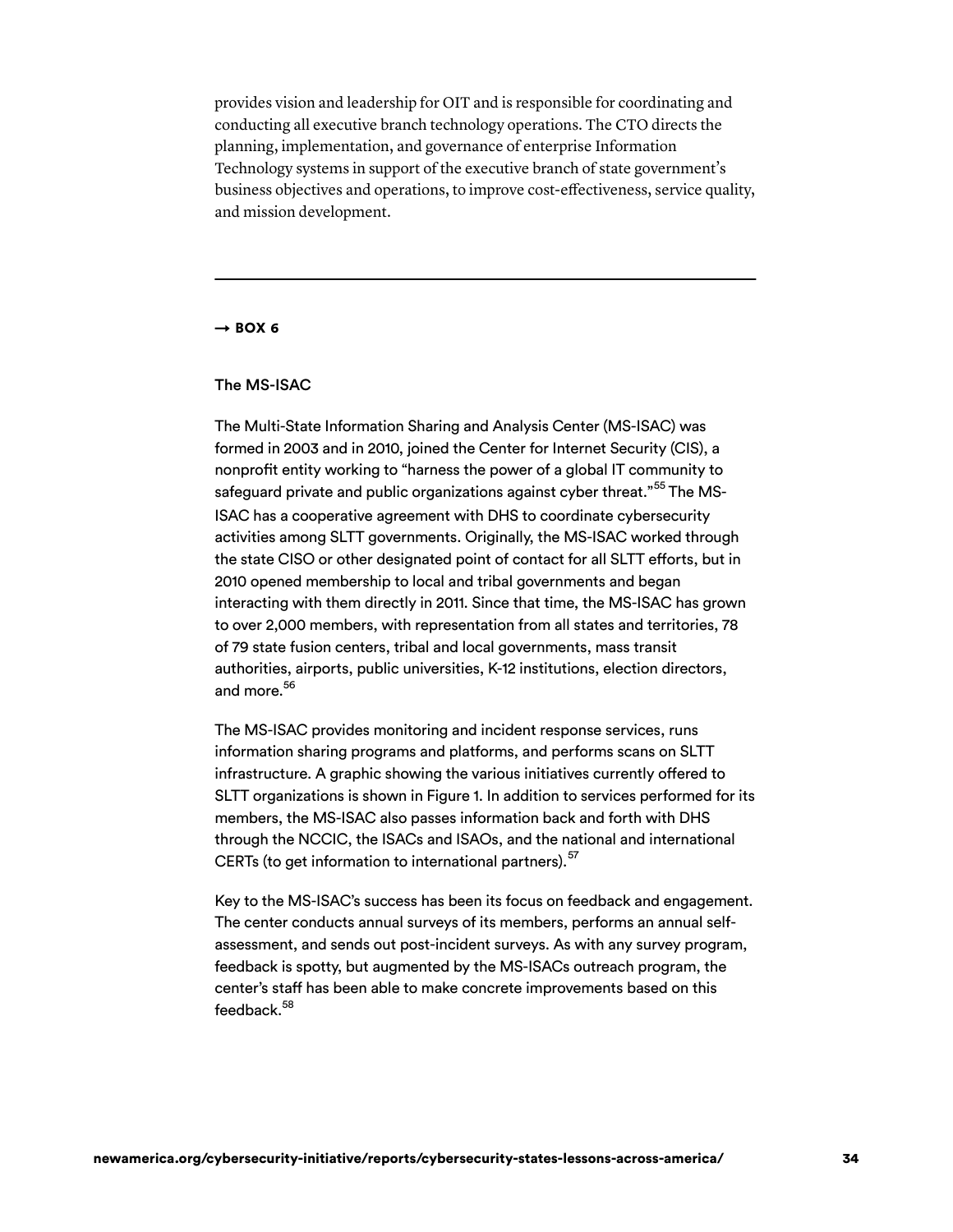



#### Successes

#### Monitoring

Through its SECOPS branch, NJCCIC has a robust monitoring service for New Jersey's executive branch agencies. It provides both network and endpoint monitoring services and centralizes logs and alerts through a SIEM and log aggregation solution. Over the last two years, NJCCIC has increased sources to the SIEM by an order of magnitude and has been able to integrate feeds from SIEM solutions deployed to other agencies.<sup>59</sup> The NJCCIC will continue to add agencies to its centralized monitoring service until the Center has total network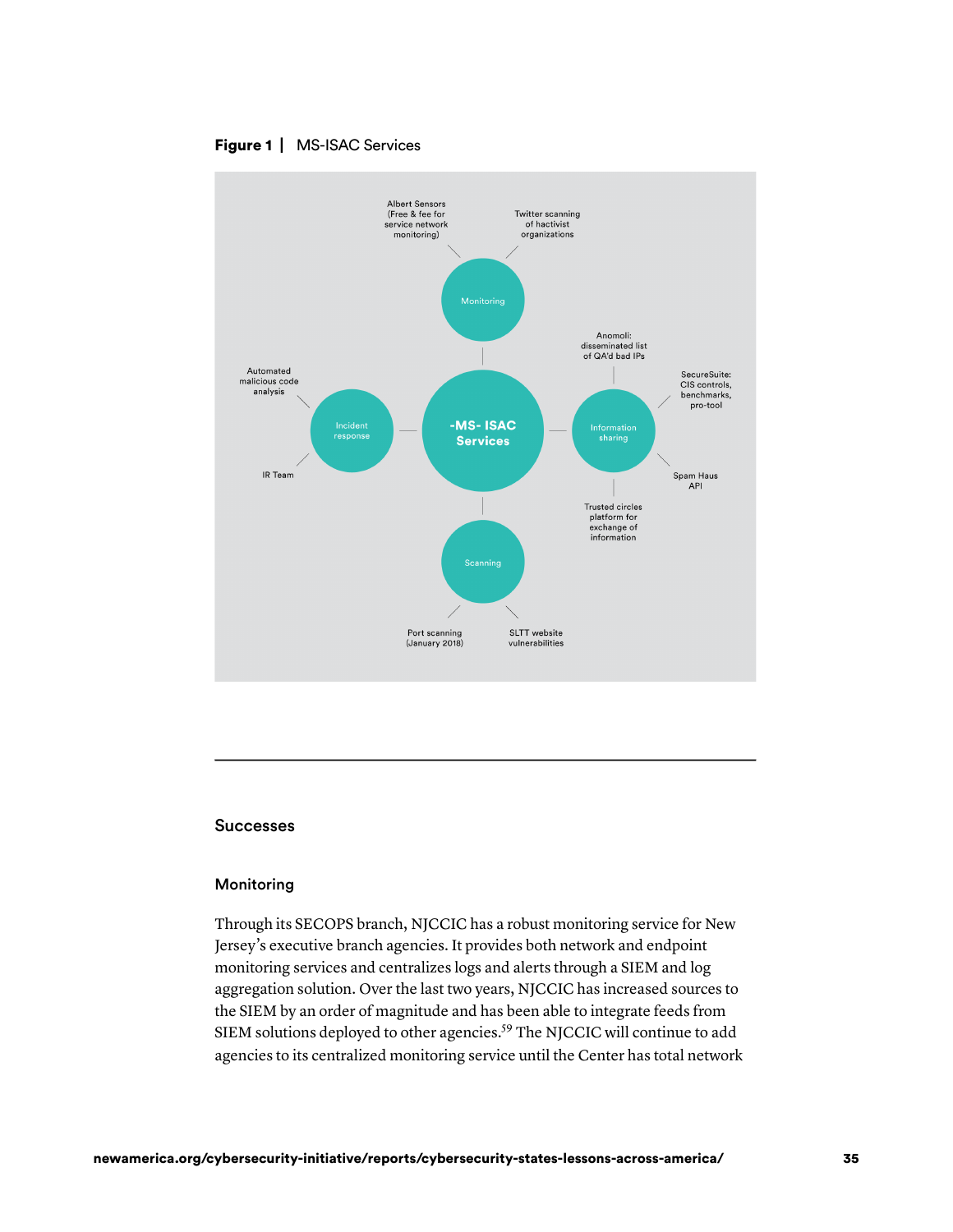visibility across all departments and agencies of the executive branch. To support this increase in data, SECOPS personnel have focused a substantial amount of time on increasing efficiency, creating custom analytics, and decreasing false positives.

New Jersey has also deployed multiple Albert sensors from the MS-ISAC to cover the executive branch agencies and the election systems that run on separate infrastructure. 60

#### Information Sharing

The CTIA branch utilizes the information coming into SECOPS along with reporting from NJCCIC members, liaison relationships, and open source research to provide an intelligence and analysis functions for New Jersey and its citizens. CTIA disseminates multiple products, including cyber advisories, formal intelligence products, and a weekly bulletin, in addition to publicly accessible resources hosted on the NJCCIC website. One of the most successful analysis and information sharing initiatives orchestrated by CTIA was in response to the proliferation of ransomware incidents in 2017. The analysts built out dozens of ransomware profiles for each variant discovered through its monitoring services, reported in the media, or reported directly into the NJCCIC. These profiles (of which there are now over 200) were published on the website along with recommendations for end users and IT departments. This service was also used extensively by local police departments serving as the first line of response to many infections in New Jersey. 61

CTIA provides SECOPS with vetted IOCs found through the monitoring services or those that are reported to NJCCIC from other sources which are then distributed to partner organizations via the NJCCIC's automated indicator sharing platform, New Jersey Cyber Threat Intelligence eXchange (NJCTIX). Each IOC is vetted and confirmed as legitimate and actionable prior to distribution, with the understanding that quality over quantity helps to engender trust from its members and liaison services.

NJCCIC has built substantial liaison relationships with federal and state agencies through a consistent focus on collaboration.<sup>62</sup> NJCCIC serves as a clearing house for representatives from those agencies, who can use the NJCCIC as a dissemination tool to get information out to citizens and organizations within New Jersey.<sup>63</sup> These liaison services also serve as source of information for the CTIA analysts, who have built up effective processes and regular points of contact to exchange information in support of ongoing investigations. 64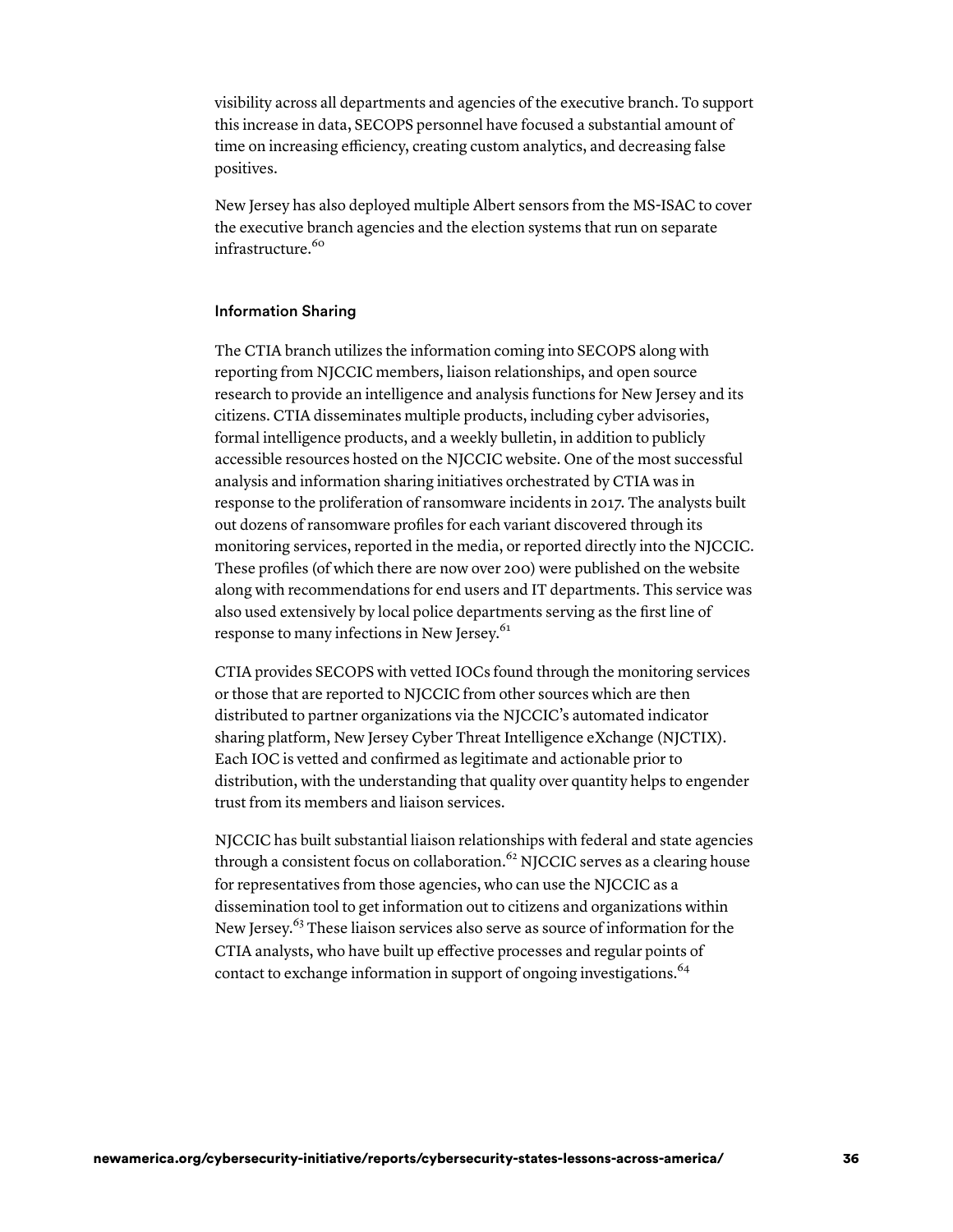#### Outreach and Services

NJCCIC has over 6,200 members from approximately 3,000 organizations, which span across multiple industries, public and private sectors, and have expanded to reach 43 out of 50 states and members in 18 countries.<sup>65</sup> There are also multiple trade groups and sector working groups among the membership, which help to funnel information to multiple smaller organizations.

The cyber liaison officers in the Partnerships Branch and the analysts from CTIA provide regular threat briefings and trainings. These events, which are free to members, provide instruction on best practices and serve as a resource, particularly for small and medium businesses (SMBs) and municipal governments and organizations who would find it difficult to gather the kind of large scale threat trend information that the NJCCIC has.

The NJCCIC also runs incident response table top exercises and simulations for executive leaders and cabinet officials on a yearly basis, and has started performing risk assessments on behalf of federal partners leveraging federal resources. These activities have helped to raise awareness and increase preparedness across the state, particularly among the senior leadership.<sup>66</sup>

#### **Efficiency**

The OIT-driven shared services model was completed in 2017. This initiative moved control of infrastructure assets and the people who managed them out of the individual executive agencies and to the centralized control of OIT. This effort, along with NJCCIC's state-wide monitoring services created a centralized point of contact for cybersecurity and helped set statewide standards to increase efficiency and create an effective baseline for security.<sup>67</sup>

## **Challenges**

#### Human Capital

Like many other public sector institutions, New Jersey struggles to recruit talent. The six- to eight-month onboarding process often discourages even those interested individuals from applying or delays their arrival so long that they take a competing offer. However, the NJCCIC has been relatively successful in maintaining the employees it has, due in part to a robust focus on mission and ensuring that its employees are allowed to push the envelope to continue to innovate and work on sophisticated programs.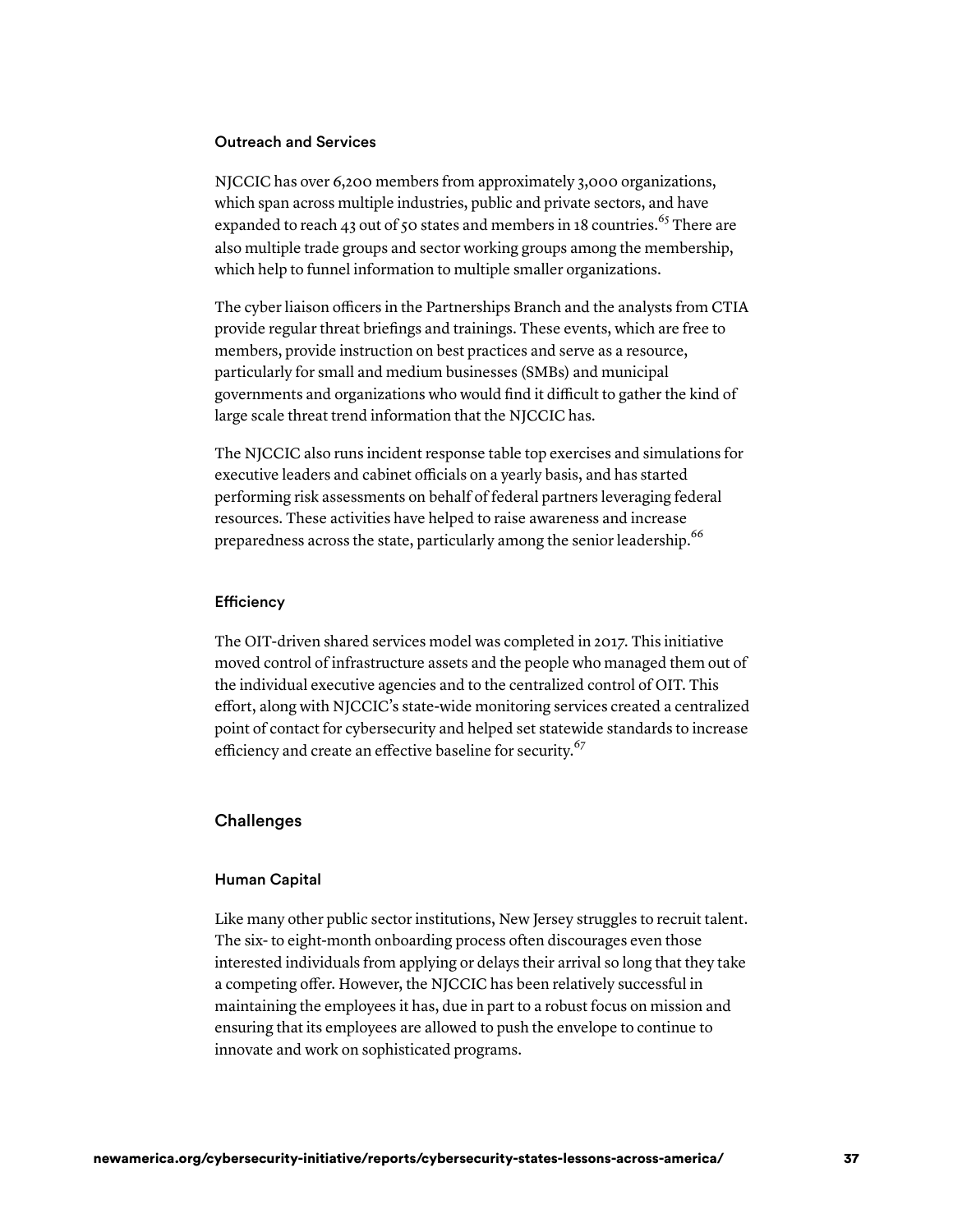NJCCIC uses a mixed model of state employees and contractors. It also regularly employs interns who are hired as part time contractors while in school and then converted to full time state employees upon graduation; this program has been a robust pipeline for the NJCCIC and augments traditional recruiting methods. New Jersey is also exploring some scholarship programs in order to further leverage those individuals who are looking to enter the workforce.

#### Reciprocal Information Sharing

Although NJCCIC has been able to share out information, it still has work to do in developing robust bidirectional threat intelligence sharing, especially with private sector organizations. Recent changes in the law require regulated companies in New Jersey to report cybersecurity incidents to the NJCCIC.

#### Governance and Cross-Bureaucratic Funding

Given the relatively recent transition of cybersecurity responsibility to the Office of Homeland Security and Preparedness, and is not rooted in any legislative mandate, executive branch departments and agencies are still adjusting to this change. Without codification in law, the recent gubernatorial changeover also adds a certain amount of uncertainty in its longevity. The State CISO reports to the Director of NJOHSP and serves as head of NJOHSP's Division of Cybersecurity. The state CISO establishes and manages an information security program to ensure the confidentiality, integrity, and availability of the state of New Jersey executive branch's information resources, systems, and services while promoting and protecting privacy and safety. The state CISO has overall responsibility for the development, implementation, and performance of the information security program by:

- Setting strategic information security planning across the executive branch of state government;
- Publishing the Statewide Information Security Manual's policies and standards;
- Developing, managing, and executing the statewide Information Security Incident Response Plan;
- Identifying security requirements to limit the risks associated with identified executive branch business objectives as defined by the governor and the heads of state agencies;
- Developing, maintaining, and interpreting the Statewide Information Security Manual's policies and standards;
- Providing information security subject matter expertise to state agencies;
- Drafting and implementing an information security awareness and training program to be used by all state agencies;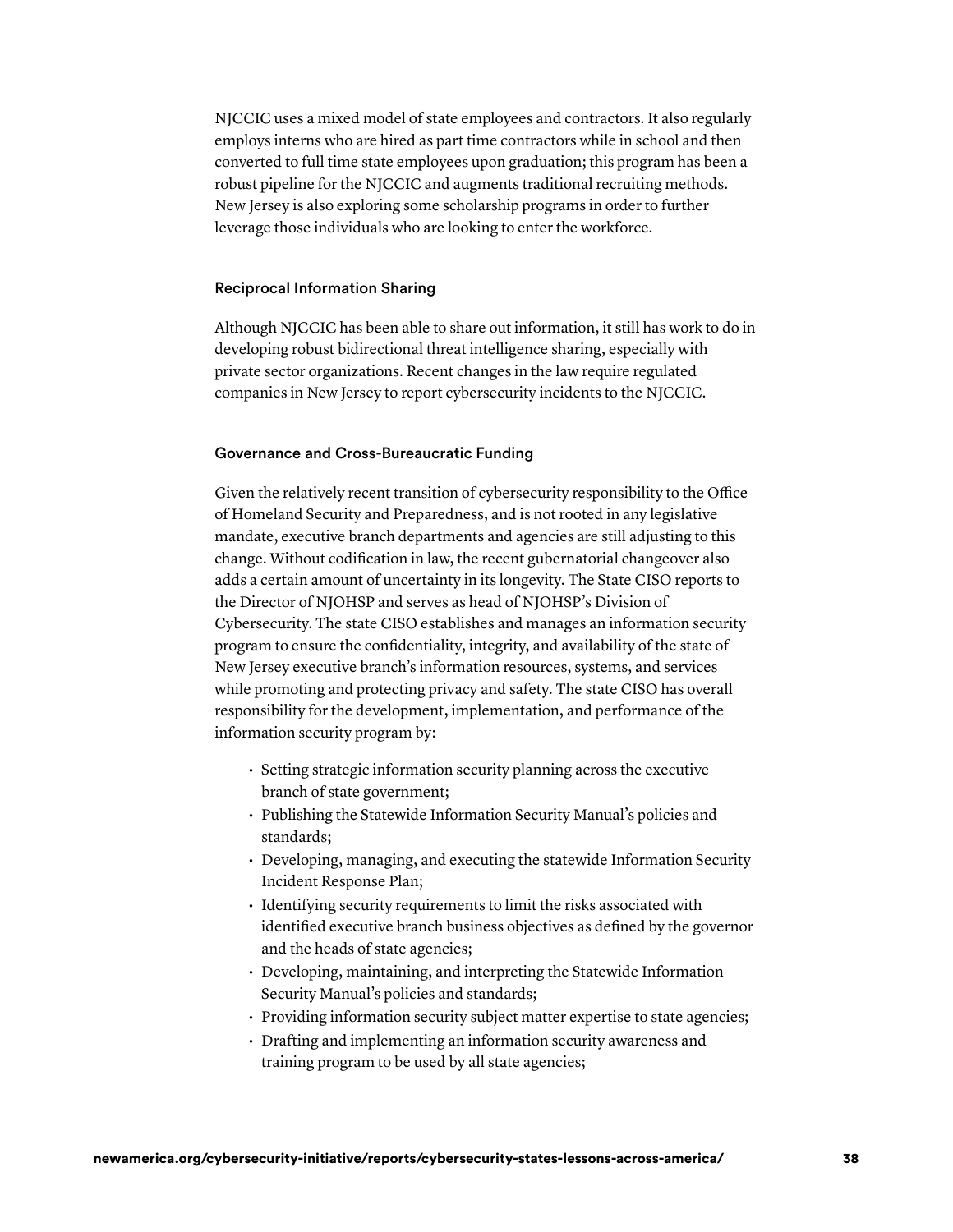- Providing security metrics to track the performance of the information security program; and
- Developing an Information Security Governance, Risk, and Compliance program, including, but not limited to:
- Coordinating and conducting compliance and risk assessments of agencies and their information assets;
- Conducting and managing vulnerability assessments of agency networks, applications, databases, and systems;
- Conducting penetration tests of agency networks, applications, databases, and systems; and
- Conducting information security risk assessments of third parties with access to state of New Jersey information assets.

Since the CISO has oversight only over the executive branch of New Jersey government, there also remains a hole in centralizing security over the other branches of government, as well as for municipal or independent public sector institutions such as schools and election systems. There continues to be some shadow IT in operation that is not coordinated with the OIT or the CISO.<sup>68</sup> Funding gaps in IT and a lengthy procurement process further challenge efforts to update legacy systems and implement new security tools.

Integrating cybersecurity with physical security also remains a challenge, with strong support from state executives but far from complete adoption or understanding among those around the state.

# Dependencies

### Executive Support and Buy-in from Stakeholders

New Jersey benefited extensively from executive support and sponsorship from the governor and his cabinet. The administration set expectations up front that this would be a long term, essential project that deserved attention at the executive level. Accordingly, the director for NJCCIC and the CISO were set up to report directly to the director of Homeland Security, a cabinet-level position in New Jersey.

Also essential in building a sustainable project has been the understanding that the cybersecurity initiatives and programs started under this administration, if successful, would necessarily continue well into the next governor's administration and hopefully beyond. The acceptance and support of this long term viewpoint from the top of the administration helped to pave the way for stakeholder buy-in across the bureaucracy and with external partners.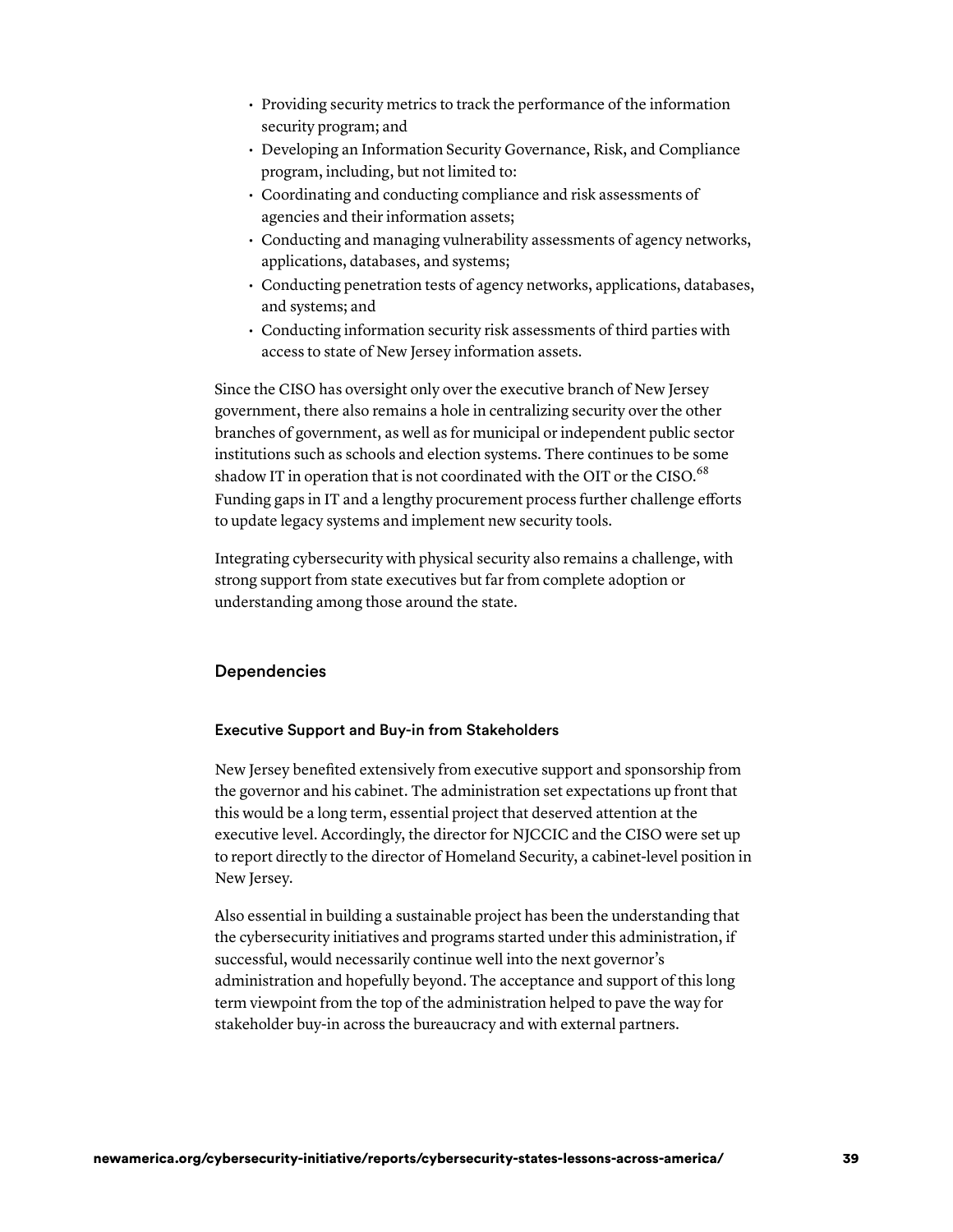## Emphasis on Collaboration

A key factor in the success and widespread nature of the NJCCIC's partnership program is its ethos around collaboration. The NJCCIC leadership defines the organization as a service provider, with customers and partners across multiple sectors. This consistent engagement and emphasis on empowerment of mission has built successful relationships with the executive agencies, state police, FBI, DHS, and others.<sup>69</sup>

# Funding

The NJCCIC is supported both by direct state services and grant funding, which has paid for personnel and next generation tools. Being well funded enabled the NJCCIC to focus on recruiting qualified and competitive candidates, which further helped to lend credibility to the organization's work.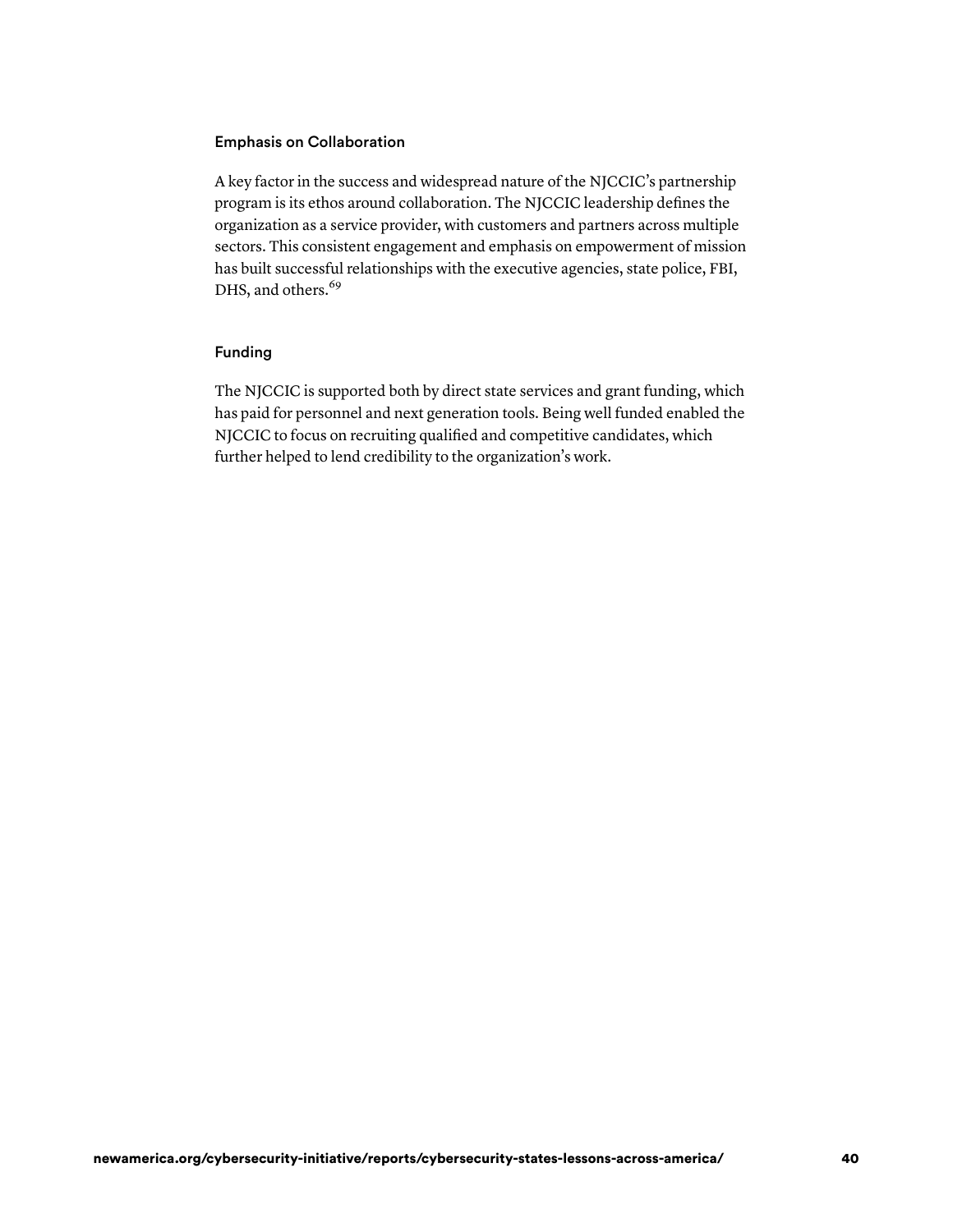# Appendix IV: Washington State: The Multidisciplinary Approach

## **Overview**

Numerous observers have commented on the strength, or perceived strength, of Washington State's cybersecurity efforts. The Hewlett Foundation noted that Washington is "…considered by many to be a leader in advancing cyber policy for prevention, incident response and technology."70 The Pell Center at Salve Regina says that Washington has "…been at the forefront of cybersecurity protection and preparedness."71 These are among many outside commentators who have noted the interesting decisions that Washington has made.

A few key points characterize Washington's approach. The first is a multidisciplinary approach that combines expertise and focus around cybersecurity in both information technology (where cyber vulnerabilities appear) and emergency management and risk management (where consequence management is often conducted). Secondly, Washington has taken numerous steps organizationally that are seen as forward-leaning—from early adoption of the National Guard as a tool for cybersecurity, to a large-scale reorganization of their technology agency to focus on security in addition to traditional operational imperatives. Third is the relative maturity of its capabilities and structures. While some structures, like the cyber planner position of the Emergency Management Division, are small and not heavily resourced, they exist structurally and have already begun to build strong relationships and processes.

While the idea that cybersecurity is everyone's problem, not just an IT problem, has become widespread in the world of security, the same cannot necessarily be said for the more structured and routinized world of state government bureaucracies. The structure of Washington's cybersecurity efforts shows that the state has, in fact, recognized this issue. Washington's early cybersecurity efforts were not focused around a center of gravity in the Office of the Chief Information Officer (CIO), but rather initially in their emergency management office (the state Emergency Management Division (EMD), a part of the Washington State Military Department, Washington's office of National Guard).

Starting in 2012, efforts to address cybersecurity were largely based in the state Emergency Management Division, and has since included the hiring of a cybersecurity manager and the creation of a Cyber Emergency Response Annex ("the Washington Significant Cyber Security Incident Annex" or WSCIA) to supplement the state's existing Comprehensive Emergency Management Plan or  $CEMP<sup>72</sup>$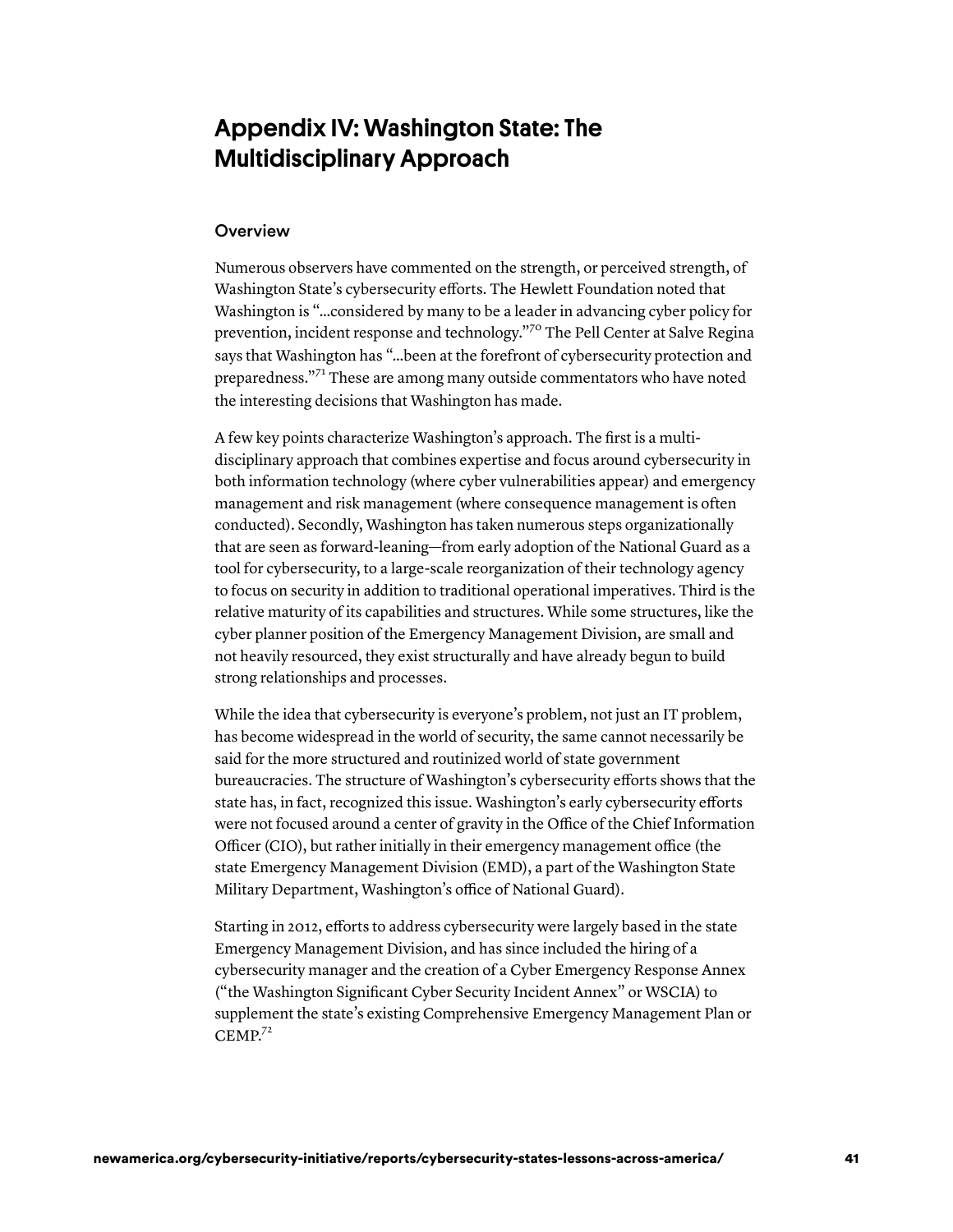Subsequent efforts have focused more on the IT and IT security components of cybersecurity, as opposed to the management components focused at EMD within the Washington State Military Department. In 2015, the state legislature approved the creation of an Office of Cybersecurity headed by the state chief information security officer (CISO) who would report to the CIO.<sup>73</sup> Subsequent efforts also added a chief privacy officer who also reports to the state chief information officer and expanded efforts to provide centralized IT services through Washington Technology Solutions, known as WaTech, which is led by a director co-hatted as the CIO.<sup>74</sup> The following year, 2016, the governor of Washington signed an executive order creating a new Office of Privacy and Data Protection within the Office of Cybersecurity, an office that intends improve information sharing about standards, best practices and other training for both state agencies and the general public.<sup>75</sup>

## Successes

#### Protection of Critical Infrastructure

Washington has done a number of things that are seen as forward leaning. Perhaps at the top of the list is its early adoption of its National Guard assets for cybersecurity purposes. Through extensive work from lawyers on all sides, and with the support of the governor's legal advisers,<sup>76</sup> the state has managed to create legal processes to enable National Guard teams to engage state agencies and critical infrastructure partners. While early versions often took almost a year to sort out, the fact that these processes now exist and are understood more widely, serve as a starting point for the possibility of growing such cooperative efforts.

With the introduction of the Office of Cybersecurity, which is exclusively focused on the defense of state networks, the National Guard has been able to focus on its private sector partners.77 The Washington National Guard now conducts an average of two penetration tests per year on critical infrastructure partners' systems. Its efforts going forward are to "train the experts"; while penetration tests are useful, there are multiple sources for such expertise. Given the Washington Guard's extensive experience with SCADA systems and with the assumption that a persistent attacker will likely be able to penetrate these systems over time, program leadership is turning to conducting hunt operations and providing instruction on how to do the same to critical infrastructure operators.<sup>78</sup> The state has also been able to sponsor clearances for critical infrastructure operators so that they can receive classified briefings.<sup>79</sup>

These engagements serve three functions: First, they increase the defensive posture of critical infrastructure; second, they enable Guard units to gain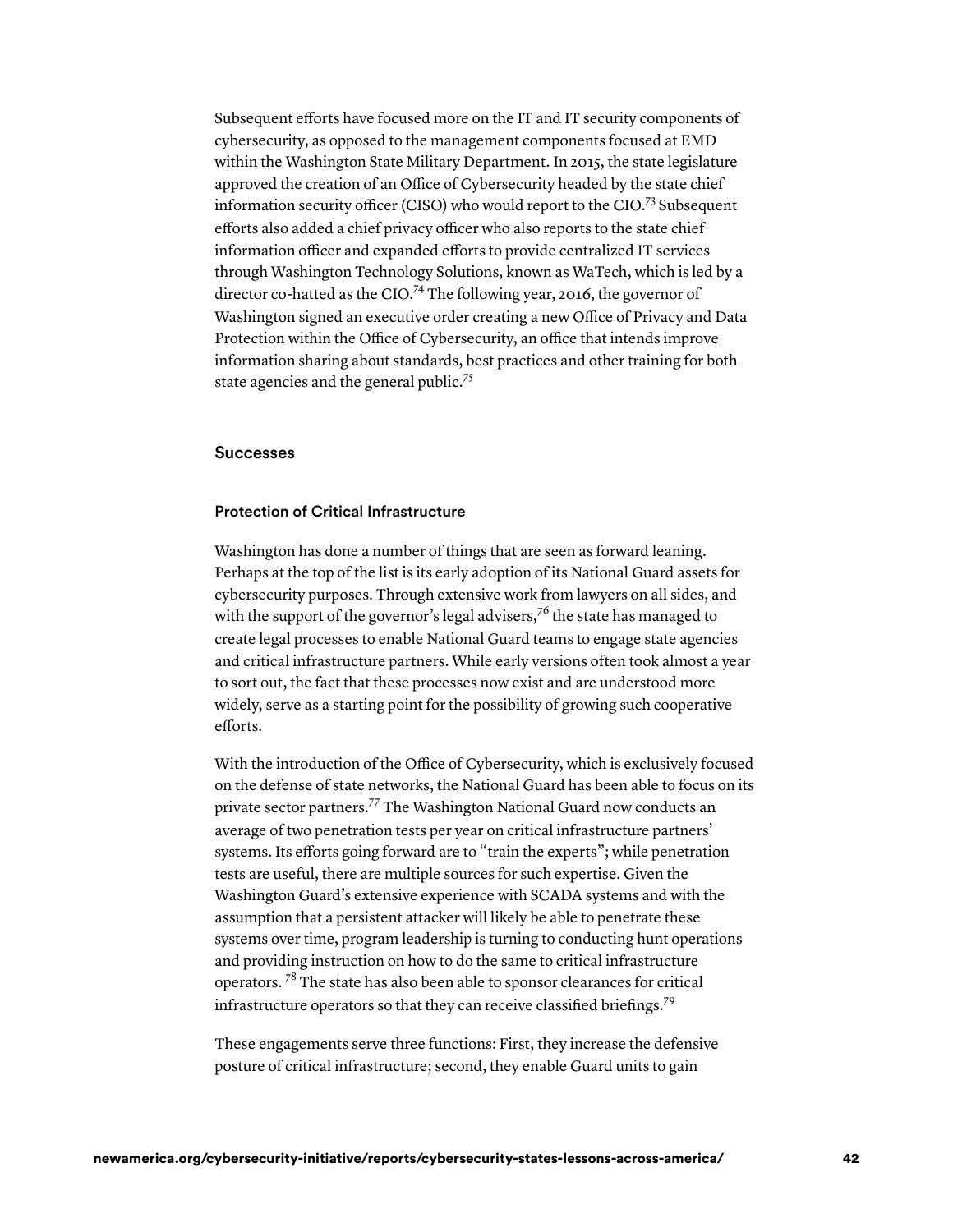experience on real, operating systems; and third, they provide critical touchpoints between the National Guard and their critical infrastructure partners before an incident occurs. By testing these systems, the Guard units also become familiar with networks and tools they may one day need to defend and build critical relationships that can support incident response efforts.

#### Well-Exercised Capability

While many states have cyber units or plans, there is always some delta between the capabilities that exist in theory, and those that are actually deployable in the case of an incident. Washington State has embraced the fact that the only way to understand the gap between expectation and reality is to test those capabilities, relationships, and people. As such, the state engages in at least four cyber exercises annually.<sup>80</sup> These exercises, are importantly, designed to test various components and elements of the state cyber response. One is typically a cabinet level executive exercise, to enable better understanding of cross-disciplinary and agency interaction at the leadership level of the state. A second annual cyber exercise typically focuses on partnership with a county in the state and related infrastructure partners. As counties in Washington vary hugely in their cyber sophistication ${}^{81}$ —from very high-end capabilities in some counties home to hightech giants, to less well funded and staffed counties—this set of exercises is designed to highlight and nurture relationships with local partners. Another is typically an internal state focused exercise, designed to illuminate processes and relationships below the state executive level, testing more operational and tactical incident response capabilities. Finally, there is typically at least one exercise that is designed as a prelude to a large regional or national exercise like Cyber Shield, enabling the state to assess regional and national level connections, as well as state level processes. This mix of exercises—a mix of scale, scope, focus—and their consistent annual nature leaves Washington very well exercised in the cyber arena.

These exercises are guided by cybersecurity annex to the state's Comprehensive Emergency Management Plan (CEMP).<sup>82</sup> Updated regularly based on exercise results, organizational changes, or alterations in the threat landscape, the annex provides a framework for response to a cyber incident and details responsibilities across the state.

#### Incident Response and Monitoring

Washington has a robust incident response system within the Office of the Cybersecurity. The statewide Security Operations Center provides external monitoring services, and the Cyber Incident Response team, which provides incident response services to agencies within the executive branch and can also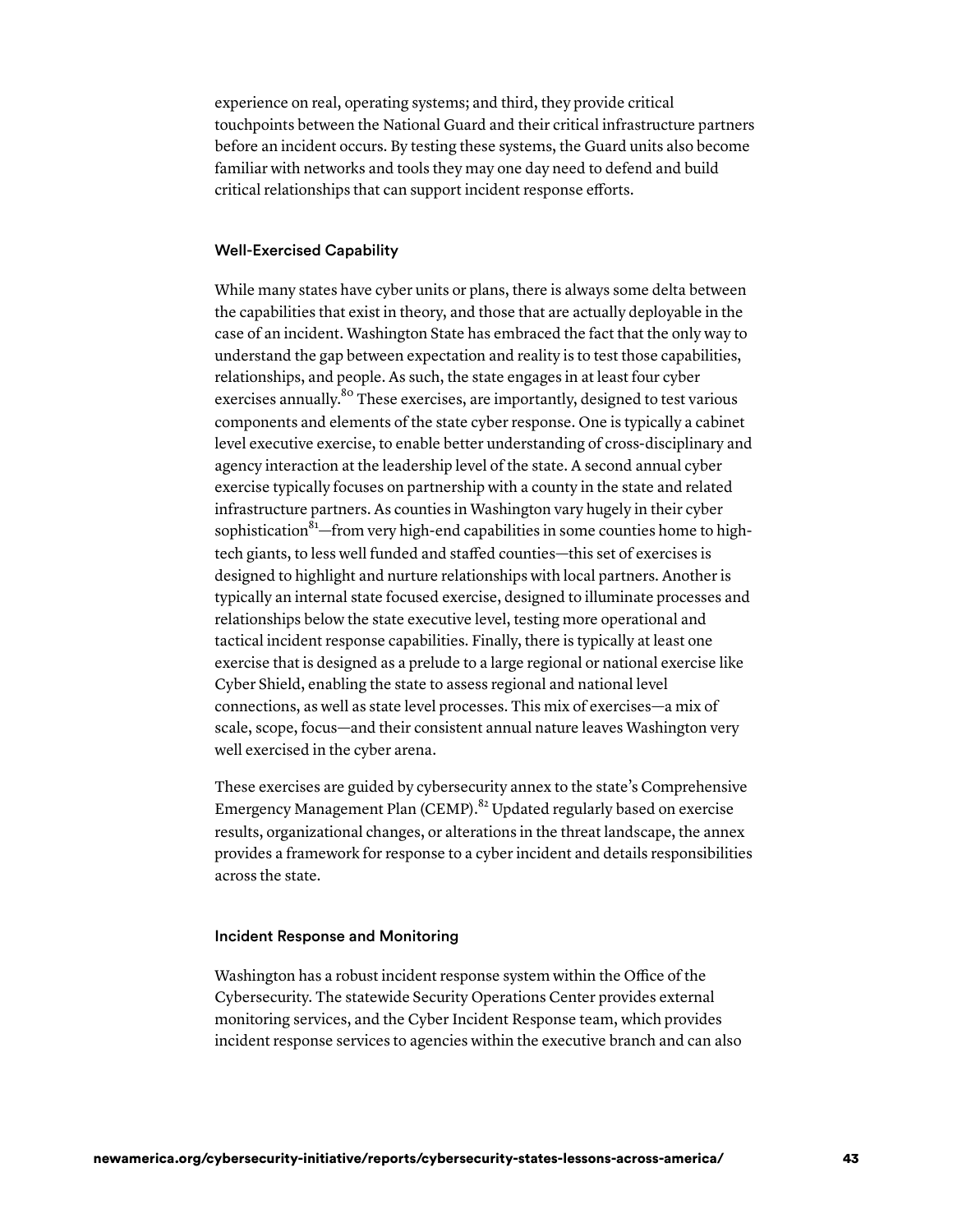provide assistance to local governments or other branches of government upon request.<sup>83</sup>

Part of Washington's incident response protocol is to activate the Cyber Unified Coordination Group (UCG), which includes personnel from government agencies at the local, state and federal levels, as well as the private sector and academia, that can assist in response by *"…*providing additional resources, authorities, and information."84 Although this group has never been activated in response to an actual incident, the group is brought together during the annual exercises so that its usage is well understood and members can build the relationships that will help facilitate response in the case of an emergency.

#### Centralization and Management of Statewide IT Resources

Washington's cybersecurity strategy includes substantial investment in centralizing the security program through the Office of Cybersecurity and providing common resources through WaTech. Doing so enables the state CISO, Agnes Kirk, to set state-wide policies and standards and provides resources for operators in the various agencies beyond what they would be able to purchase or do for themselves. Particularly successful has been a program to institute centralized review of changes and configurations to improve compliance, security, and visibility across the enterprise for the network providers.<sup>85</sup>

## **Partnerships**

Partnerships are key to the Washington model, across disciplines, across sectors, and across geographic boundaries. Perhaps the most pronounced partnerships and the area in which many other states are still struggling—are the cross-sector ones. The private sector is deeply involved in Washington's cyber efforts. Perhaps most importantly, the Cyber Incident Response Coalition and Analysis Sharing (CIRCAS) enables information sharing among trusted partners in government, academia, and the private sector. This group, which is similar in construct to an informal ISAO, has both public and private co-chairs, and wide involvement from private sector partners.<sup>86</sup> While currently relatively informal, there have been discussions of using more formal tools—like non-disclosure agreements—to structure CIRCAS, and there is a partnership with the University of Washington to develop a secure technical portal for information sharing (as opposed to sharing by phone and email). $^{87}$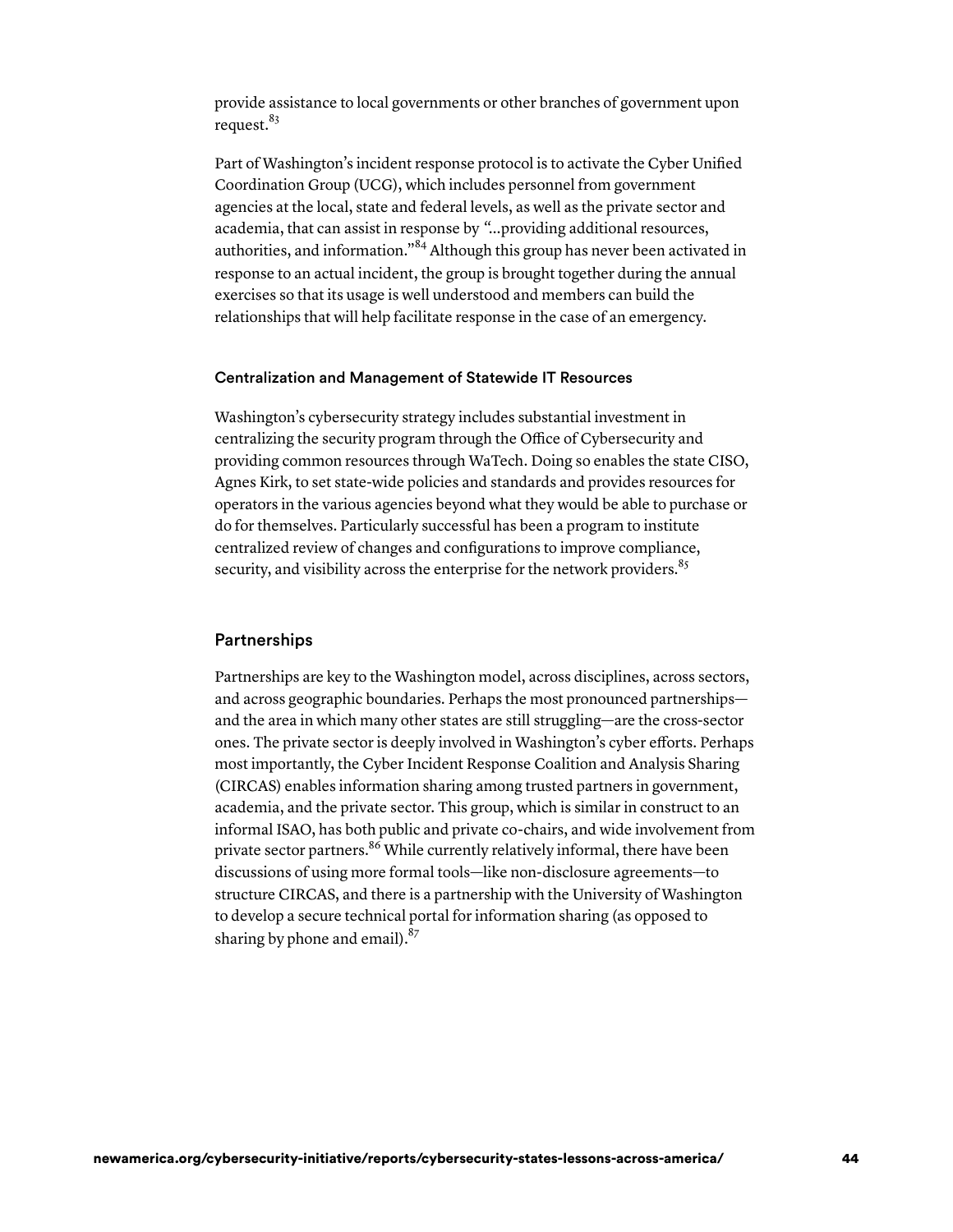## **Challenges**

#### **Authorities**

Like many states, Washington has different agencies that are tasked with different components of cybersecurity and have differing legal authorities for responding to them.<sup>88</sup> In Washington, WaTech is legally responsible for protecting state networks in Washington, the Washington State Patrol is legally responsible for statewide law enforcement, and the adjutant general is legally responsible for emergency management and for most homeland security roles in the state. While each of these roles, and the legal authorities that underpin them, make sense, these roles are not as integrated as they could be. Certain episodes, like the WannaCry ransomware explosion, have pointed out the limitations of not having a single state cyber point-of-contact or information hub.<sup>89</sup> Although there has been a memorandum of agreement drafted to delineate responsibilities between the EMD and WaTech, it has yet to be signed.<sup>90</sup>

This bureaucratic challenge is common in many states, and results from the vulnerabilities and consequences of cybersecurity being spread across many domains and the perception that cybersecurity programs might bring in resources. The reality, however, is that such programs often come with few additional resources that then must be spread out between the different agencies, complicating matters further.

#### Communications

Related to the conflict over authorities, the lack of a single voice on cybersecurity has created challenges for the State in disseminating and gathering information. Because there are many voices at the State level, federal and private sector partners alike sometimes do not know where to go for information; likewise, State organizations wishing to send information out to their private sector partners must work through a myriad of partners themselves.

#### Desire for Broader Access to Federal Resources

While Washington has a good relationship with many federal partners, the state also recognizes that they would benefit from further federal support in the cyber realm. In particular, Washington State leaders have been particularly vocal in their support for a centralized and specifically targeted grant program for cybersecurity efforts and the pending legislation (H.R. 3712) to create Cyber Civil Support Teams (CSTs). These "Cyber CSTs" would be comprised of National Guard soldiers and airmen under the authority of the Governor but with direct connection to the Department of Homeland Security (USCERT) and the Department of Defense.<sup>91</sup>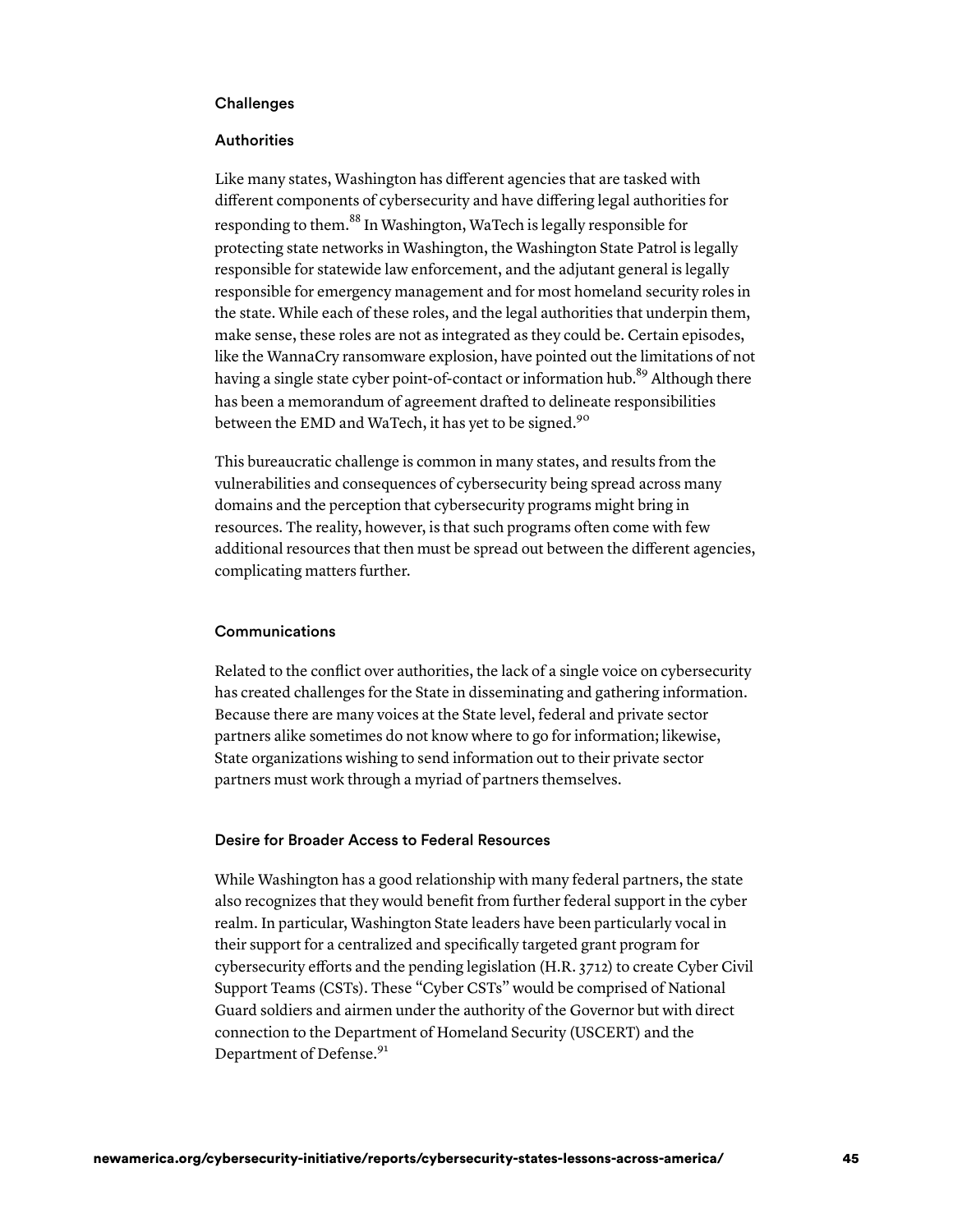Washington's leadership has also advocated for an expansion of Computer Emergency Response Teams (CERTs) to deploy one to every FEMA region and an increase in the number of Cybersecurity Advisors  $(CSAs)^{92}$ , currently deployed regionally.93 Although Washington has regular contact with the Protective Security Advisors (PSAs) and CSAs in the region, such an increase in both programs would enable more interaction and better localized planning coordinated nationally.

#### Competition for Talent

Although most states struggle to compete with the private sector for cybersecurity talent, Washington's competition is particularly steep given the number of large technology and defense industrial base companies operating in the area. Providing access to training, a wide variety of opportunities across the enterprise, and a clear mission goes a long way, but as Washington's CISO remarked, "there is a clear need to develop new on ramps for people wanting to enter the space."94 To further this goal, the Office of Cybersecurity is partnering with the National Security Agency (NSA) and DHS Centers of Academic Excellence for Cybersecurity in the state, NIST, and private companies.

#### **Dependencies**

#### Support of State Leadership

Governor Inslee, who was first elected in 2013, defines the Washington State approach to cybersecurity as "Community Cybersecurity."95 Specifically, the governor identifies five pillars:

- Regional collaboration between public, private and tribal partners
- Resilience of networked systems for public safety and commerce
- Promoting research, analysis, and sharing of cybersecurity information and best practices across private, public and tribal sectors
- Unity of effort for the protection of critical infrastructure, and,
- Dedication to workforce development to strengthen our economy and enhance our cybersecurity posture.

Leadership across Washington's cybersecurity programs point to the support of the Washington State Governor and his office, particularly in tackling legal hurdles and dedicating time and resources to exercises and events, as key to the progress made in multiple areas. 96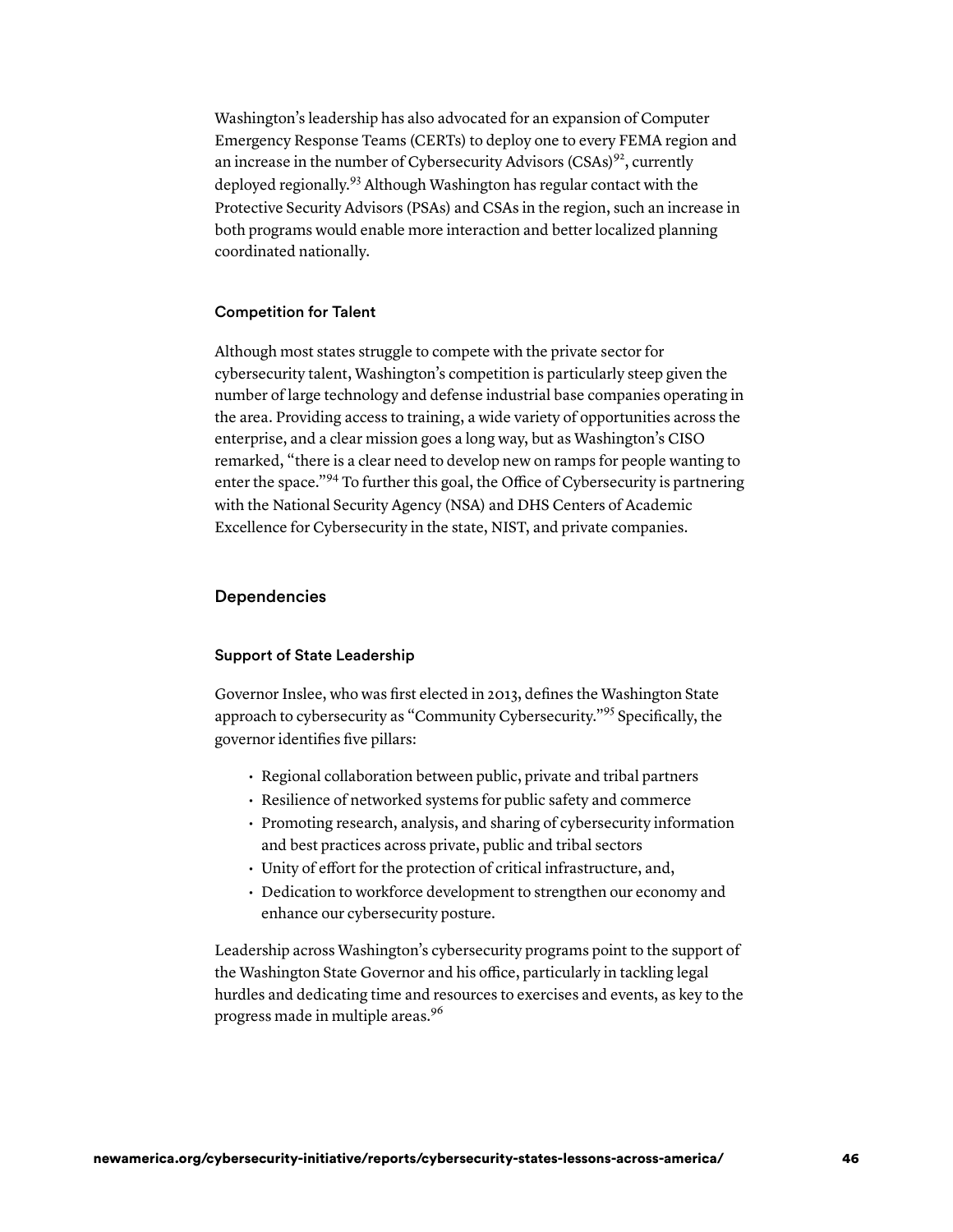#### Outreach

Despite the fact that many areas of government in Washington have clearly put a level of prioritization on cybersecurity issues, it is not surprising that the function is still not as well-resourced as some might hope for. Few resources are harder to come by in state government than additional personnel, and so many agencies are forced to try and do as much as is possible with limited numbers of people. In this regard, Washington deserves much credit. By leveraging outreach—the connecting of government agency efforts with those of organizations and institutions outside of government, they've been able to have impacts outsized to the personnel devoted to the issue. For example, despite there being a single cyber coordinator at the EMD within the Washington State Military Department, he has been able to connect the EMD with many public and private sector partners across numerous activities  $97$ —exercises, information sharing partnerships, planning efforts, as well as to help facilitate these partners access to federal resources through the DHS PSAs and the regional DHS CSA.<sup>98</sup> This outreach and good will is a testament to the kind of good work state government employees can do, however the limited staffing and time-intensive nature of the relationship building components of this work suggest that there could be a certain fragility in depending on it being done by just one or two people.

#### Access to IT Talent and Infrastructure

Washington State's unique workforce provides it with a unique advantage: access to wide-ranging IT and cyber talent. The state—and its cyber efforts—have benefited from the broad availability of IT expertise in several ways. First, it provides skilled cyber operators and analysts, both for state agencies and for the National Guard. The National Guard has been able to build on this base of skills to create teams with deep expertise in ICS and SCADA systems.<sup>99</sup> Second, close contact with members of the private sector that serve as the foundation for IT infrastructure enables collaboration in the case of an incident. This expertise permeates into the local level as well in areas of high tech density, such as Pierce County.100 Third, partnerships with universities, buoyed by their private sector partnerships, have increased access to IT and cyber talent pipeline for the public sector as well.

#### The Triple Hat

The Revised Code of Washington, RCW 38-52 gives the task of comprehensive emergency management to mitigate, prepare for, respond to, and recover from emergencies and disasters caused by all hazards, whether natural, technological, or human cause to the adjutant general.<sup>101</sup> In Washington, the adjutant general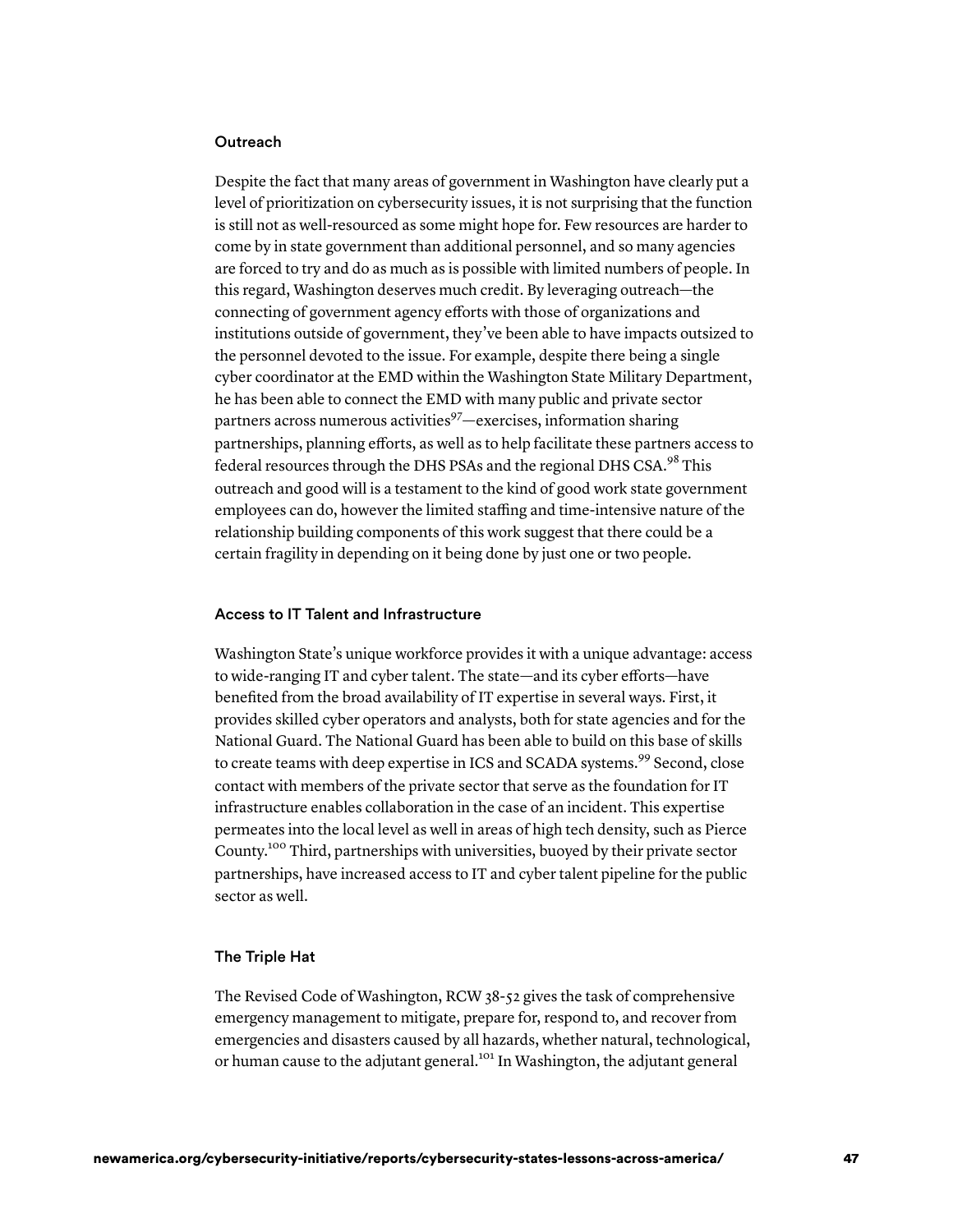serves a "Super TAG" who is triple hatted with duties also as the head of the State Emergency Management Division and the State Homeland Security Advisor. Because the TAG has direct reports in all of these areas, he is able to coordinate resources between them all, helping to reduce some bureaucratic friction.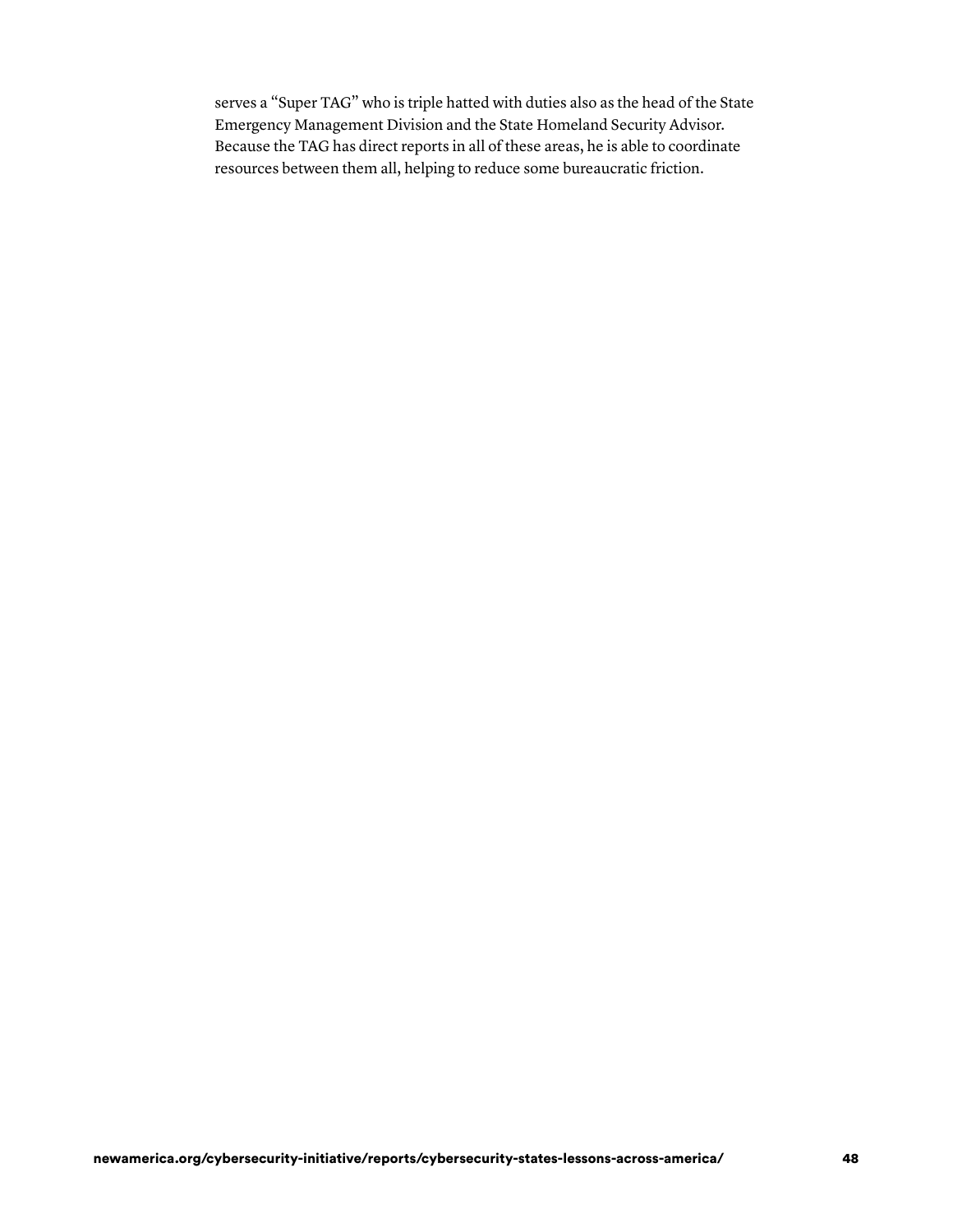# Appendix V: Full List of Interviews

Chuck Ames, Maryland Director of Cybersecurity

Major General Courtney Carr, The Adjutant General, Indiana

Dave Christensen, NJ IT Sector Chief

Kawana Cohen-Hopkins, Section Chief, FEMA

Major General Bret Daugherty, The Adjutant General, Washington

Tom Duffy, Vice President of Operations, MS-ISAC

Jerry Eastman, CEO, Wisconsin Cyber Threat Response Alliance

Christine Figueroa, Protective Security Advisor for Arizona, Department of Homeland Security

John Forte, Deputy Executive for Homeland Protection Mission Area, Johns Hopkins University Applied Physics Laboratory

Michael Geraghty, New Jersey Chief Information Security Officer and Director, NJCCIC

Daniel Gerstein, Senior Policy Researcher, RAND

Frank Grimmelmann, CEO, Arizona Cyber Threat Response Alliance

Dave Halla, Senior Advisor, Johns Hopkins University Applied Physics Laboratory

Matthew Hartman, Director, Strategy Coordination & Management (SCM), Department of Homeland Security

Martin Hellmer, SSA Phoenix Cyber, Phoenix FBI Field Office

Blair Hyde, Preparedness Analysis and Planning Specialist, FEMA Region III National Preparedness

Juliette Kayyem, National Security Analyst for CNN and Faculty Director of the Homeland Security Project at Harvard's Kennedy School of Government

Todd Kimbriel, Chief Information Officer, Texas

Agnes Kirk, Chief Information Security Officer, Washington

Robert Lang, Cybersecurity Manager, Washington State Military Department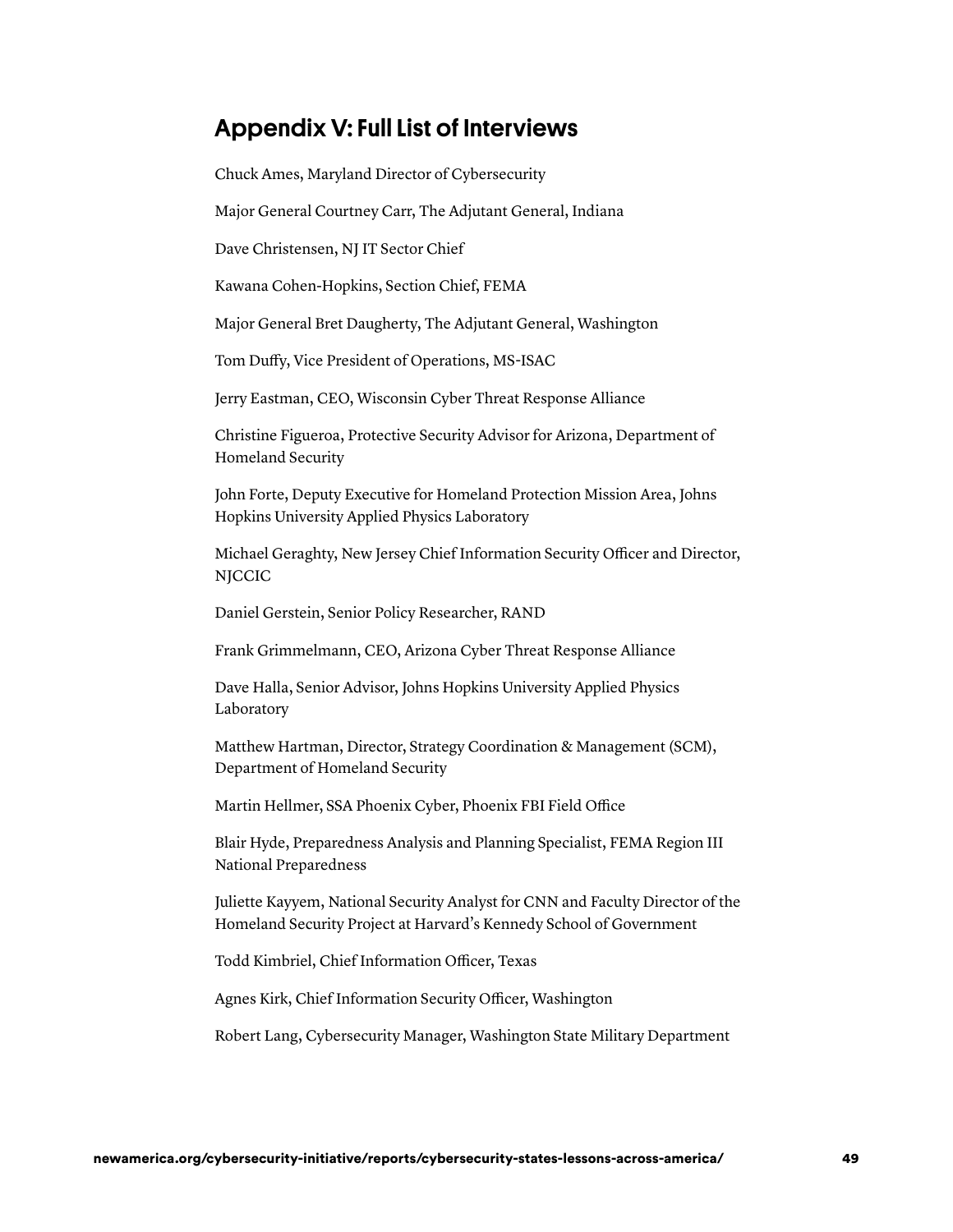Bryan Langley, Executive Director, Indiana Department of Homeland Security

Andrew Lauland, Senior International/Defense Researcher, RAND

John Leo, Director, PwC

Mike Lettman, Chief Information Security Officer, Arizona

Richard Licht, Chief Administrative Officer, Center for Internet Security

Josh Liss, Former Analyst, NJCCIC

Victor Macias, CYBERCOM

Jennifer Mellor, Vice President of Economic Development, Phoenix Chamber of Commerce

Chetrice Mosley, Cybersecurity Director, Indiana Department of Homeland Security

Dewand Neely, Chief Information Officer, Indiana

Chad Payeur, Exercise Program Specialist, FEMA

Nancy Rainosek, Chief Information Security Officer, Texas

David Roberts, Chief Innovation Officer, Indiana Economic Development Corporation

Michael Rolling, Chief Information Security Officer, Missouri

Clayton Romans, Deputy Director, Strategy Coordination & Management (SCM), Department of Homeland Security

Bob Rose

Major Jonathan Rupel, Information Security, Indiana Army and Air National Guard

Dr. Paolo Shakarian, Fulton Entrepeneurial Professor, Arizona State University

Francesca Spidalieri, Senior Fellow, Pell Center

Sri Sridharan, Director, Florida Center for Cybersecurity

Tad Stahl, Indiana Army and Air National Guard

Roisin Suver, MS-ISAC representative to the NCCIC

David Tygart, Chief J36 Defensive Cyber Programs, Indiana Army and Air National Guard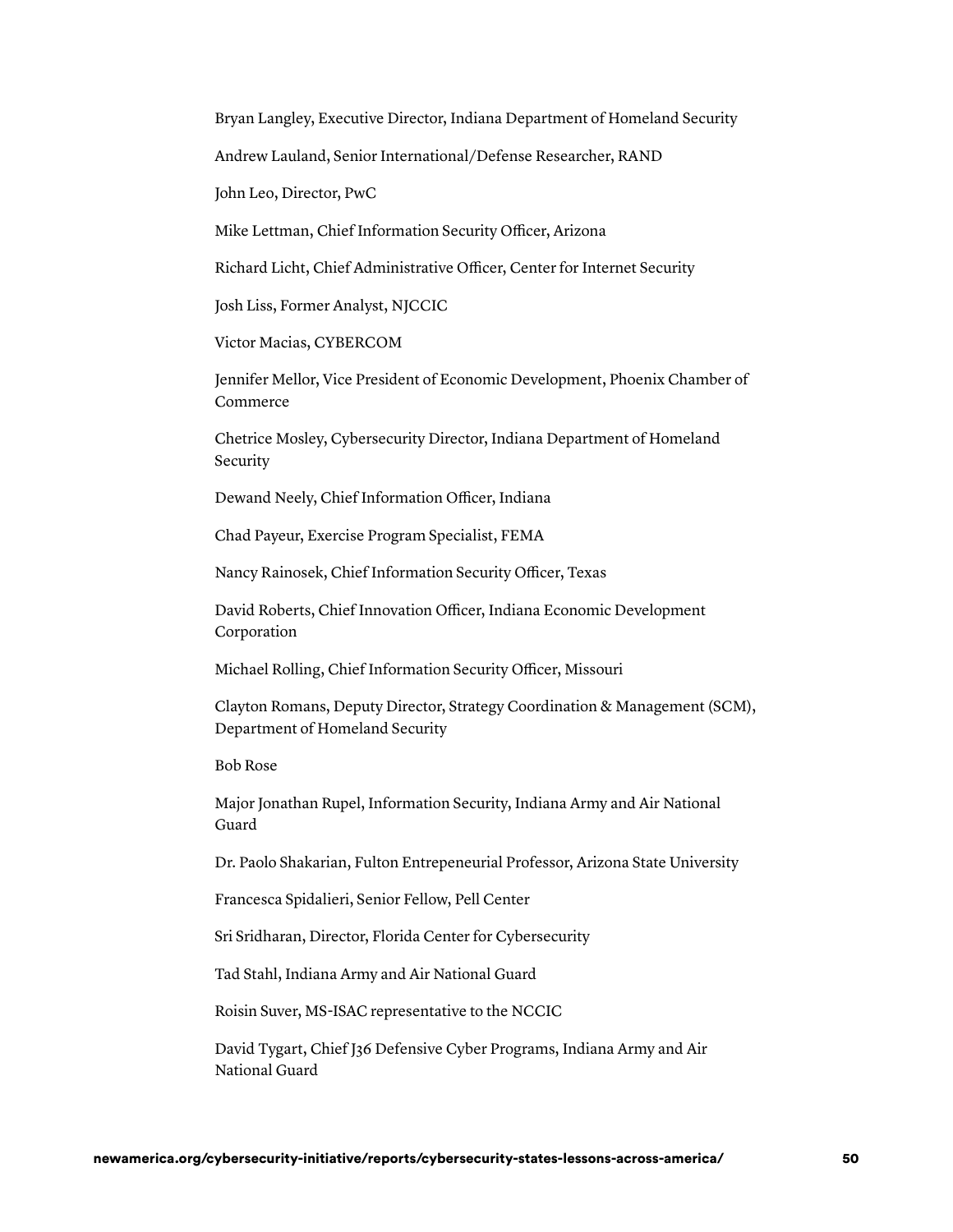Guy Walsh, Strategic Initiatives, CYBERCOM

Dave Weinstein, Former Cybersecurity Advisor, New Jersey Department of Homeland Security and New America Cybersecurity Fellow

Bradford Wilke, Chief, CSA Field Operations, Department of Homeland Security

The authors also interviewed several members of ACTRA who due to privacy considerations remain anonymous.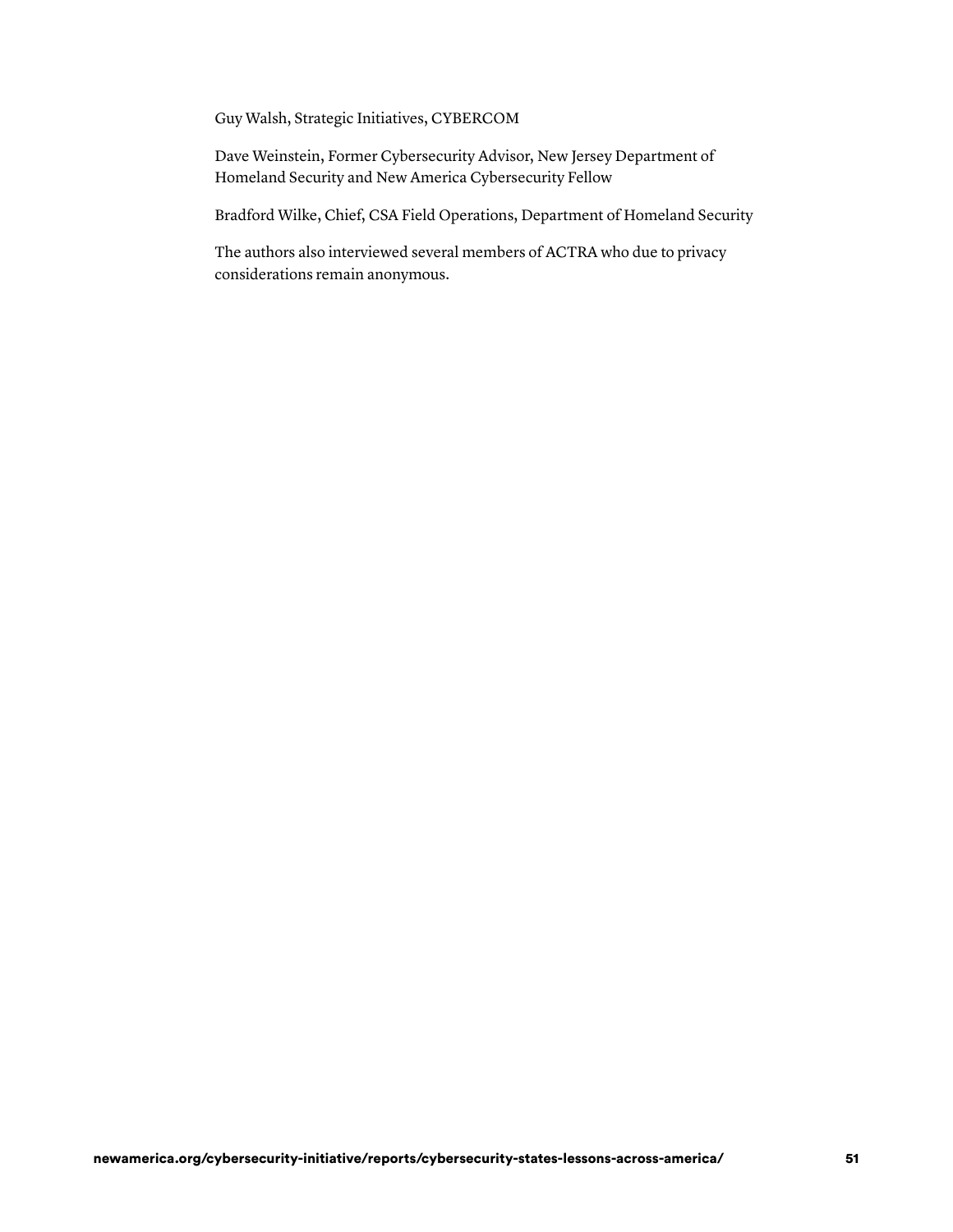# **Notes**

 1 Meyer, C. (2017, 7 1). Deciphering an Evolving Threat Environment: An Interview with Frank Cilluffo. Retrieved from Security Magazine: [https://](https://www.securitymagazine.com/articles/88113-deciphering-an-evolving-threat-environment)  J. (2017, 10 3). Written testimony of NPPD Office Cybersecurity and Communications Assistant Secretary Jeanette Manfra for a House Committee on Homeland Security, Subcommittee on Cybersecurity and Infrastructure Protection hearing. Retrieved from US Department of Homeland Security: [https://](https://www.dhs.gov/news/2017/10/03/written-testimony-nppd-house-homeland-security-subcommittee-cybersecurity-and)  [www.securitymagazine.com/articles/88113](https://www.securitymagazine.com/articles/88113-deciphering-an-evolving-threat-environment) [deciphering-an-evolving-threat-environment;](https://www.securitymagazine.com/articles/88113-deciphering-an-evolving-threat-environment) Manfra, [www.dhs.gov/news/2017/10/03/written-testimony](https://www.dhs.gov/news/2017/10/03/written-testimony-nppd-house-homeland-security-subcommittee-cybersecurity-and)[nppd-house-homeland-security-subcommittee](https://www.dhs.gov/news/2017/10/03/written-testimony-nppd-house-homeland-security-subcommittee-cybersecurity-and)[cybersecurity-and](https://www.dhs.gov/news/2017/10/03/written-testimony-nppd-house-homeland-security-subcommittee-cybersecurity-and) 

 2 Indiana Guard training site helps state, feds protect infrastructure. (2016, 5 26). Retrieved from US Army: https://www.army.mil/article/168580/ [indiana\\_guard\\_training\\_site\\_helps\\_state\\_feds\\_protect](https://www.army.mil/article/168580/indiana_guard_training_site_helps_state_feds_protect_infrastructure)  \_infrastructure

 3 The SANS Institute. (2017, 12 5). SANS Announces 2017 Difference Makers Award Winners. Retrieved from SANS: [https://www.sans.org/press/](https://www.sans.org/press/announcement/2017/12/05/1)  [announcement/2017/12/05/1](https://www.sans.org/press/announcement/2017/12/05/1) 

 4 New State Ice Co. v. Liebmann, 463 (US Supreme Court 3 21, 1932). Retrieved from [https://](https://supreme.justia.com/cases/federal/us/285/262/case.html)  [supreme.justia.com/cases/federal/us/285/262/](https://supreme.justia.com/cases/federal/us/285/262/case.html) case.html

 5 Garcia, M., Forscey, D., & Blute, T. (2017). Beyond the Network: A Holistic Perspective on State Cybersecurity Governance. Nebraska Law Review, 96 (2)

 6 PSAs are trained critical infrastructure protection and vulnerability mitigation subject matter experts who facilitate local field activities in coordination with other Department of Homeland Security offices. They also advise and assist state, local, and private sector officials and critical infrastructure facility owners and operators. Protective Security Advisors. (2018, 4 12). Retrieved from Official website of the Department of

 Homeland Security: [https://www.dhs.gov/protective](https://www.dhs.gov/protective-security-advisors)[security-advisors](https://www.dhs.gov/protective-security-advisors) 

 7 Wilke, B. (2018, 3 2). Chief, CSA Field Operations, Department of Homeland Security. (N. Cohen, Interviewer)

 8 About ISACs. (n.d.). Retrieved from National Council of ISACs: [https://www.nationalisacs.org/](https://www.nationalisacs.org/about-isacs) [about-isacs](https://www.nationalisacs.org/about-isacs)

 9 Information Sharing and Analysis Organization Standards Organization (ISAO SO). (2016, 10 14). Introduction to Information Sharing and Analysis Organizations (ISAOs) v1.01. Retrieved from ISAO Standards Organization: [https://www.isao.org/wp](https://www.isao.org/wp-content/uploads/2016/10/ISAO-100-1-Introduction-to-ISAO-v1-01_Final.pdf)[content/uploads/2016/10/ISAO-100-1-Introduction-to-](https://www.isao.org/wp-content/uploads/2016/10/ISAO-100-1-Introduction-to-ISAO-v1-01_Final.pdf)[ISAO-v1-01\\_Final.pdf](https://www.isao.org/wp-content/uploads/2016/10/ISAO-100-1-Introduction-to-ISAO-v1-01_Final.pdf) 

 10 Kimbriel, T. (2018, 4 26). CIO, Cybersecurity Coordinator. (N. Cohen, Interviewer); OCISO, D. (2017, 7). The DIR Cybersecurity Insight. Retrieved from Texas Department of Information Resources[: http://](http://publishingext.dir.texas.gov/portal/internal/resources/DocumentLibrary/DIR%20Cybersecurity%20Insight%20Newsletter%20FY2017%20July.pdf)  [20Newsletter%20FY2017%20July.pdf;](http://publishingext.dir.texas.gov/portal/internal/resources/DocumentLibrary/DIR%20Cybersecurity%20Insight%20Newsletter%20FY2017%20July.pdf) Matz, S. (2017, 8 4). Texas Governor Signs into Law Texas Cybersecurity Act. Retrieved from CompTIA: [https://](https://www.comptia.org/about-us/newsroom/blog/comptia-blog/2017/08/04/texas-governor-signs-into-law-texas-cybersecurity-act)  [cybersecurity-act;](https://www.comptia.org/about-us/newsroom/blog/comptia-blog/2017/08/04/texas-governor-signs-into-law-texas-cybersecurity-act) The Texas Cybersecurity Act. (2017, publishingext.dir.texas.gov/portal/internal/resources/ [DocumentLibrary/DIR%20Cybersecurity%20Insight%](http://publishingext.dir.texas.gov/portal/internal/resources/DocumentLibrary/DIR%20Cybersecurity%20Insight%20Newsletter%20FY2017%20July.pdf)  [www.comptia.org/about-us/newsroom/blog/comptia](https://www.comptia.org/about-us/newsroom/blog/comptia-blog/2017/08/04/texas-governor-signs-into-law-texas-cybersecurity-act)[blog/2017/08/04/texas-governor-signs-into-law-texas-](https://www.comptia.org/about-us/newsroom/blog/comptia-blog/2017/08/04/texas-governor-signs-into-law-texas-cybersecurity-act)9 1). Retrieved fro[m https://capitol.texas.gov/](https://capitol.texas.gov/tlodocs/85R/billtext/html/HB00008F.htm)  [tlodocs/85R/billtext/html/HB00008F.htm](https://capitol.texas.gov/tlodocs/85R/billtext/html/HB00008F.htm) 

 11 The U.S. Department of Homeland Security (DHS) Notice of Funding Opportunity (NOFO) Fiscal Year (FY) 2017 Port Security Grant Program (PSGP). (2017). Retrieved from FEMA: [https://www.fema.gov/media](https://www.fema.gov/media-library-data/1496328927518-cfc5486f1846263e697754eb2e7fed50/FY_2017_PSGP_NOFO_508.pdf)library-data/1496328927518 [cfc5486f1846263e697754eb2e7fed50/](https://www.fema.gov/media-library-data/1496328927518-cfc5486f1846263e697754eb2e7fed50/FY_2017_PSGP_NOFO_508.pdf)  FY\_2017\_PSGP\_NOFO\_508.pdf

 12 Cyber Incident Reporting: A Unified Message for Reporting to the Federal Government. (2016, 9 22). Retrieved from Department of Homeland Security: [https://www.dhs.gov/sites/default/](https://www.dhs.gov/sites/default/les/publications/Cyber%20Incident%20Reporting%20United%20Message.pdf)files/publications/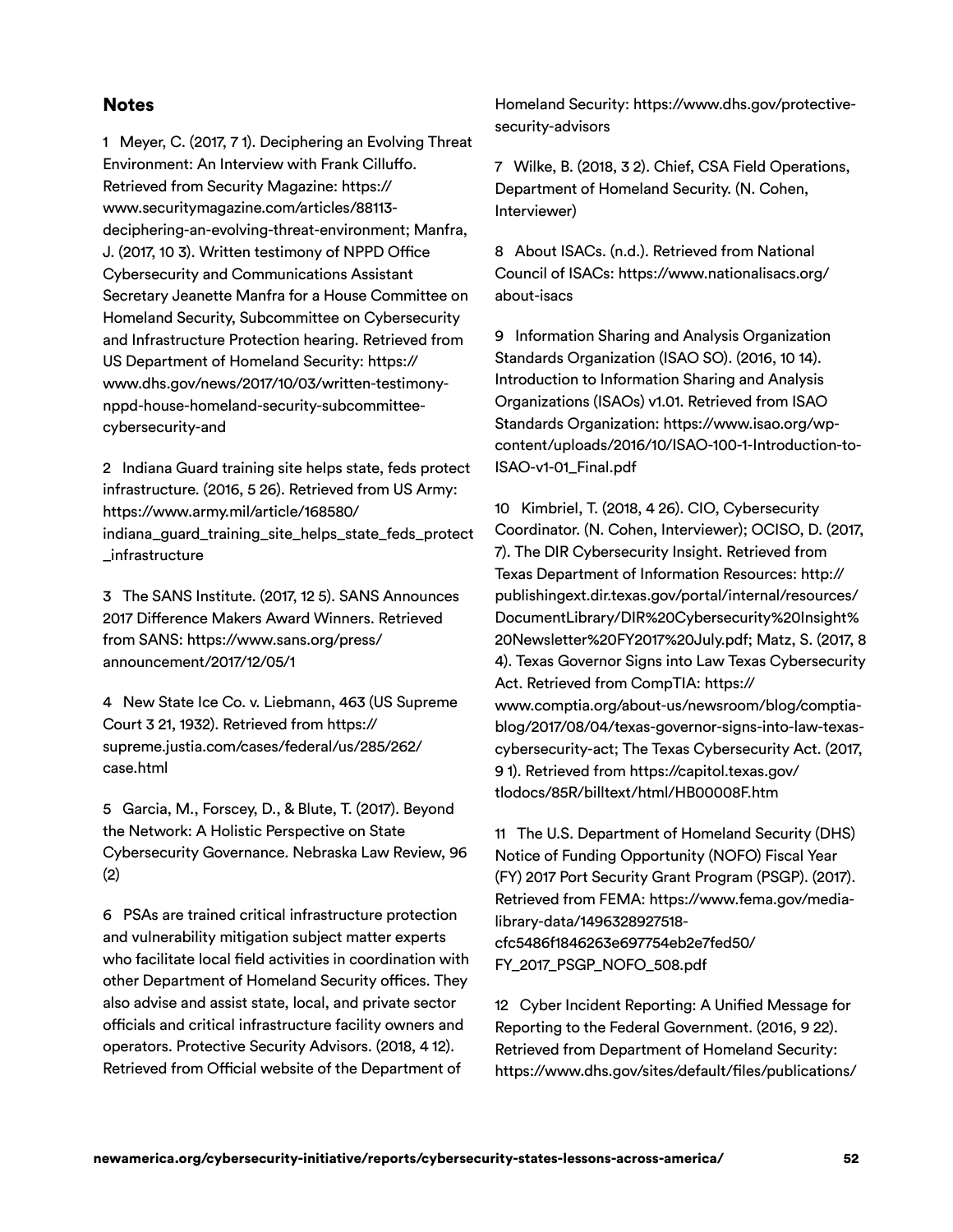[Cyber%20Incident%20Reporting%20United%](https://www.dhs.gov/sites/default/les/publications/Cyber%20Incident%20Reporting%20United%20Message.pdf)  20Message.pdf

 13 RAND has a study forthcoming regarding FEMA's role in cybersecurity

 14 North Carolina's state government has a Memorandum of Understanding with the North Carolina National Guard that enables them to act as force augmentation in the case of an emergency. Soldiers are issued credentials to state systems and exercise such assistance regularly, which reduces friction and increases efficiency during an actual event. Thompson, M. (2018, 5 8). Chief Information Risk Officer, North Carolina. (K. Jackson, Interviewer)

 15 Wynne, M. W., & Bement Jr., A. L. (2007, 5 1). Memorandum Of Agreement Between The Department Of Defense And The National Science Foundation For The National Science Foundation's Polar Programs. Retrieved from Joint Chiefs of Staff: [http://www.jcs.mil/Portals/36/Documents/Doctrine/](http://www.jcs.mil/Portals/36/Documents/Doctrine/Interorganizational_Documents/doe_mou_nat_sci_found2007.pdf)  Interorganizational\_Documents/ doe\_mou\_nat\_sci\_found2007.pdf

 16 Grimmelmann, F. (2018, 1 Multiple Interviews). CEO, ACTRA. (N. Cohen, Interviewer)

 17 Arizona InfraGard. (2018, 3 25). Arizona Cyber Threat Response Alliance. Retrieved from Arizona InfraGard: [http://azinfragard.org/?page\\_id=8](http://azinfragard.org/?page_id=8) 

 18 InfraGard is a partnership between the FBI and members of the private sector. The InfraGard program provides a vehicle for public-private collaboration with government to expedite the timely exchange of information and promotes mutual learning opportunities relevant to the protection of Critical Infrastructure.

 19 Arizona InfraGard. (2018, 3 25). Arizona Cyber Threat Response Alliance. Retrieved from Arizona InfraGard: [http://azinfragard.org/?page\\_id=8](http://azinfragard.org/?page_id=8) 

 20 Governor Ducey Announces Appointments to Arizona Cybersecurity Team. (2018, 3 7). Retrieved

 from Office of the Governor Doug Ducey: [https://](https://azgovernor.gov/governor/news/2018/03/governor-ducey-announces-appointments-arizona-cybersecurity-team)  [azgovernor.gov/governor/news/2018/03/governor](https://azgovernor.gov/governor/news/2018/03/governor-ducey-announces-appointments-arizona-cybersecurity-team)[ducey-announces-appointments-arizona](https://azgovernor.gov/governor/news/2018/03/governor-ducey-announces-appointments-arizona-cybersecurity-team)[cybersecurity-team](https://azgovernor.gov/governor/news/2018/03/governor-ducey-announces-appointments-arizona-cybersecurity-team) 

 21 Figueroa, C. (2018, 1 19). Protective Security Advisor for Arizona, Department of Homeland Security. (N. Cohen, Interviewer)

 22 ACTRA Member Roundtable. (2018, 1 19). (N. Cohen, Interviewer)

 23 Arizona InfraGard. (2018, 3 25). Arizona Cyber Threat Response Alliance. Retrieved from Arizona InfraGard: [http://azinfragard.org/?page\\_id=8](http://azinfragard.org/?page_id=8) 

 24 Grimmelmann, F. (2018, 1 Multiple Interviews). CEO, ACTRA. (N. Cohen, Interviewer); ACTRA Member Interviews. (2018, 1 18 & 19). (N. Cohen, Interviewer) Note: Because ACTRA members are under NDA they cannot be cited specifically. The author spoke with 14 individual ACTRA members from both the public and private sectors.

 25 Hellmer, M. (2018, 1 19). SSA Phoenix Cyber, Phoenix FBI Field Office. (N. Cohen, Interviewer)

26 Subject Matter Expert

 27 ACTRA Member Interviews. (2018, 1 18 & 19). (N. Cohen, Interviewer) Note: Because ACTRA members are under NDA they cannot be cited specifically. The author spoke with 14 individual ACTRA members from both the public and private sectors.

 28 Grimmelmannn, F., Halla, D., & Nix, M. (2016). A Development Guide for Regionally Based Information Sharing and Analysis Organizations. Laurel, MD: Johns Hopkins Applied Physics Laboratory.

 29 ACTRA Member Interviews. (2018, 1 18 & 19). (N. Cohen, Interviewer) Note: Because ACTRA members are under NDA they cannot be cited specifically. The author spoke with 14 individual ACTRA members from both the public and private sectors.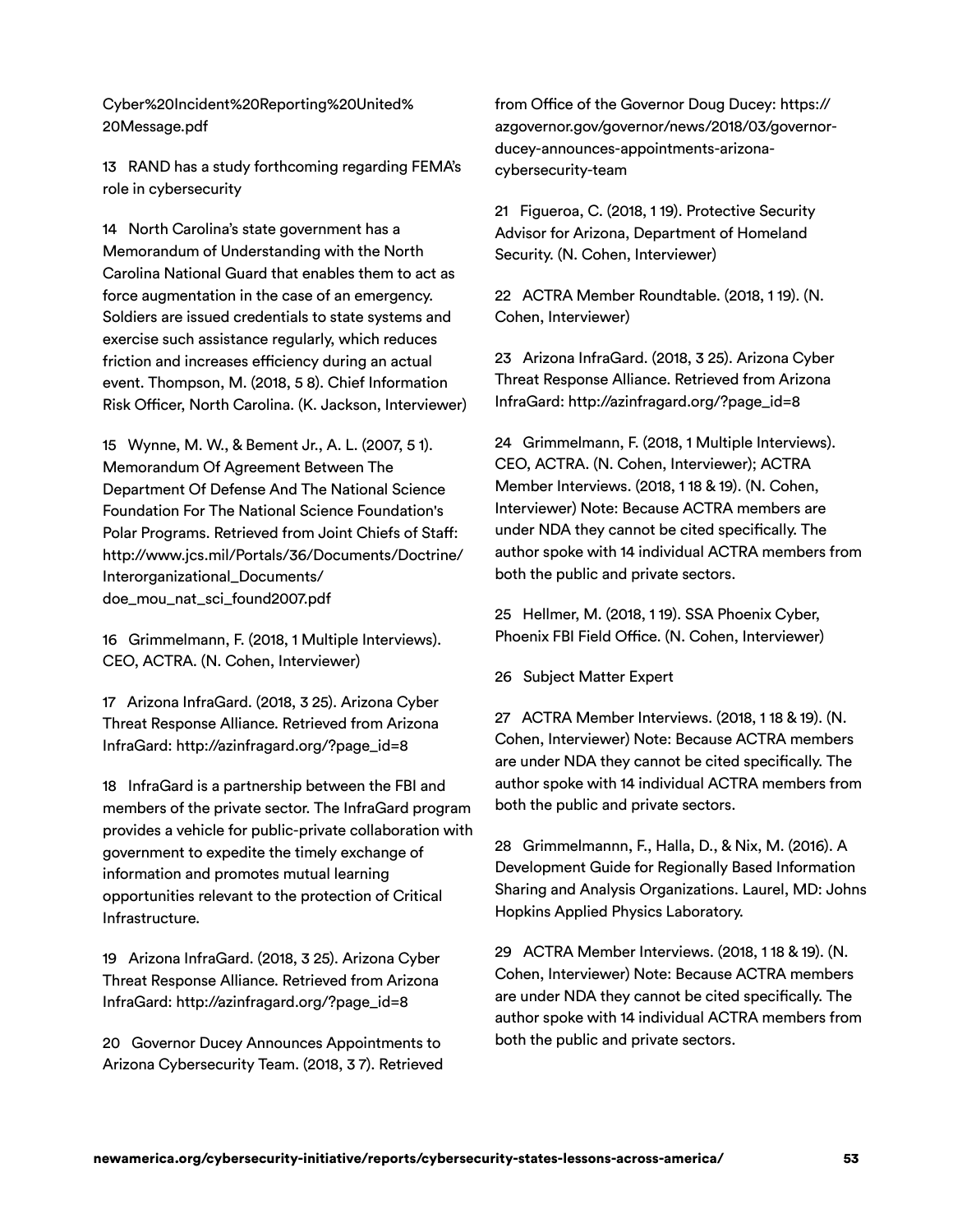30 Halla, D. (2017, 12 7). Senior Advisor, Johns Hopkins Applied Physics Laboratory. (N. Cohen, Interviewer)

31 DoD SkillBridge:<https://dodskillbridge.com/>

 32 U.S. Army Installation Management Command. (2017, 7 12). Army Career Skills Program. Retrieved from Stand-To!: [https://www.army.mil/](https://www.army.mil/standto/2017-07-13) [standto/2017-07-13](https://www.army.mil/standto/2017-07-13) 

 33 ACTRA Member Roundtable. (2018, 1 19). (N. Cohen, Interviewer); Mellor, J. (2018, 1 18). Vice President of Economic Development, Phoenix Chamber of Commerce. (N. Cohen, Interviewer)

 34 Arizona State Emergency Response and Recovery Plan. (2016, 9 1). Retrieved from Arizona Department of Emergency Management: [https://dema.az.gov/sites/](https://dema.az.gov/sites/default/%03files/publications/EM-PLN_State_Emergency_Response_and_Recovery_Plan-Basic_Plan_SERRP_2016FINAL_Oct7.pdf) default/files/publications/EM-

[PLN\\_State\\_Emergency\\_Response\\_and\\_Recovery\\_Plan](https://dema.az.gov/sites/default/%03files/publications/EM-PLN_State_Emergency_Response_and_Recovery_Plan-Basic_Plan_SERRP_2016FINAL_Oct7.pdf)  -Basic\_Plan\_SERRP\_2016FINAL\_Oct7.pdf

 35 Nakashima, E. (2016, 8 29). Russian hackers said to have targeted Arizona election system. Washington Post. Retrieved from [https://](https://www.washingtonpost.com/world/national-security/fbi-is-investigating-foreign-hacks-of-state-election-systems/2016/08/29/6e758%02ff4-6e00-11e6-8365-b19e428a975e_story.html)

[www.washingtonpost.com/world/national-security/](https://www.washingtonpost.com/world/national-security/fbi-is-investigating-foreign-hacks-of-state-election-systems/2016/08/29/6e758%02ff4-6e00-11e6-8365-b19e428a975e_story.html)  fbi-is-investigating-foreign-hacks-of-state-electionsystems/2016/08/29/6e758ff4-6e00-11e6-8365 b19e428a975e\_story.html?utm\_term=.743ef514efce

 36 ACTRA Member Interviews. (2018, 1 18 & 19). (N. Cohen, Interviewer) Note: Because ACTRA members are under NDA they cannot be cited specifically. The author spoke with 14 individual ACTRA members from both the public and private sectors.

 37 ACTRA Member Roundtable. (2018, 1 19). (N. Cohen, Interviewer)

 38 ACTRA Member Roundtable. (2018, 1 19). (N. Cohen, Interviewer)

 39 ACTRA Member Roundtable. (2018, 1 19). (N. Cohen, Interviewer)

 40 Grimmelmann, F. (2018, 1 Multiple Interviews). CEO, ACTRA. (N. Cohen, Interviewer); Hellmer, M. (2018, 1 19). SSA Phoenix Cyber, Phoenix FBI Field Office. (N. Cohen, Interviewer)

 41 Shakarian, P. (2017, 12 13). Fulton Entrepeneurial Professor, Arizona State University. (N. Cohen, Interviewer)

 42 ACTRA Member Roundtable. (2018, 1 19). (N. Cohen, Interviewer); ACTRA Member Interviews. (2018, 1 18 & 19). (N. Cohen, Interviewer) Note: Because ACTRA members are under NDA they cannot be cited specifically. The author spoke with 14 individual ACTRA members from both the public and private sectors.

 43 ACTRA Member Interviews. (2018, 1 18 & 19). (N. Cohen, Interviewer) Note: Because ACTRA members are under NDA they cannot be cited specifically. The author spoke with 14 individual ACTRA members from both the public and private sectors.

 44 ACTRA Member Roundtable. (2018, 1 19). (N. Cohen, Interviewer)

 45 Grimmelmann, F. (2018, 1 Multiple Interviews). CEO, ACTRA. (N. Cohen, Interviewer)

 46 ACTRA Member Interviews. (2018, 1 18 & 19). (N. Cohen, Interviewer) Note: Because ACTRA members are under NDA they cannot be cited specifically. The author spoke with 14 individual ACTRA members from both the public and private sectors.

 47 Grimmelmann, F. (2018, 1 Multiple Interviews). CEO, ACTRA. (N. Cohen, Interviewer)

 48 ACTRA Member Interviews. (2018, 1 18 & 19). (N. Cohen, Interviewer) Note: Because ACTRA members are under NDA they cannot be cited specifically. The author spoke with 14 individual ACTRA members from both the public and private sectors.; Hellmer, M. (2018, 1 19). SSA Phoenix Cyber, Phoenix FBI Field Office. (N. Cohen, Interviewer)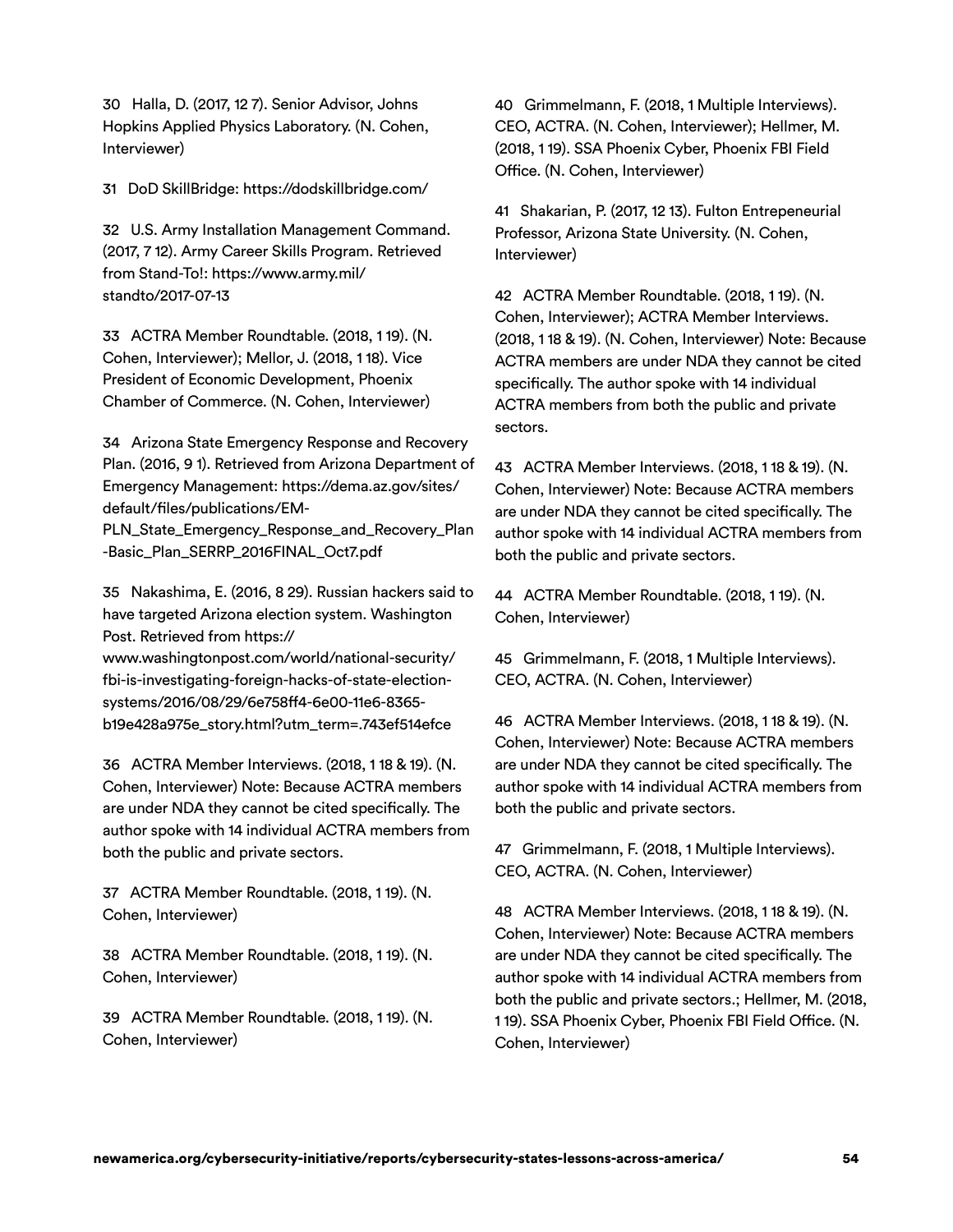49 Eastman, J. (2018, 3 15). CEO, WICTRA. (N. Cohen, Interviewer)

 50 Eastman, J. (2018, 3 15). CEO, WICTRA. (N. Cohen, Interviewer)

 51 ACTRA Member Interviews. (2018, 1 18 & 19). (N. Cohen, Interviewer) Note: Because ACTRA members are under NDA they cannot be cited specifically. The author spoke with 14 individual ACTRA members from both the public and private sectors.

 52 Figueroa, C. (2018, 1 19). Protective Security Advisor for Arizona, Department of Homeland Security. (N. Cohen, Interviewer)

 53 ACTRA Member Interviews. (2018, 1 18 & 19). (N. Cohen, Interviewer) Note: Because ACTRA members are under NDA they cannot be cited specifically. The author spoke with 14 individual ACTRA members from both the public and private sectors.; ACTRA Member Roundtable. (2018, 1 19). (N. Cohen, Interviewer)

 54 ACTRA Member Interviews. (2018, 1 18 & 19). (N. Cohen, Interviewer) Note: Because ACTRA members are under NDA they cannot be cited specifically. The author spoke with 14 individual ACTRA members from both the public and private sectors.

 55 CIS Center for Internet Security: [https://](https://www.cisecurity.org/)  [www.cisecurity.org/](https://www.cisecurity.org/) 

 56 Duffy, T. (2018, 3 13). Vice President of Operations, MS-ISAC. (N. Cohen, Interviewer)

 57 Suver, R. (2018, 3 13). MS-ISAC Representative to the NCCIC. (N. Cohen, Interviewer)

 58 Duffy, T. (2018, 3 13). Vice President of Operations, MS-ISAC. (N. Cohen, Interviewer)

 59 Weinstein, D. (2018, 2 9). Former Cybersecurity Advisor, State of New Jersey. (N. Cohen, Interviewer)  60 Geraghty, M. (2018, 3 1). Chief Information Security Officer, State of New Jersey & Director, NJCCIC. (N. Cohen, Interviewer)

 61 Liss, J. (2018, 2 14). Former Analyst, NJCCIC. (N. Cohen, Interviewer)

 62 Geraghty, M. (2018, 3 1). Chief Information Security Officer, State of New Jersey & Director, NJCCIC. (N. Cohen, Interviewer)

 63 Leo, J. (2018, 3 12). Director, PwC. (N. Cohen, Interviewer)

 64 Liss, J. (2018, 2 14). Former Analyst, NJCCIC. (N. Cohen, Interviewer)

 65 Geraghty, M. (2018, 3 1). Chief Information Security Officer, State of New Jersey & Director, NJCCIC. (N. Cohen, Interviewer)

 66 Weinstein, D. (2018, 2 9). Former Cybersecurity Advisor, State of New Jersey. (N. Cohen, Interviewer)

 67 Weinstein, D. (2018, 2 9). Former Cybersecurity Advisor, State of New Jersey. (N. Cohen, Interviewer)

 68 Geraghty, M. (2018, 3 1). Chief Information Security Officer, State of New Jersey & Director, NJCCIC. (N. Cohen, Interviewer)

 69 Geraghty, M. (2018, 3 1). Chief Information Security Officer, State of New Jersey & Director, NJCCIC. (N. Cohen, Interviewer)

 70 RTI. (2017). Understanding Demand for Cyber Policy Resources. Hewlett Foundation's Cyber Initiative

 71 Spidalieri, F. (2015). State of the States on Cybersecurity. Newport, RI: Pell Center.

 72 Spidalieri, F. (2018, 3 7). Senior Fellow, Pell Center. (N. Cohen, Interviewer)

 73 Earls, A. R. (2017, 10). Agnes Kirk on the role of CISO, Washington's state of mind. Retrieved from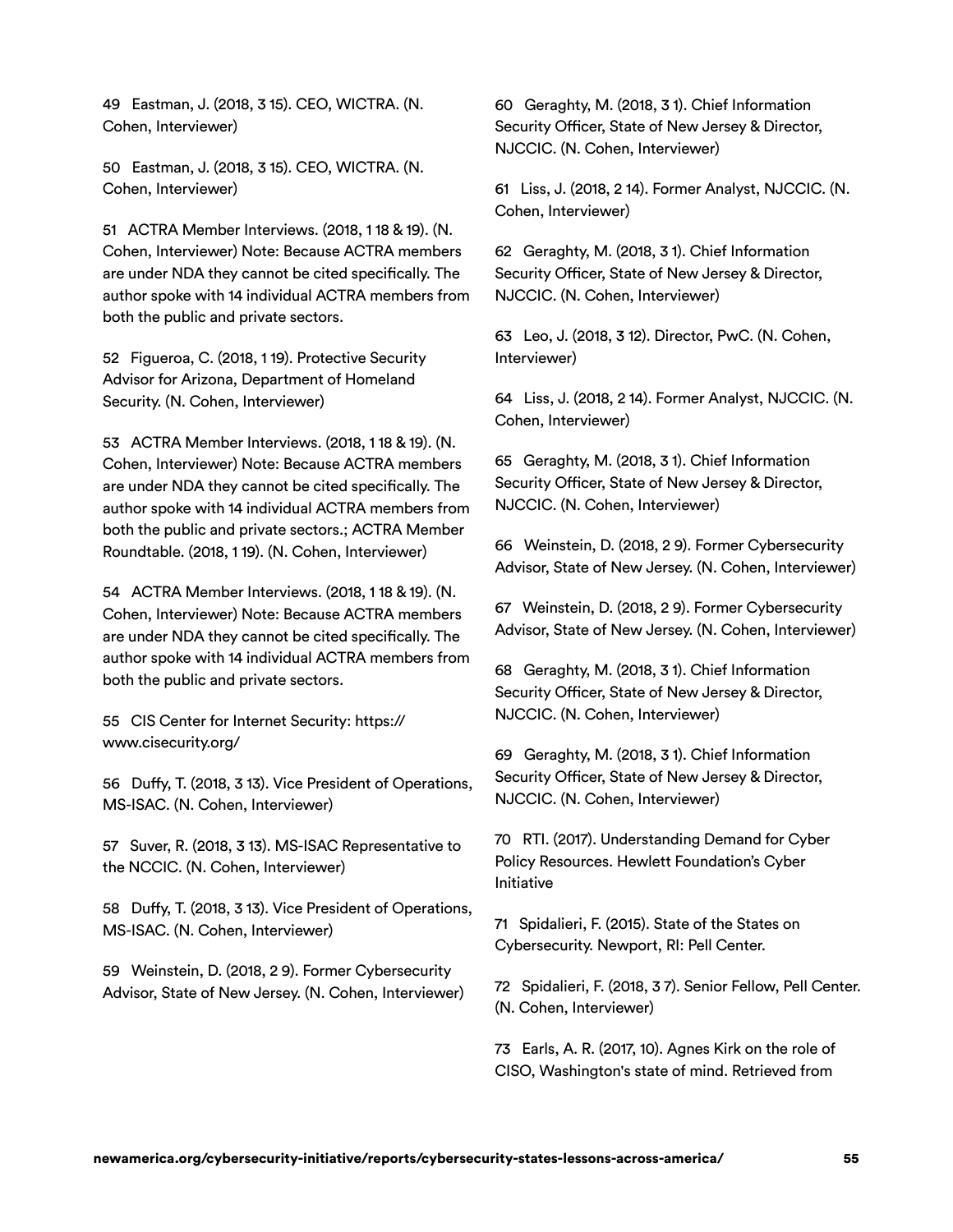[state-of-mind;](http://searchsecurity.techtarget.com/feature/Agnes-Kirk-on-the-role-of-CISO-Washingtons-state-of-mind) Kirk, A. (2018, 3 30). Chief Information Security Officer, State of Washington. (N. Cohen, & B. TechTarget: [http://searchsecurity.techtarget.com/](http://searchsecurity.techtarget.com/feature/Agnes-Kirk-on-the-role-of-CISO-Washingtons-state-of-mind) 83 Kirk, A. (2018, 3 30). Chief Information Security [feature/Agnes-Kirk-on-the-role-of-CISO-Washingtons-](http://searchsecurity.techtarget.com/feature/Agnes-Kirk-on-the-role-of-CISO-Washingtons-state-of-mind)Nussbaum, Interviewers)

 74 RTI. (2017). Understanding Demand for Cyber Policy Resources. Hewlett Foundation's Cyber Initiative. P58

 75 RTI. (2017). Understanding Demand for Cyber Policy Resources. Hewlett Foundation's Cyber Initiative. P58

 76 Daugherty, B. (2018, 3 9). The Adjutant General, Washington State National Guard. (N. Cohen, & B. Nussbaum, Interviewers)

 77 Daugherty, B. (2018, 3 9). The Adjutant General, Washington State National Guard. (N. Cohen, & B. Nussbaum, Interviewers)

 78 Daugherty, B. (2018, 3 9). The Adjutant General, Washington State National Guard. (N. Cohen, & B. Nussbaum, Interviewers)

 79 Lang, R. (2018, 3). Cybersecurity Manager, Washington Military Department. (N. Cohen, & B. Nussbaum, Interviewers)

 80 Lang, R. (2018, 3). Cybersecurity Manager, Washington Military Department. (N. Cohen, & B. Nussbaum, Interviewers); Daugherty, B. (2018, 3 9). The Adjutant General, Washington State National Guard. (N. Cohen, & B. Nussbaum, Interviewers); Kirk, A. (2018, 3 30). Chief Information Security Officer, State of Washington. (N. Cohen, & B. Nussbaum, Interviewers)

 81 Lang, R. (2018, 3). Cybersecurity Manager, Washington Military Department. (N. Cohen, & B. Nussbaum, Interviewers)

 82 Lang, R. (2018, 3). Cybersecurity Manager, Washington Military Department. (N. Cohen, & B. Nussbaum, Interviewers)

 Officer, State of Washington. (N. Cohen, & B. Nussbaum, Interviewers); Top 17 State & Local Cybersecurity Leaders to Watch. (2017, 10 18). Retrieved from StateScoop[: https://statescoop.com/](https://statescoop.com/monthly/top-state-local-cybersecurity-leaders-to-watch-2) [monthly/top-state-local-cybersecurity-leaders-to](https://statescoop.com/monthly/top-state-local-cybersecurity-leaders-to-watch-2)watch-2

 84 Spidalieri, F. (2015). State of the States on Cybersecurity. Newport, RI: Pell Center. P37

 85 Kirk, A. (2018, 3 30). Chief Information Security Officer, State of Washington. (N. Cohen, & B. Nussbaum, Interviewers)

 86 Lang, R. (2018, 3). Cybersecurity Manager, Washington Military Department. (N. Cohen, & B. Nussbaum, Interviewers)

 87 Lang, R. (2018, 3). Cybersecurity Manager, Washington Military Department. (N. Cohen, & B. Nussbaum, Interviewers)

 88 Lang, R. (2018, 3). Cybersecurity Manager, Washington Military Department. (N. Cohen, & B. Nussbaum, Interviewers)

 89 Lang, R. (2018, 3). Cybersecurity Manager, Washington Military Department. (N. Cohen, & B. Nussbaum, Interviewers)

 90 Daugherty, B. (2018, 3 9). The Adjutant General, Washington State National Guard. (N. Cohen, & B. Nussbaum, Interviewers)

 91 Kirk, A. (2018, 3 30). Chief Information Security Officer, State of Washington. (N. Cohen, & B. Nussbaum, Interviewers); Daugherty, B. (2018, 3 9). The Adjutant General, Washington State National Guard. (N. Cohen, & B. Nussbaum, Interviewers); Lang, R. (2018, 3). Cybersecurity Manager, Washington Military Department. (N. Cohen, & B. Nussbaum, Interviewers); 15th Congress H. R. 3712. (2017, 9 8). Retrieved from Congress.Gov: [https://](https://www.congress.gov/115/bills/hr3712/BILLS-115hr3712ih.pdf) [www.congress.gov/115/bills/hr3712/](https://www.congress.gov/115/bills/hr3712/BILLS-115hr3712ih.pdf)  BILLS-115hr3712ih.pdf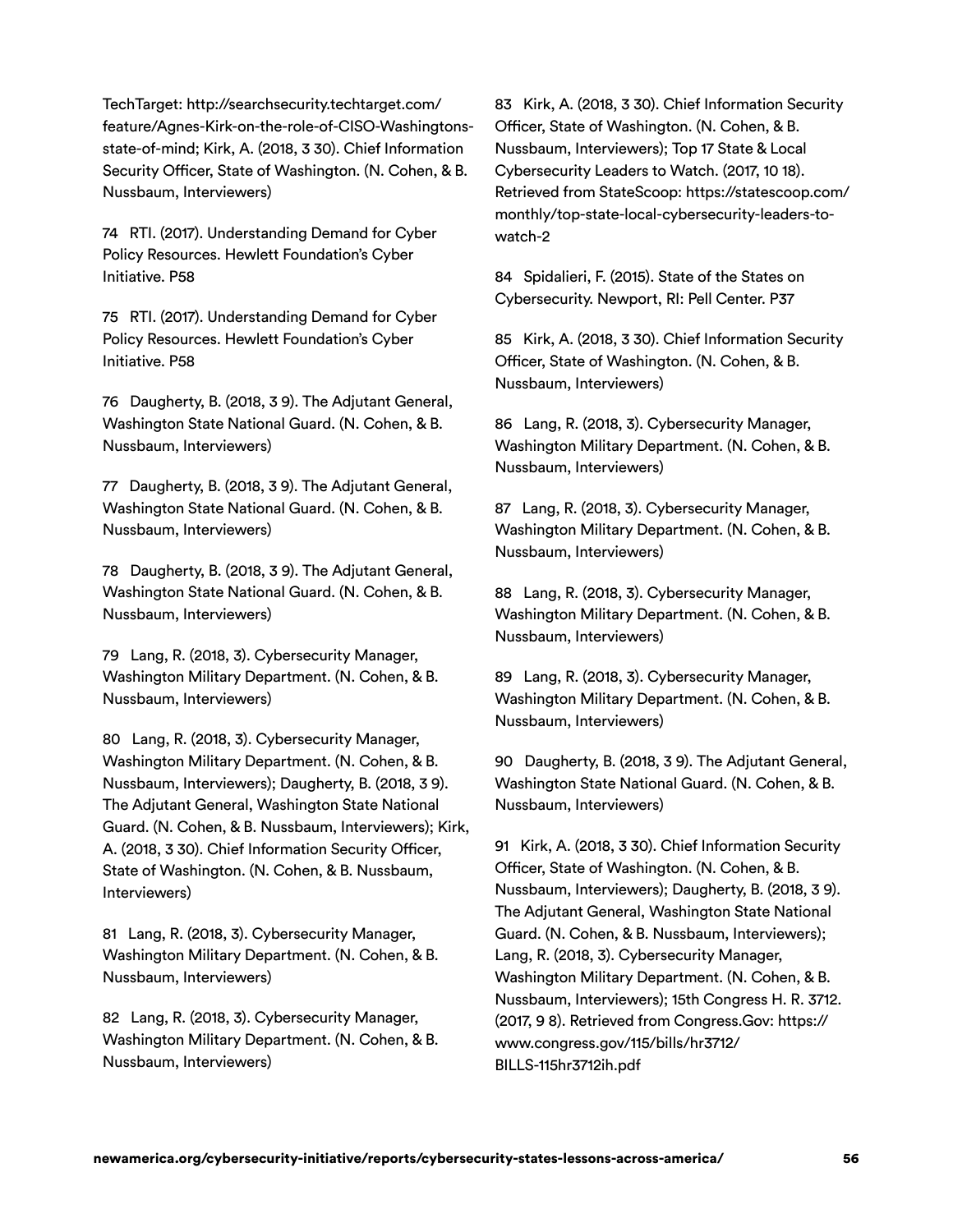#### 92 See Appendix I

 93 Daugherty, B. (2018, 3 9). The Adjutant General, Washington State National Guard. (N. Cohen, & B. Nussbaum, Interviewers)

 94 Kirk, A. (2018, 3 30). Chief Information Security Officer, State of Washington. (N. Cohen, & B. Nussbaum, Interviewers)

 95 Inslee, J. (2015, 8 19). Letter to the Honorable Alejandro Mayorkas, Deputy Secretary, Department of Homeland Security. Retrieved from Washington Military Department[: https://mil.wa.gov/uploads/pdf/](https://mil.wa.gov/uploads/pdf/emergency-management/governorletteroncybersecurity.pdf)  emergency-management/ [governorletteroncybersecurity.pdf](https://mil.wa.gov/uploads/pdf/emergency-management/governorletteroncybersecurity.pdf) 

 96 Lang, R. (2018, 3). Cybersecurity Manager, Washington Military Department. (N. Cohen, & B. Nussbaum, Interviewers); Kirk, A. (2018, 3 30). Chief Information Security Officer, State of Washington. (N. Cohen, & B. Nussbaum, Interviewers)

 97 Daugherty, B. (2018, 3 9). The Adjutant General, Washington State National Guard. (N. Cohen, & B. Nussbaum, Interviewers)

 98 Lang, R. (2018, 3). Cybersecurity Manager, Washington Military Department. (N. Cohen, & B. Nussbaum, Interviewers)

 99 Daugherty, B. (2018, 3 9). The Adjutant General, Washington State National Guard. (N. Cohen, & B. Nussbaum, Interviewers)

 100 Lang, R. (2018, 3). Cybersecurity Manager, Washington Military Department. (N. Cohen, & B. Nussbaum, Interviewers)

 101 Revised Code of Washington (RCW) Chapter 38.52. (2017, 10 23). Retrieved from Washington State Legislature[: http://app.leg.wa.gov/rcw/default.aspx?](http://app.leg.wa.gov/rcw/default.aspx?cite=38.52)  [cite=38.52](http://app.leg.wa.gov/rcw/default.aspx?cite=38.52)